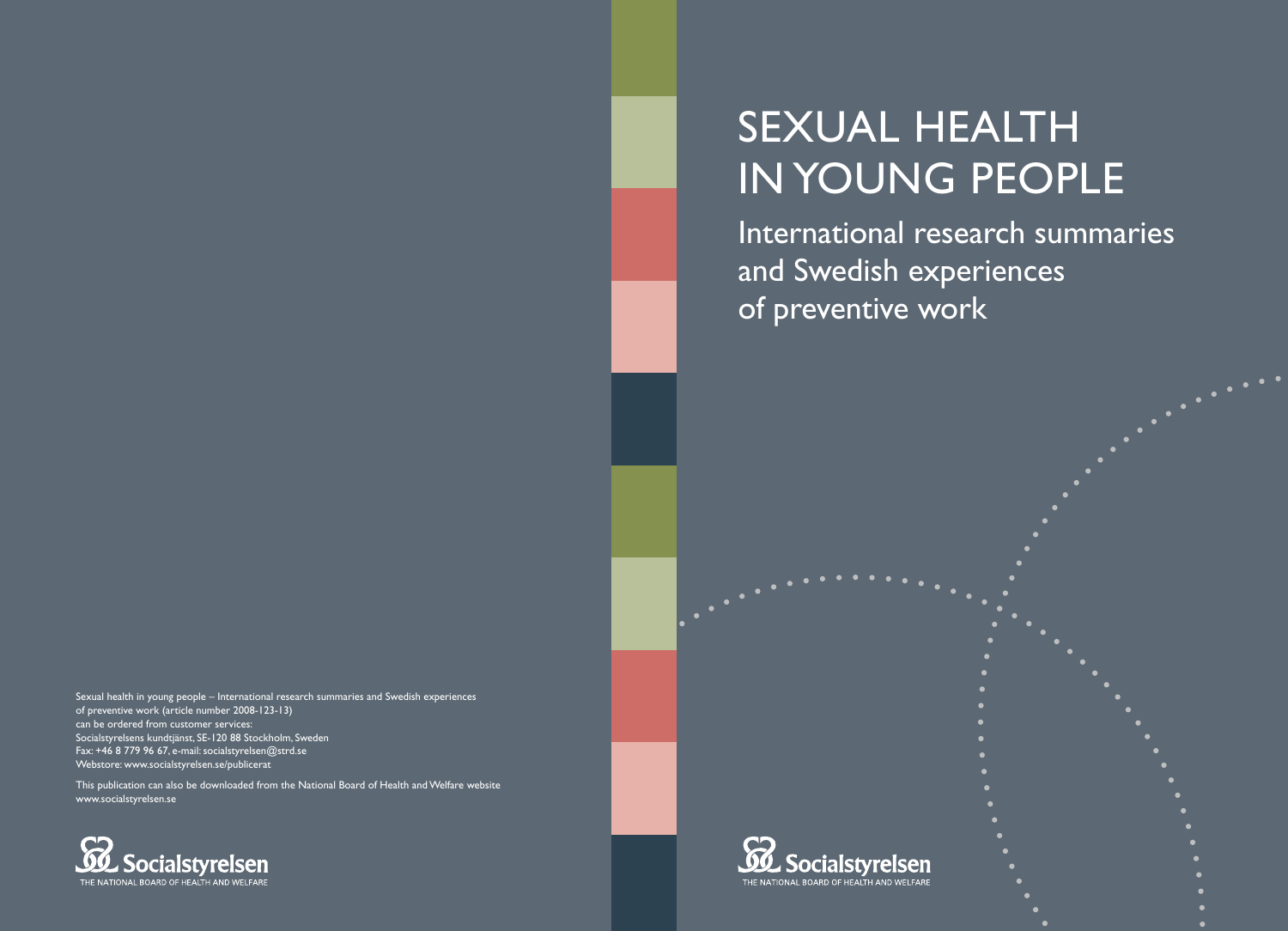The National Board of Health and Welfare classifies its publications into various types of document. This is *Material from experts.* This means that it is based on science and/or proven experience. The authors are responsible for content and conclusions. The National Board of Health and Welfare does not draw any conclusions of its own in the document. The experts' material may, however, provide a basis for the National Board of Health and Welfare's positions.

ISBN: 978-91-85999-29-3 Article number: 2008-123-13 Graphic design: AB Typoform Printing: Edita Västra Aros, June 2008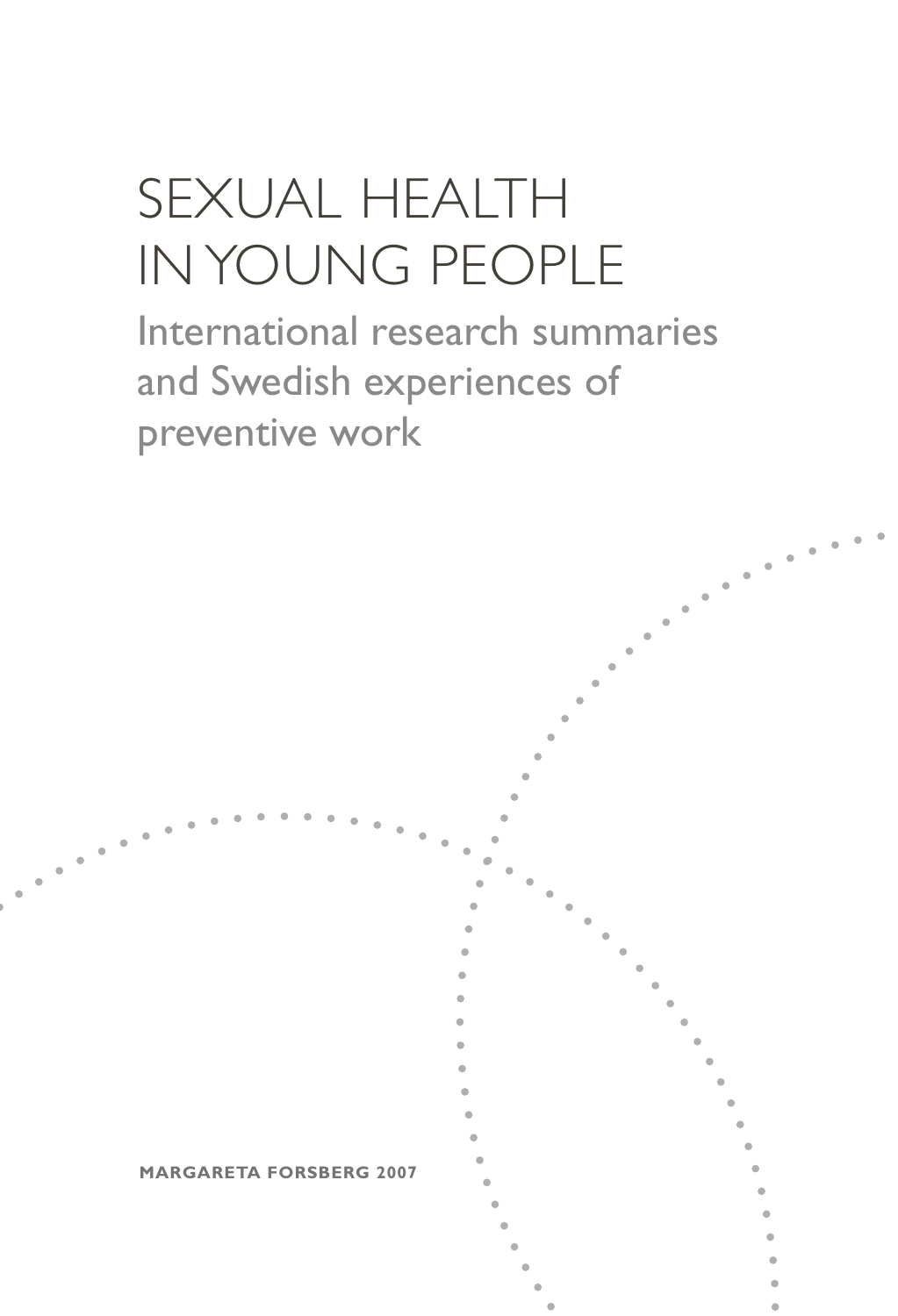# Table of contents

| Foreword                                                                                                                       | 5               |
|--------------------------------------------------------------------------------------------------------------------------------|-----------------|
| <b>Background and Method</b>                                                                                                   | 8               |
| <b>International Experiences</b>                                                                                               | 10              |
| The reviews                                                                                                                    | $\overline{10}$ |
| Summaries of the five international prevention reviews                                                                         | 12              |
| Report I: Sexual health education interventions for young people:<br>a methodological review (Oakley et al. 1995)              | 12              |
| Report II: Effective Health Care. Preventing and reducing the<br>adverse effects of unintended teenage pregnancies (NHS 1997)  | $\overline{14}$ |
| Report III: No Easy Answers: Research Findings on Programs to<br>Reduce Teen Pregnancy (Kirby 1997)                            | 15              |
| Report IV: Impact of HIV and sexual health education on the<br>sexual behaviour of young people. A review update (UNAIDS 1997) | 17              |
| Report V: Preventing HIV/AIDS in Young People. A systematic<br>review of the evidence from developing countries (WHO 2006)     | 20              |
| Brief description of the eight chapters of the WHO report                                                                      | 21              |
| Conclusions of the WHO report                                                                                                  | 27              |
| Other international experiences                                                                                                | 30              |
| Environmental factors                                                                                                          | 33              |
| <b>Swedish Experiences</b>                                                                                                     | 37              |
| Sweden - a Part of the World                                                                                                   | 46              |
| <b>Conclusions</b>                                                                                                             | 48              |
| Young people as a target group                                                                                                 | 48              |
| Young people most at risk                                                                                                      | 49              |
| Actors and arenas                                                                                                              | 50              |
| Intervention structure                                                                                                         | 51              |
| Content of interventions                                                                                                       | 52              |
| Communication                                                                                                                  | 53              |
| Evaluation                                                                                                                     | 54              |
| <b>Discussion</b>                                                                                                              | 55              |
| <b>References</b>                                                                                                              | 58              |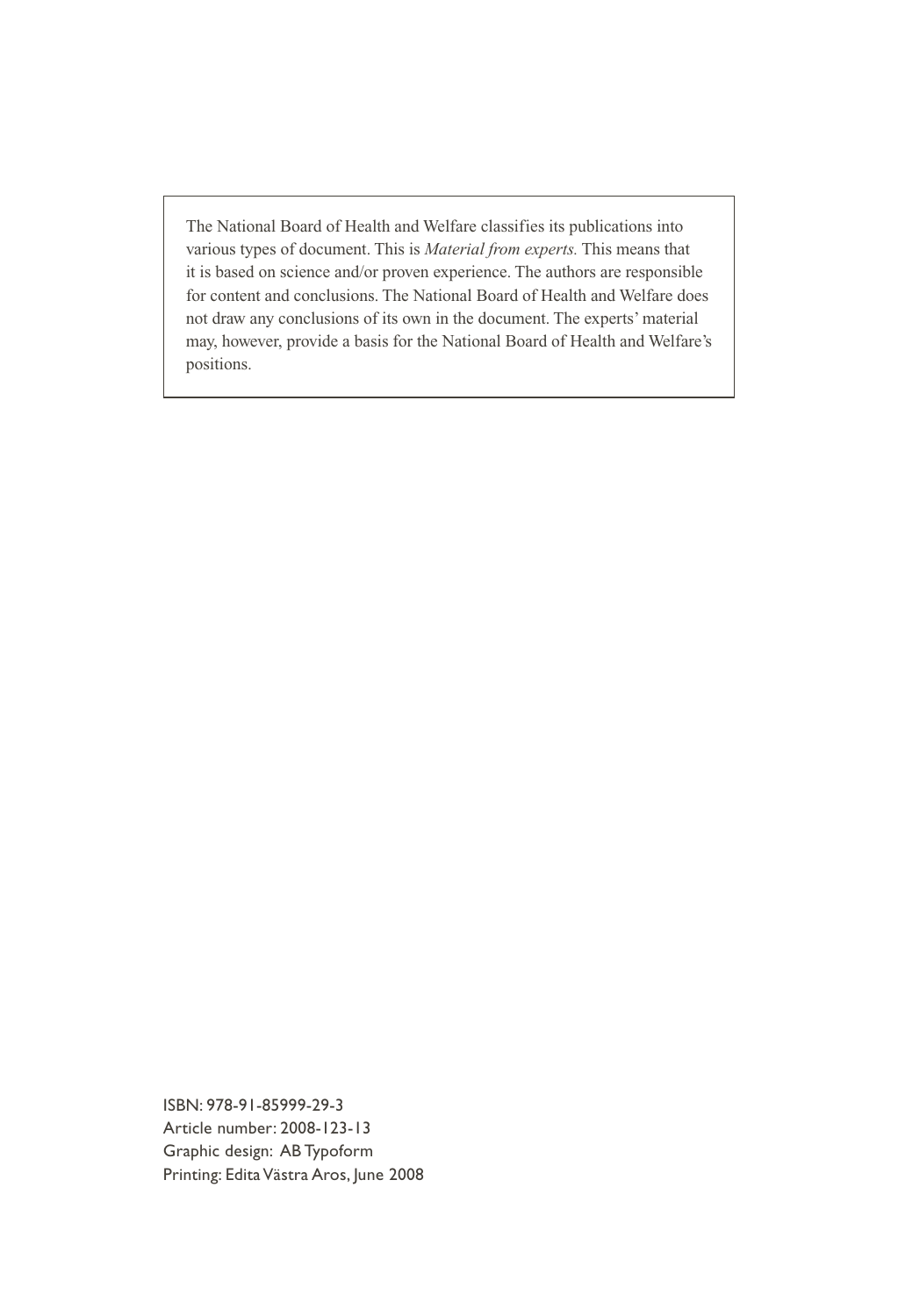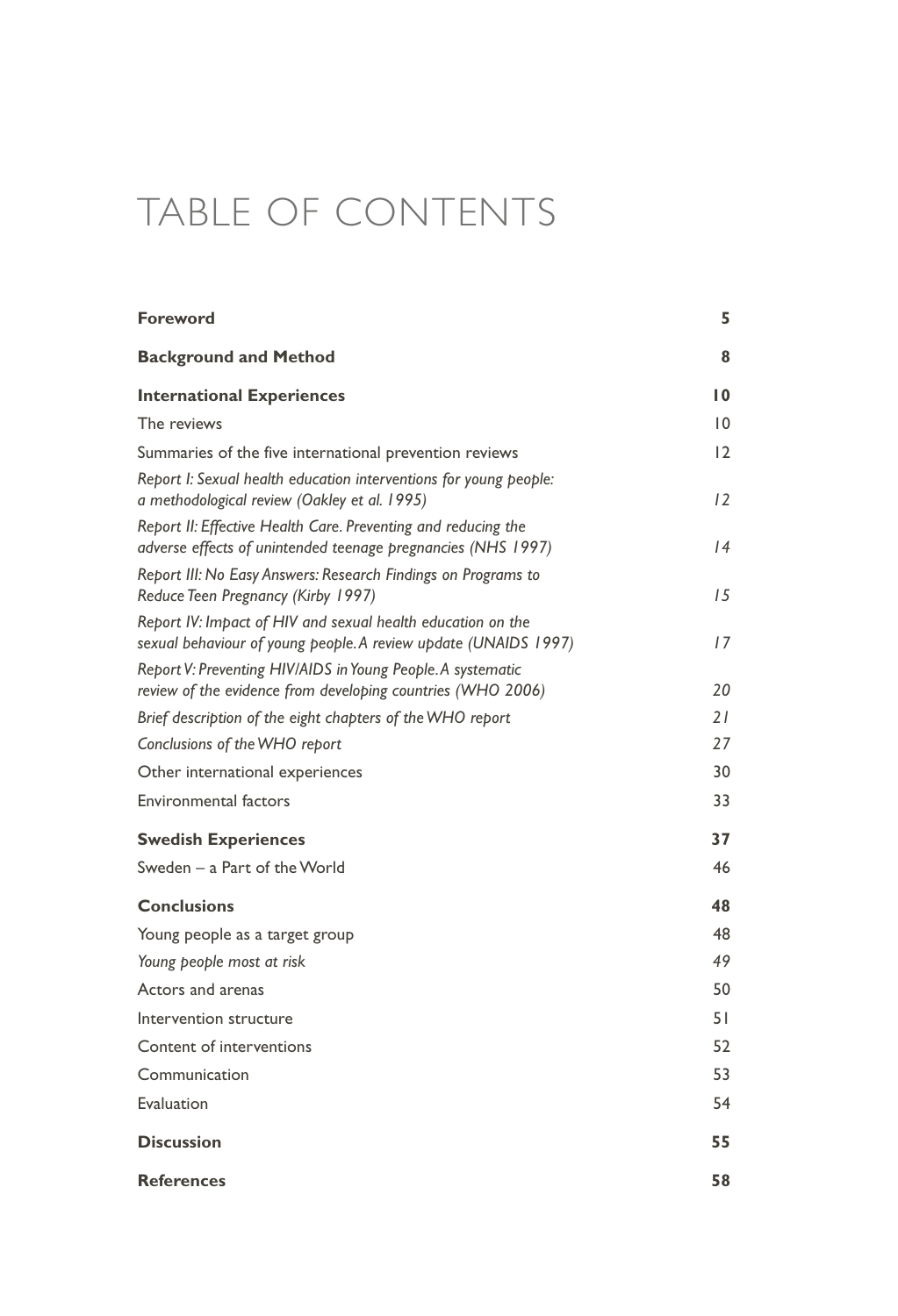# FOREWORD

Human sexuality has always been two things: a positive force, and a health risk, and with the arrival of HIV, the health risk stakes of sexuality were raised. We all share an important responsibility to provide the best possible support for young people who are at the beginning of an active sex life, support that will help them avoid the health risks of sexuality while enjoying its positive aspects.

The form that sexuality takes depends very much on the functioning of the young people's surrounding community. One effect of social change in Sweden and many other parts of the world over the past 40 years is that young people are "young" for longer, and postpone starting a family. The link that used to exist between starting a family and first intercourse in practice has thus been eliminated. Young people in Sweden have a number of sexual partners before they settle down in marriage, or a quasi-marital relationship, quite late in life. This has brought many benefits: studies show that young people today are happier in their close relationships and with their sexuality than they used to be. The studies also show that the sexuality of young women and young men is more equal: most young women feel that they can make demands in a sexual relationship, which is good news.

Nonetheless, this active sexuality in young people means that we need a new approach to the health risks of sex. We can see that sexually-related illhealth is rising in Sweden: the number of diagnosed cases of chlamydia is on the rise, as is the number of abortions. Preventive work must be updated and improved. Prevention must reach everyone, homosexual or heterosexual, male and female.

Sexual health has been the subject of debate and preventive work in Sweden and other countries since the 1980s. However, the broad efforts that would be needed to reach all young people have not been forthcoming: resources and will are both lacking. This is largely because sexuality and gender issues are still surrounded by a strong taboo. We want these matters to remain private. Sexuality is still seen as something embarrassing or vulgar.

Preventive work is an important social matter, and sexual health efforts need to reach all young people, of all ages, time and time again. Each young person undergoes a process of taking control of their own sexuality, and if they are to avoid serious health problems they need the right support.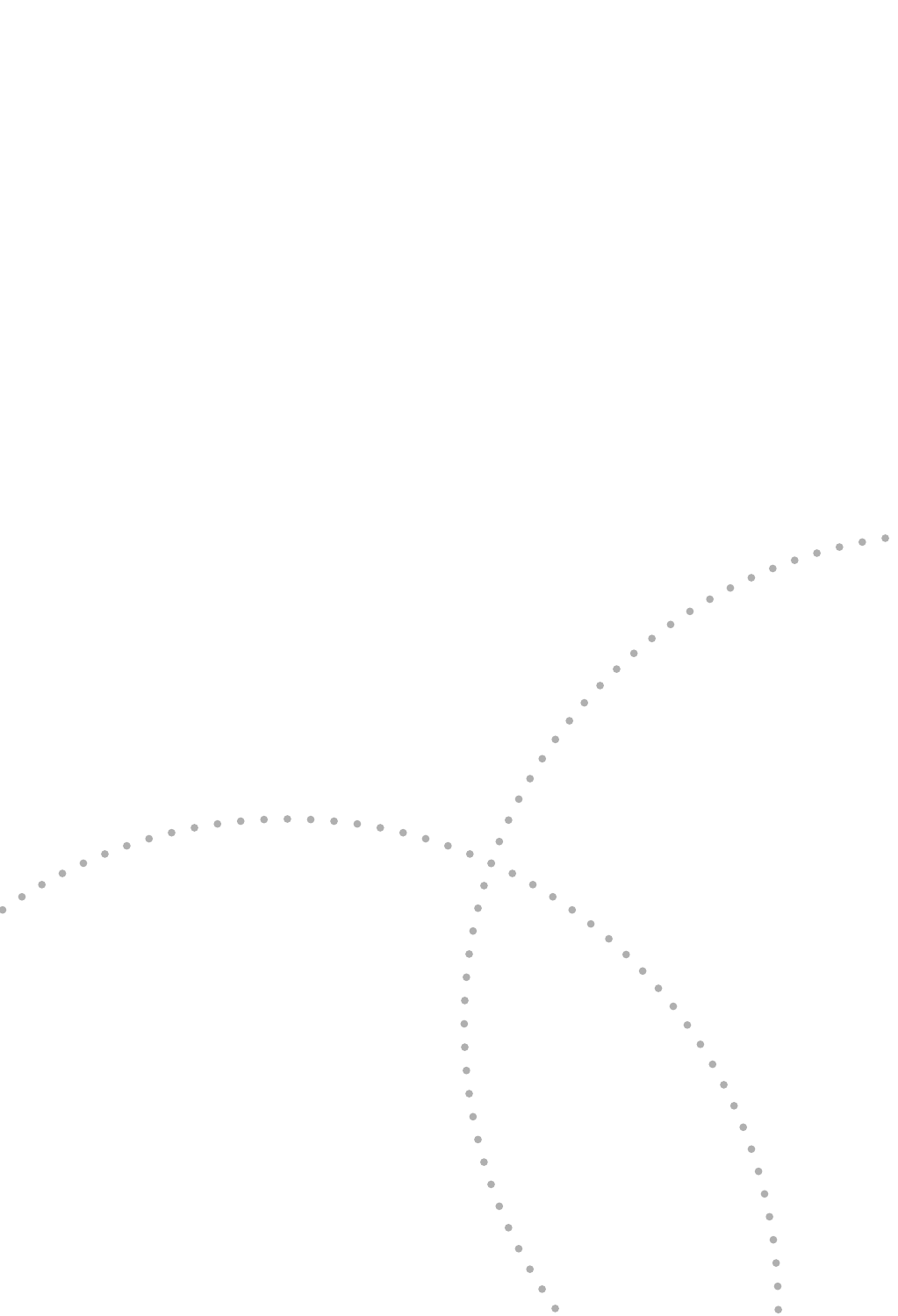Like many other western countries, Sweden has built up a structure to safeguard sexual health. It is 50 years since sex and relationships education became mandatory in Sweden. The Swedish school authorities, in an evaluation of their own work, report that sex and relationships education takes place in all schools, but that its quality is often poor and there is also often a lack of adaptation to the prevailing situation. Sweden's 227 Youth Clinics feel that their resources for preventive work are being squeezed and that they are at risk of being reduced to traditional care providers without special youthfriendly amenities. Sexuality issues are also neglected in teacher training and in training for the various care professions.

A very common argument used for not undertaking enough preventive work among young people is that we do not know if it has any effect. What should we actually be doing, and how? We often end up with isolated projects that are not evaluated, and this is not enough if the work is to achieve the impact we need.

The argument that we do not know if preventive work has any effect does not hold up, however. The first review of scientific studies on preventive interventions was presented in 1994, and pointed to the important role played by schools. I became convinced that knowledge-based preventive work is just as possible as knowledge-based care. The problem is that less much money is spent on systematically evaluating preventive work than on developing and evaluating medical treatment.

Since then, I have systematically searched for and collected research reviews from around the world which cover HIV prevention and sexual health efforts among young people. I have frequently presented these results in lectures, but this has been the first opportunity to bring them all together. Dr Margareta Forsberg, a specialist in social work, undertook to go through all the reviews and has also added some new ones. She has made an excellent job of sifting through the reviews, listing their most important findings and clarifying what conclusions we can draw.

HIV prevention and sexual health work can be vastly improved by applying knowledge that in fact already exists, that is to say if we are bold enough to apply the results of this report. It is based on international material and can therefore be a useful tool for everyone involved in international opinionforming and policy development in the area of HIV and sexual health, as well as those involved in more practical application. That is the reason why we are making the report available in English.

The report also covers some relevant Swedish studies in this field. Although many Swedish interventions are in line with the results of the report,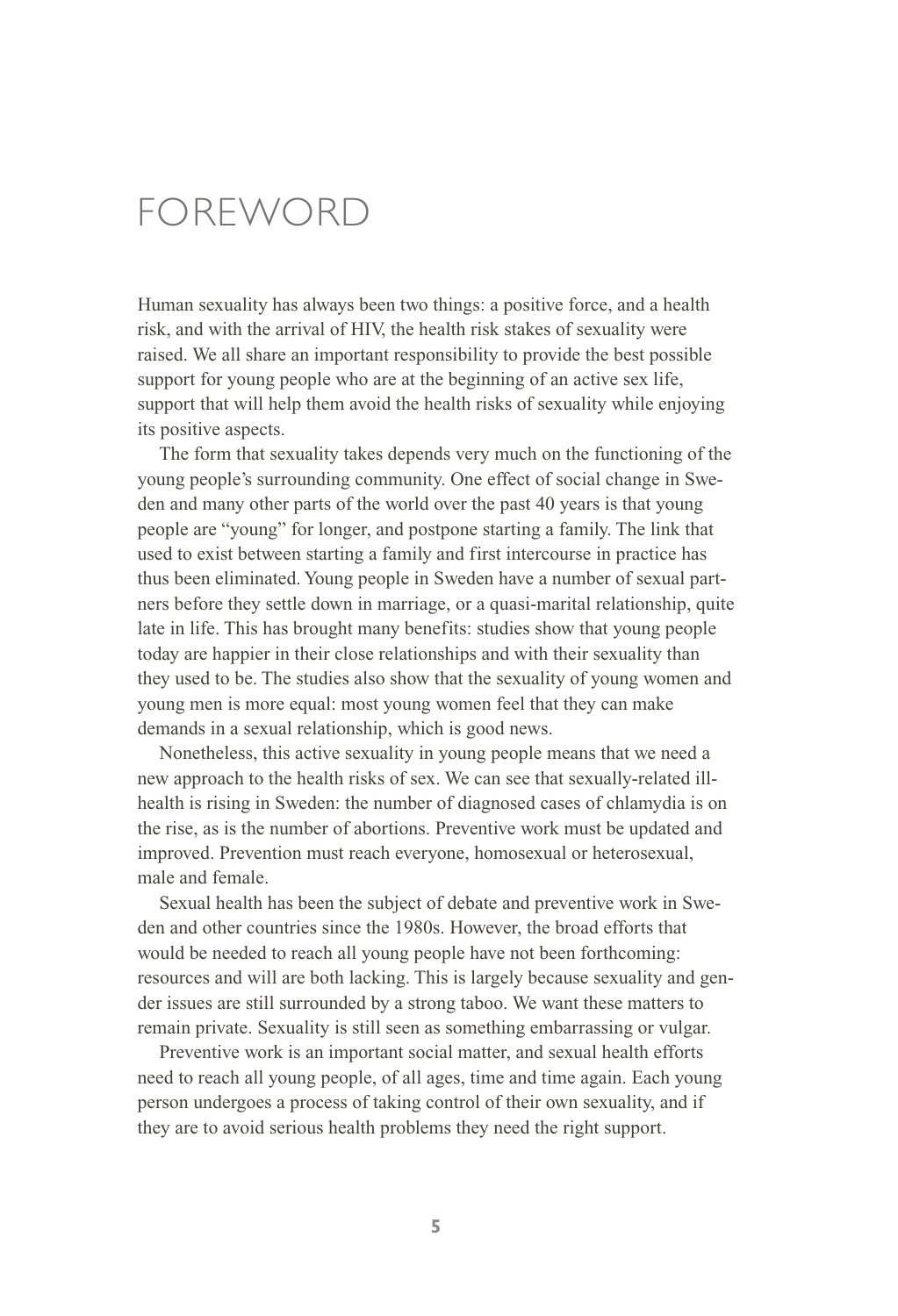there is an almost total lack of intervention research in Sweden, something that Sweden has in common with many other European countries. We do not just need efforts to implement knowledge-based methods; we also need more research into new interventions.

It is my hope that this report can contribute to more wide-ranging and effective work, and prompt more research in Sweden and other countries.

#### *Viveca Urwitz*

Head of Unit for National Coordination of HIV/STI Prevention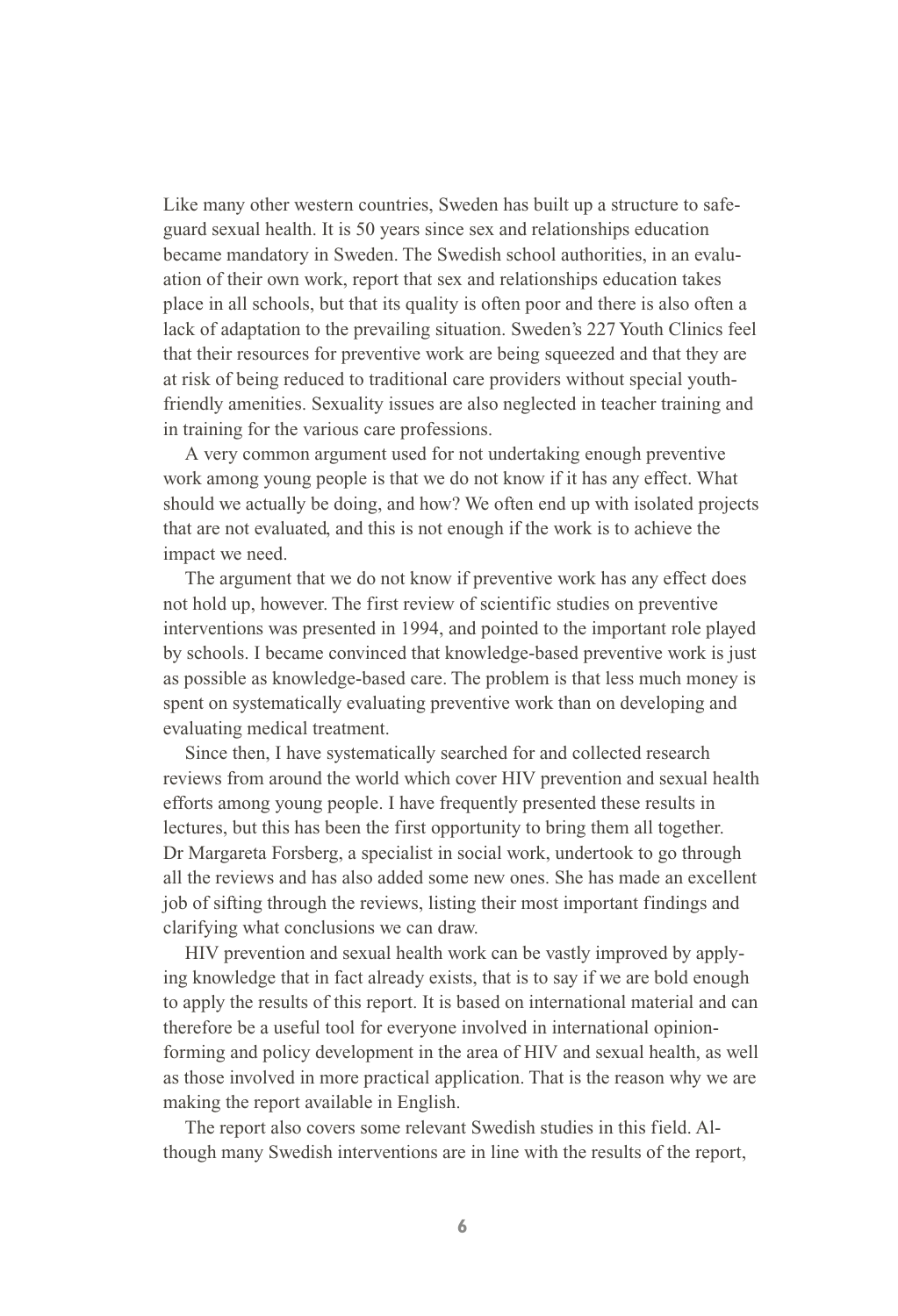# BACKGROUND AND METHOD

The Unit for National Coordination of HIV/STI Prevention was established at the Swedish National Board of Health and Welfare in June 2006. In the autumn of the same year, work was initiated on a review and summary of the results of international experiences of HIV prevention targeting young people. This report is the outcome of that work. Alongside this work, Dr Ronny Tikkanen has worked on a corresponding assignment regarding HIV prevention in men who have sex with men. Tikkanen's work is presented in the report *Knowledge-Based HIV Prevention, Intervention Targeting Men Who Have Sex with Men: A summary and discussion of six international research reviews* (2007).

This project relating to young people involves examining five international reviews of studies dealing with preventive work in the field of young people and sexuality. These five reviews in turn cover a large number of studies from many different countries, mainly written in English. No corresponding review has been published in Sweden, so the project comprises a search for Swedish primary data – research papers, reports and suchlike – that can increase our knowledge in this field.

The international reviews collected by the National Board of Health and Welfare are presented below. With respect to Swedish reports, the search has been confined to texts that can tell us something about interventions which have had (or have not had) direct effects on young people. This has involved demarcation, in that texts dealing with how teachers and others feel about an intervention programme, for example, are not discussed here. Nor do we consider texts in which young people express their views about programmes, unless the effects on their behaviour have also been measured. Additionally, our report covers only primary prevention: secondary prevention measures, such as contact tracing – decisive in stopping the spread of infection – are barely discussed in the texts on which this report is based.

During the course of the work, we have discovered further publications, mainly through the references cited in various papers to other reviews of HIV/ STI prevention work or related fields such as prevention of unwanted pregnancy. This field is discussed in two reviews by North American researchers: one on the effects of HIV prevention measures in sexually active young people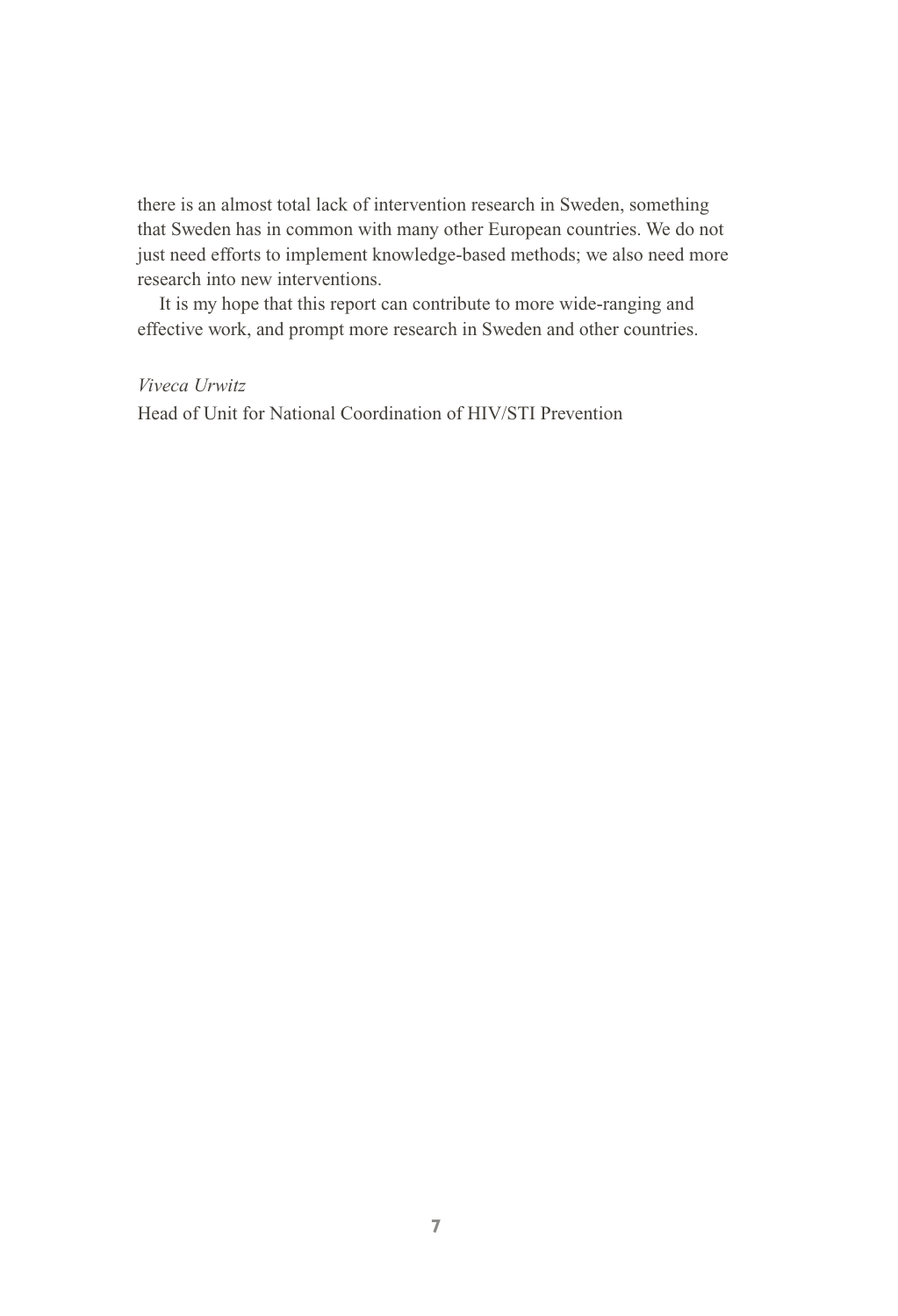(Mullen et al. 2002) and one on measures to prevent unwanted pregnancy (DiCenso et al. 2002). The results of these studies and from an anthology looking at communication on sexual health (MacDowell & Mitchell 2006) are briefly presented under the heading *Other international experience*. Further identified publications will be followed up in future development work, but are not included in this first report.<sup>1</sup>

The focus here, then, is on collected publications which can provide us with knowledge of primary preventive intervention programmes that have effects in the target group as such.

The report ends with *Conclusions and Discussion*. The Conclusions section summarises the recommendations and conclusions of the international and Swedish texts under a number of themed headings. The Discussion section deals with how the conclusions can be related to current knowledge regarding young people and sexuality in Sweden in the early 21st century.

<sup>1.</sup> Some such titles are Santelli et al., (1999), Rotheram-Borus et al. (2000) and Kim et al. (1997), see also footnote no. 5 in the "Other international experiences" section.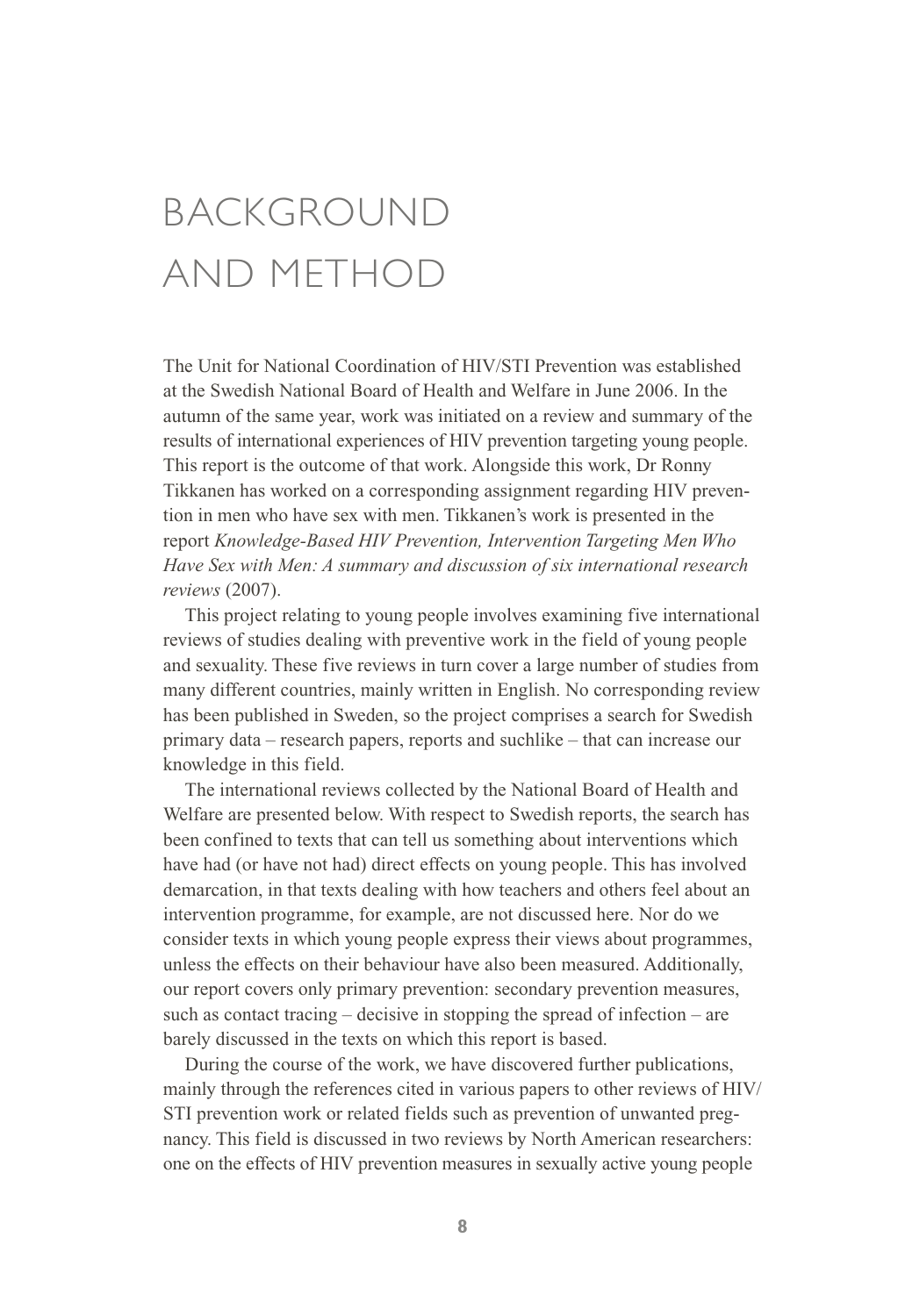# INTERNATIONAL EXPERIENCES

# The reviews

The five international reviews of preventive measures collected by the National Board of Health and Welfare are, by year of publication:

| <b>Review</b>                                                                                                                                                                                                                        | Type of<br>publication | Number<br>of studies<br>covered                                               |
|--------------------------------------------------------------------------------------------------------------------------------------------------------------------------------------------------------------------------------------|------------------------|-------------------------------------------------------------------------------|
| Oakley, A; Fullerton, D; Holland, J; Arnold, S; France-Dawson,<br>M; Kelley, P; McGrellis, S (1995). Sexual health education<br>interventions for young people: a methodological<br>review. British Medical Journal 1995;310:158-162 | Article                | 270                                                                           |
| NHS (1997). Effective Health Care. Preventing and<br>reducing the adverse effects of unintended teenage<br>pregnancies. NHS Centre for Reviews and Dissemination,<br>University of New York 1997, Vol. 3 number 1, ISSN:0965-0288    | Report                 | 42                                                                            |
| Kirby, Douglas (1997). No Easy Answers. Research<br>Findings on Programs to Reduce Teen Pregnancy.<br>Washington DC: The National Campaign to Prevent Teen<br>Pregnancy                                                              | Report                 | $50*$                                                                         |
| UNAIDS (1997). Impact of HIV and sexual health<br>education on the sexual behaviour of young people.<br>A review update. UNAIDS/97.4                                                                                                 | Report                 | 68                                                                            |
| WHO (2006). Preventing HIV/AIDS in young people.<br>A systematic review of the evidence from developing<br>countries. Ed: David Ross, Bruce Dick, Jane Ferguson. WHO<br>technical report series; no 938, ISBN 92 4 120938 0          | Report                 | Chapter 5:22<br>Chapter 6: 16<br>Chapter 7: 15<br>Chapter 8:22<br>Chapter 9** |

<sup>\*</sup> This report often refers to a number of different articles written on the basis of one and the same study. The figure 50 refers to the number of studies, not the number of articles.

<sup>\*\*</sup> In Chapter 9 of the WHO report, the number of studies and articles is not cited in a way that clarifies how many are actually covered by the review. The reference list for this chapter gives 67 titles, but this also includes reference literature, not just the articles studied.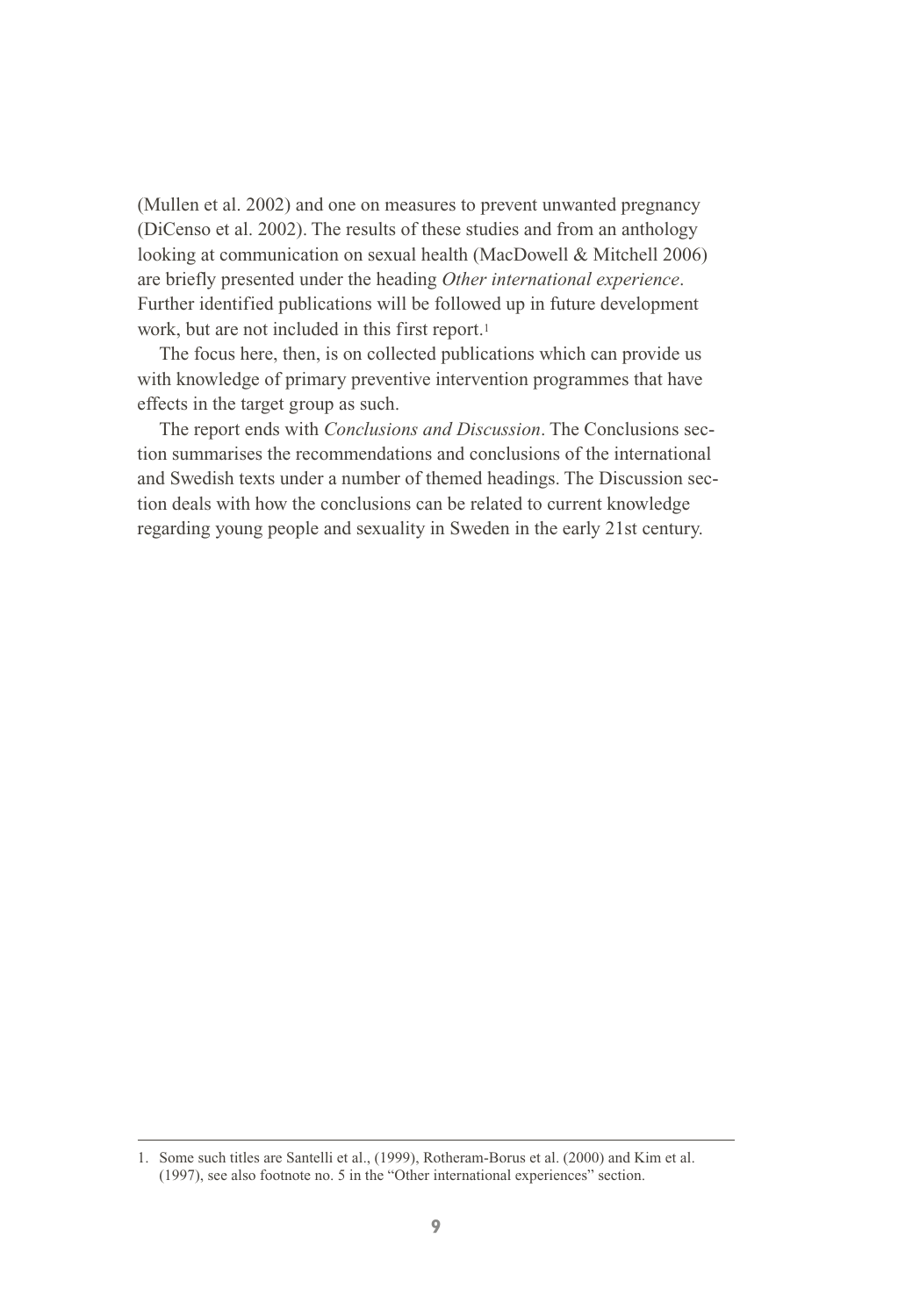The international review articles covered by this project were published over a period of eleven years. During this time, there have been considerable changes regarding the spread of, and knowledge about, HIV. Many different types of prevention have been tried in many different countries with vastly divergent circumstances. The five publications are also very different, and their aims vary.

The first published report, Oakley et al., 1995, is about sexual health education in its wider meaning. Two publications – Kirby 1997 and NHS 1997 – primarily deal with the prevention of unwanted teen pregnancy and its negative consequences. Experiences from prevention programmes that aim to prevent unwanted pregnancy can also contribute to the development of HIV/ STI prevention. However, the goals are different, and while widespread use of contraceptive pills can yield success in the former case, it might be negative in terms of HIV and STI because it is associated with a lower use of condoms (Novak 2005). Two reports (UNAIDS 1997 and WHO 2006) focus directly on prevention strategies for HIV and other STIs. All the texts present a number of conclusions, and these points are reproduced in this report.

One more review was included in the project which differs in nature from the others. This is an article published in the UK medical journal The Lancet:

#### Marston, C; King, E (2006) **Factors that shape young people's sexual behaviour: a systematic review**. The Lancet vol 368 Nov 4, 2006.

This article does not discuss the effects of a prevention programme; the authors instead carry out a systematic review of 268 publications based on qualitative studies of what shapes the sexual behaviour of young people. In this context, they discuss key findings that must be taken into account in designing different types of strategy for sexual health promotion or preventive work with young people. The results of this report are presented under a separate heading, *Environmental factors*, below.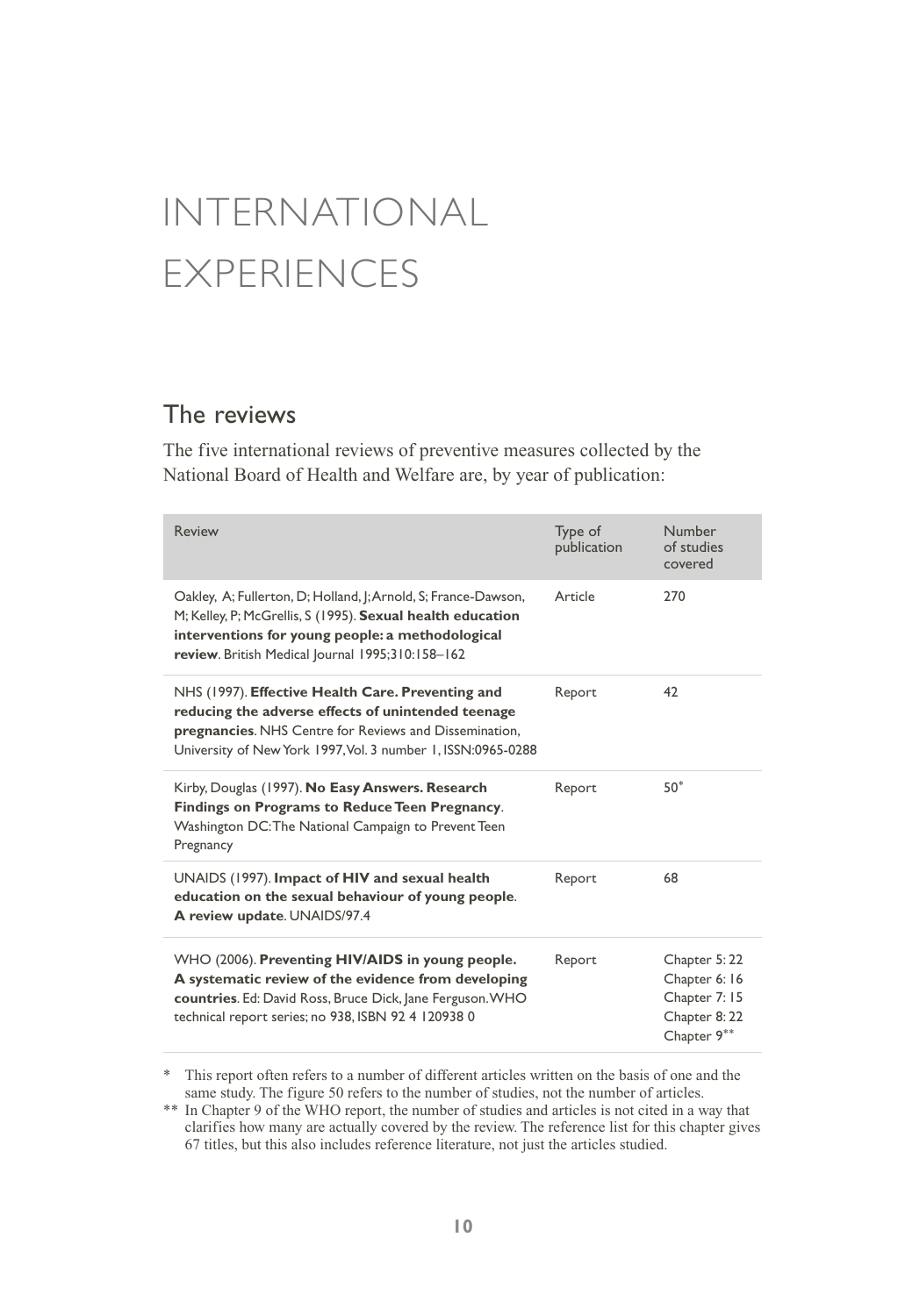### Summaries of the five international prevention reviews

*Report I: Sexual health education interventions for young people: a methodological review (Oakley et al. 1995)*

This research team, consisting of seven people working at the University of London Institute of Education, studied 270 reports of sexual health interventions targeting young people. They presented their results in an article in the British Medical Journal in 1995. In this article, they emphasise scientific standards and say that the capacity to evaluate an intervention programme should be inbuilt from the outset.

Of the 270 reports they studied, they pay particular attention to 65 evaluations of effects. Fifty-nine (91 per cent) of these were carried out in North America, three (5 per cent) in the UK, two (3 per cent) in other European countries and one in another country (it is unclear which). The programmes studied focused on the 12–19 age group and 74 per cent were interventions within the framework of the school system. Forty-six per cent of the studies focused on HIV, while the remaining 54 per cent focused on preventing pregnancy or STIs, or on sexual health in a broader sense.

Of the 65 evaluations, twelve were assessed as having been carried out in a fashion that met the scientific quality criteria established by the research team. Eleven of these had been carried out in North America and one in Finland. Of the twelve evaluations, only seven were assessed by the research team as fully (three) or partly (four) effective.

Two of the three programmes assessed as having been most effective had been carried out in high schools in the US. These two reports show that after attending a teaching programme about sexual health, pupils knew more about the area than before, and had also been affected in other respects by the goals of each programme: in one case, by being able to communicate better with their parents about sex, and in the other by having a more accepting attitude towards classmates with HIV or AIDS. The third programme focused on young people living in residential shelters after having run away from home, who were given up to 30 lessons on HIV/AIDS. Evaluations carried out three and six months afterwards showed that these young people used condoms more consistently and that they took fewer sexual risks than before the intervention.

So, of the three programmes assessed as having been effective, only one measured behavioural change in the young people involved. This programme also has a target group that differs from a number of other programmes, in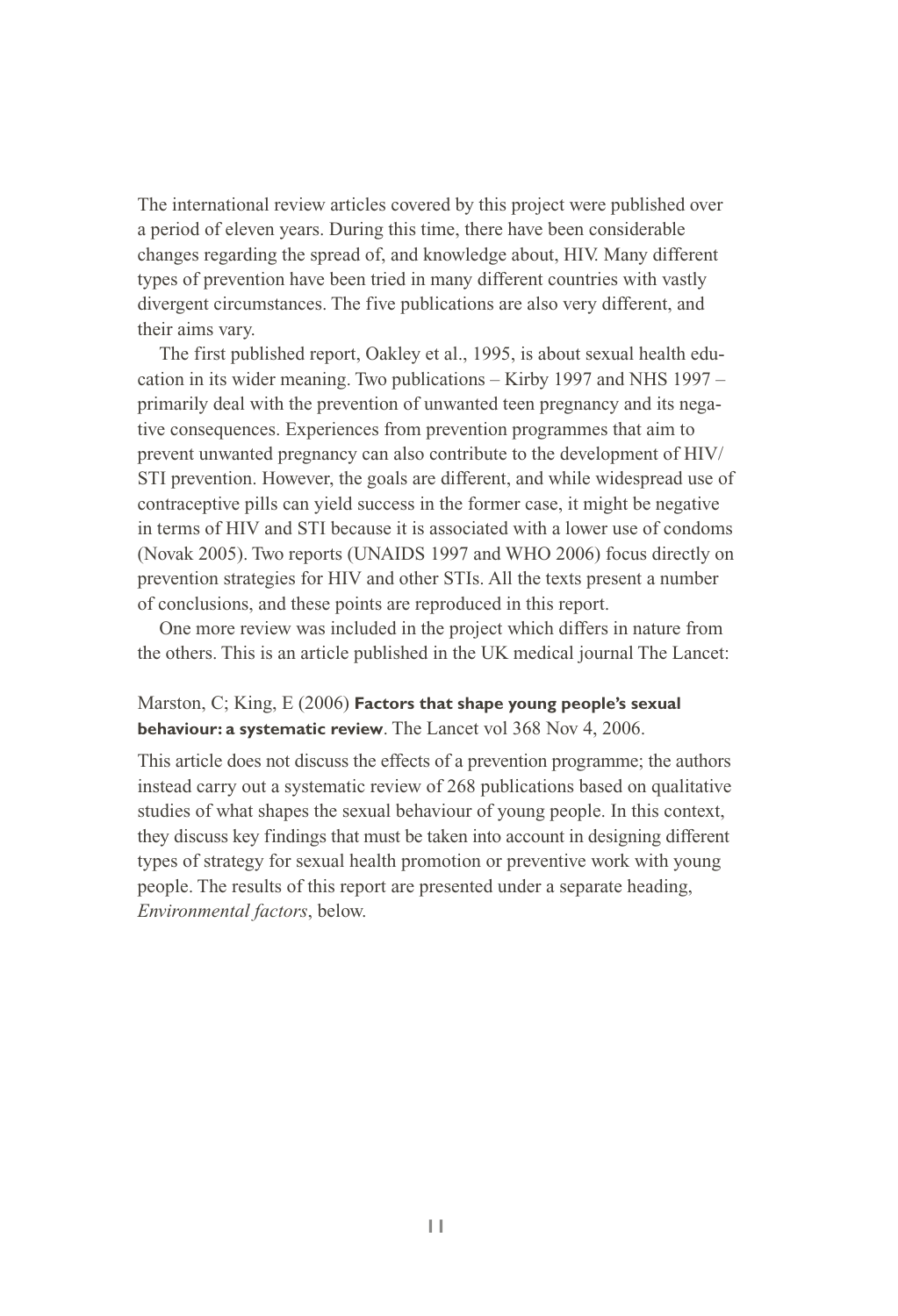that it focuses particularly on young people who have lived more risk-exposed lives than others.

Of the twelve programmes regarded as reliably evaluated, only this one and one other indicated a change in behaviour in the shape of greater use of condoms. Other programmes that reported success concentrated on knowledge and attitudes.

One programme was considered counterproductive and harmful: this was a programme focusing on younger teenagers from minority groups in lowincome families in Arizona. Its goal was to reduce the prevalence of premarital sexual relationships and advocate abstinence, by pointing to various types of sexual risks. After the programme, more young boys in the target group than in a control group stated that they had become sexually active.

The article's discussion mainly centres on the need to base interventions on evidence-based knowledge and to design them in ways that enable systematic follow-up and evaluation. The authors also point to the fact that many studies are content with examining knowledge, and do not even try to measure behavioural change despite awareness of the weakness of links between knowledge and behaviour. They also say that only two of the twelve reliable studies in their own review showed positive behavioural change, specifically in evaluations carried out a short time after the intervention.

It is difficult, on the basis of this article, to determine *what* it is in the seven different programmes that has appeared to affect the young people's knowledge, attitudes or behaviour. The research team does say, however, that there is no evidence that providing practical information and contraception leads to greater risk-taking; their view is that there is in fact evidence to the contrary, that teaching aimed at promoting abstinence may instead prompt sexual experimentation. They write that young people want practical information and help in avoiding unwanted pregnancy, rather than exhortations about the anatomical and moral aspects of sexuality. They want information in a form that is based on, and takes account of, their real lives.

On the basis of their review, Oakley and her colleagues list the following points to be considered in planning a prevention programme:

- • Use the results of evidence-based reviews to design future interventions.
- Base interventions on what young people say they want in sexual health information and resources.
- • Focus on changing behaviours rather than simply on knowledge or attitudes.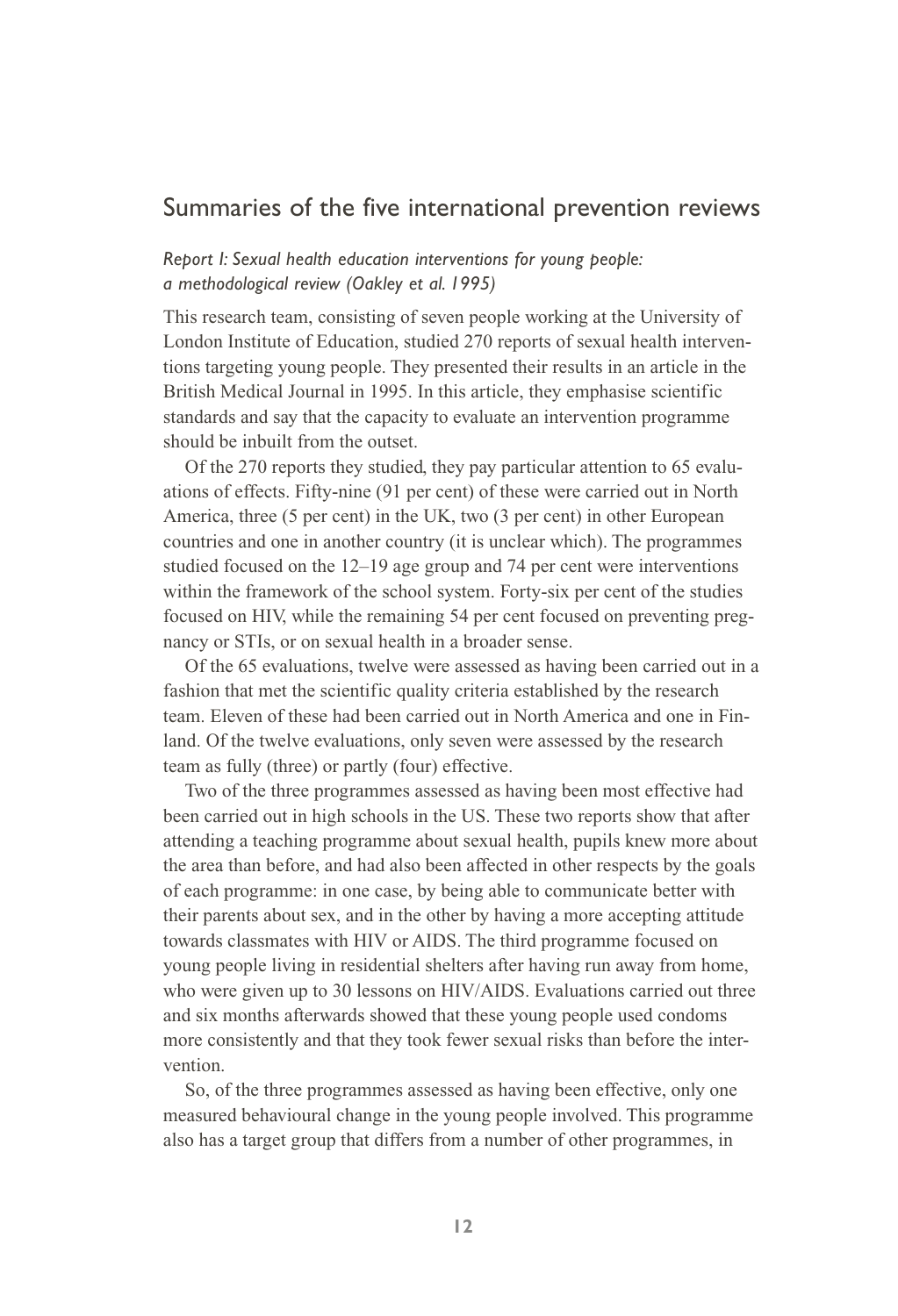- Evaluate intervention effectiveness by using the design of randomised controlled trials.
- Include an adequate follow-up period to look at both short-term and longterm effectiveness.

#### *Report II: Effective Health Care. Preventing and reducing the adverse effects of unintended teenage pregnancies (NHS 1997)*

This report is from the NHS Centre for Reviews and Dissemination at the University of York in the UK. It is a review of 42 evaluations of measures for preventing unintended pregnancy. The interventions are classified into seven types of strategy to prevent unwanted pregnancy. These seven categories are discussed and compared in the report, and experiences from a number of them may also contribute knowledge to HIV/STI prevention work.

To begin with, this report also finds that intervention programmes whose main focus is on persuading young people to wait to have sexual relationships until they are older (late teens) or married have proven ineffective. Experience shows that such programmes neither delay first intercourse nor reduce the number of pregnancies.

The report does find, however, that some programmes that also urge young people to wait before having sex have had some success in changing sexual behaviour and contraceptive use. What distinguishes these programmes is that they do not just urge a delay in first intercourse, they also provide factual information about and access to contraceptives, while also working to raise knowledge levels among young people.

Two different strategies of greater interest than the others appear in the report. One is that of school-based programmes with a broad approach. These build on a combination of different measures: teaching about sex, confidenceboosting, access to condoms and visits to family planning clinics. Evaluation after two years of such a programme shows a significant fall in the number of pregnancies.

The second strategy concerns intervention programmes intended to prevent HIV. Three such programmes, focusing on "hard to reach groups" and carried out outside the school, are described. All three programmes are reported to achieve good results in the shape of a lower degree of risk-taking and greater use of condoms or other contraceptives.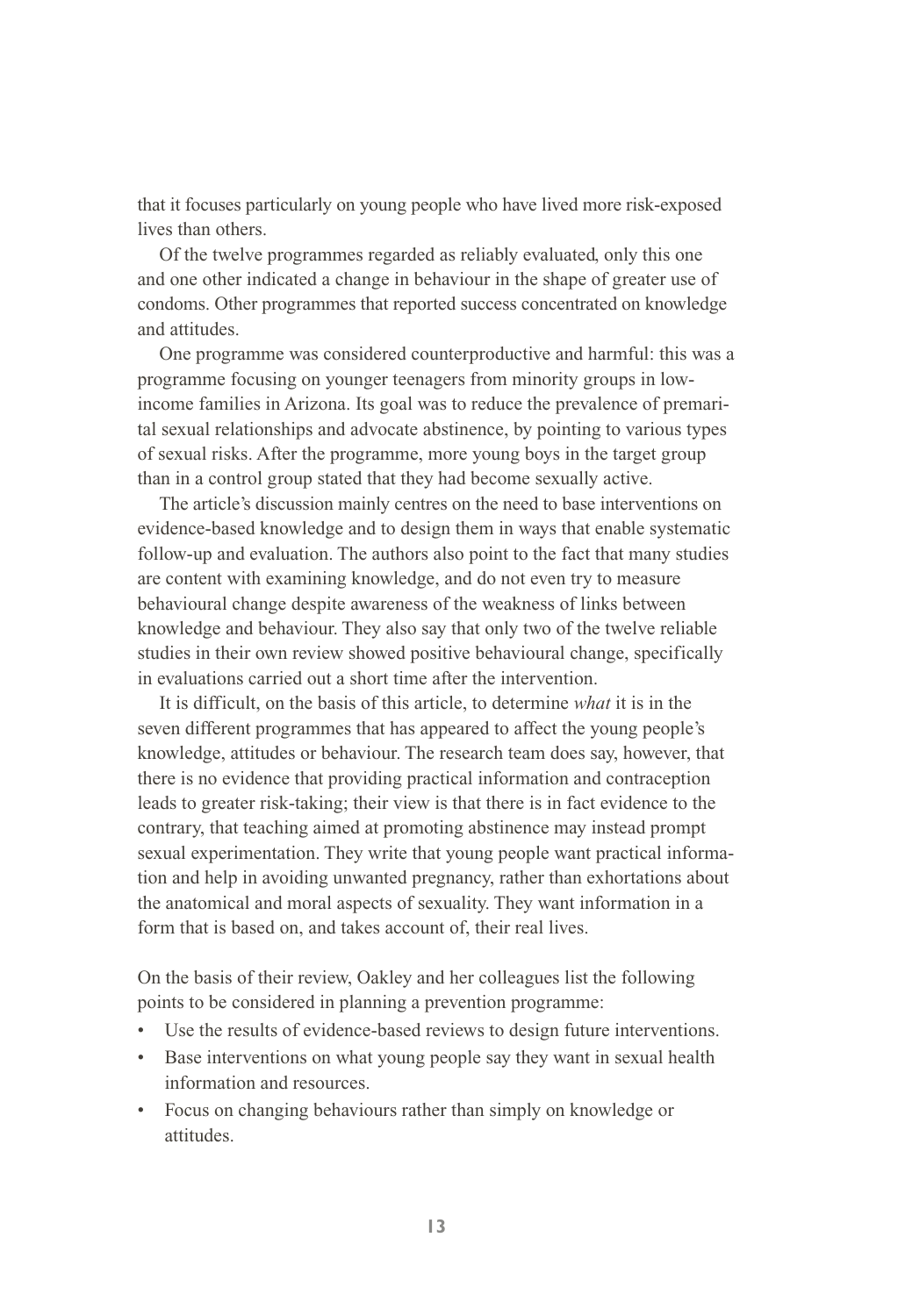The report's conclusions are that:

- there is reliable evidence that education in schools on sex and contraceptives does not lead to greater sexual activity or more pregnancies;
- clear contraceptive information and information about where to get contraceptives are important ingredients in successful programmes;
- • young people who are already sexually active are less affected by the various programmes than those who are not;
- young people differ, and that programmes must be designed on the basis of each specific target group;
- school-based programmes are important and that they are most effective when they are coordinated with family planning clinics and measures to improve young people's level of knowledge;
- programmes must be appropriate to their setting;
- special programmes must be designed that focus on young people particularly at risk;
- • systematic evaluation is necessary to study the effectiveness of different programmes.

#### *Report III: No Easy Answers: Research Findings on Programs to Reduce Teen Pregnancy (Kirby 1997)*

This American review article covers papers and reports based on a total of 50 studies. Its main aim is to look at interventions to prevent unwanted pregnancies, but the author also discusses a number of programmes and measures to combat HIV and STIs. The most extensive section of the report discusses programmes focusing on "reducing sexual risk-taking among young people".

In the introduction, the author emphasises that the main conclusion is that if programmes in these areas are to have more decisive effect, they need a broad approach and need to be sustainable over time. He also says that the programmes that yielded positive effects on behaviour have nine qualities in common.

1. Effective programmes focused clearly on reducing one or more sexual behaviours that lead to unintended pregnancy or HIV/STD infection. There are two aspects to this characteristic. First, these programmes focused narrowly upon a small number of specific behavioural goals, and second, they did not implicitly let the students decide which choice was right for them on the basis of broad information, but conveyed a clear message about what was considered to be desirable behaviour in the programme.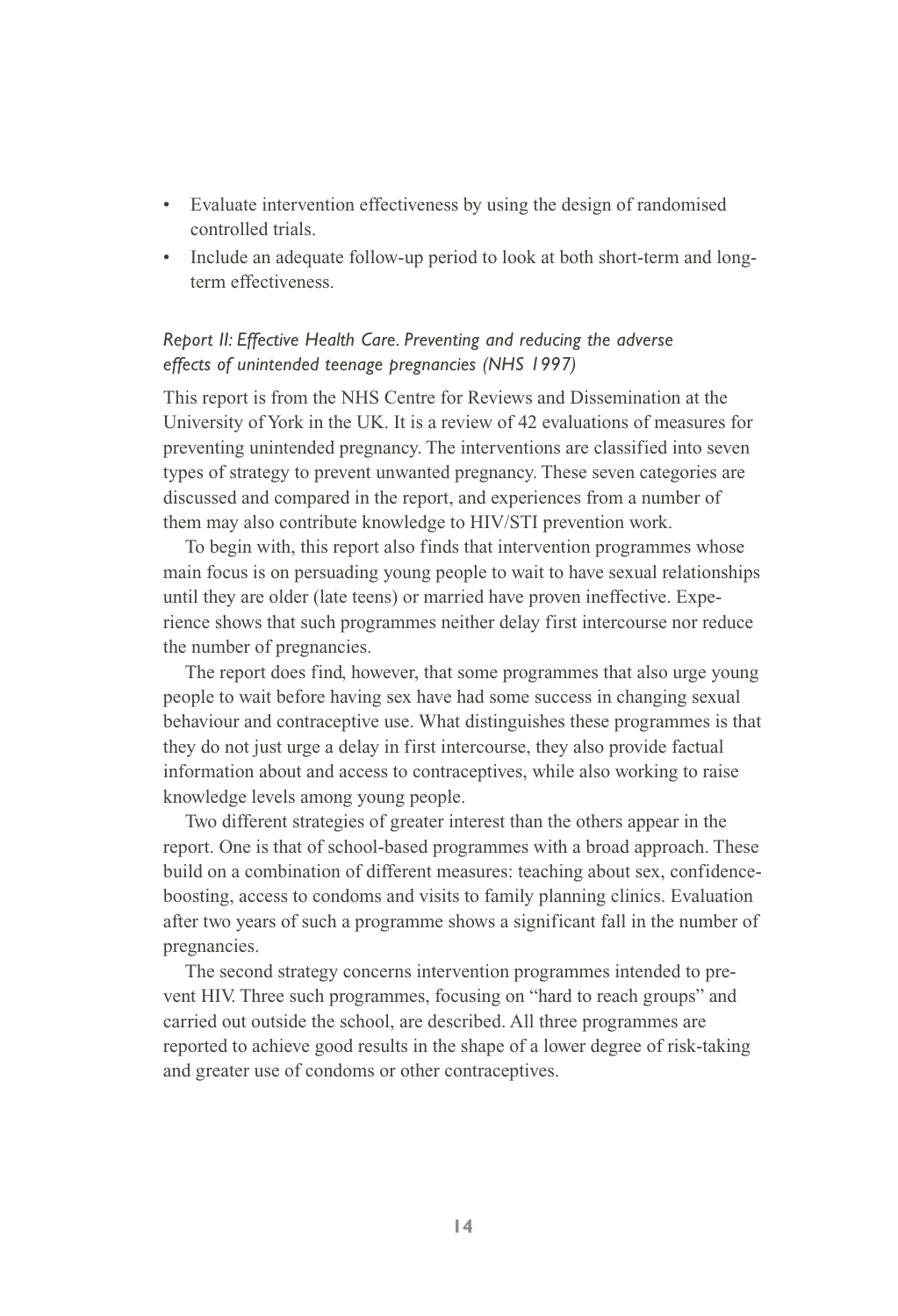- 2. The behavioural goals, teaching methods and materials were appropriate to the age, sexual experience and culture of the students.
- 3. Effective programmes were based on theoretical approaches, such as cognitive theory and social influence theory.
- 4. Effective programmes lasted a sufficient length of time to complete important activities adequately. Effective programmes tended to fall into two categories: those that lasted 14 or more hours, and those that lasted a smaller number of hours, but were implemented in small group settings with a leader for each group.
- 5. Effective programmes employed a variety of teaching methods designed to involve the participants and have them personalise the information. Examples of such methods are small group discussions, games or simulations, role-playing, visiting family planning clinics, tasks involving finding out where to get condoms, etc.
- 6. Effective programmes provided basic, accurate information about the risks of unprotected intercourse and methods of avoiding unprotected intercourse. This information was not unnecessarily detailed or comprehensive, but provided basic information that students needed to make behaviourally relevant decisions.
- 7. Effective programmes included activities that address social pressures on sexual behaviours. Some examples given are discussions about media influences (e.g. television shows that suggest that characters frequently have unprotected sex but never experience the negative consequences), about "lines" that are typically used to get someone to have sex, and about embarrassment about buying condoms.
- 8. Effective programmes provided modelling and practice of communication, negotiation and refusal skills. During this, such situations were practised through e.g. role play.
- 9. Effective programmes selected teachers or peers who believed in the programme they were implementing and then provided training for those individuals. The training ranged from approximately six hours to three days, and included information about the programme and practice using the role playing exercises and leading group discussions.

In his final recommendations as to what should characterise different prevention programmes, the author considers three different contexts. First, interventions are described that should be useful in *schools*, *family planning clinics* and suchlike; then interventions at *community level* (A programme that only focused on unwanted pregnancy has been excluded from this list).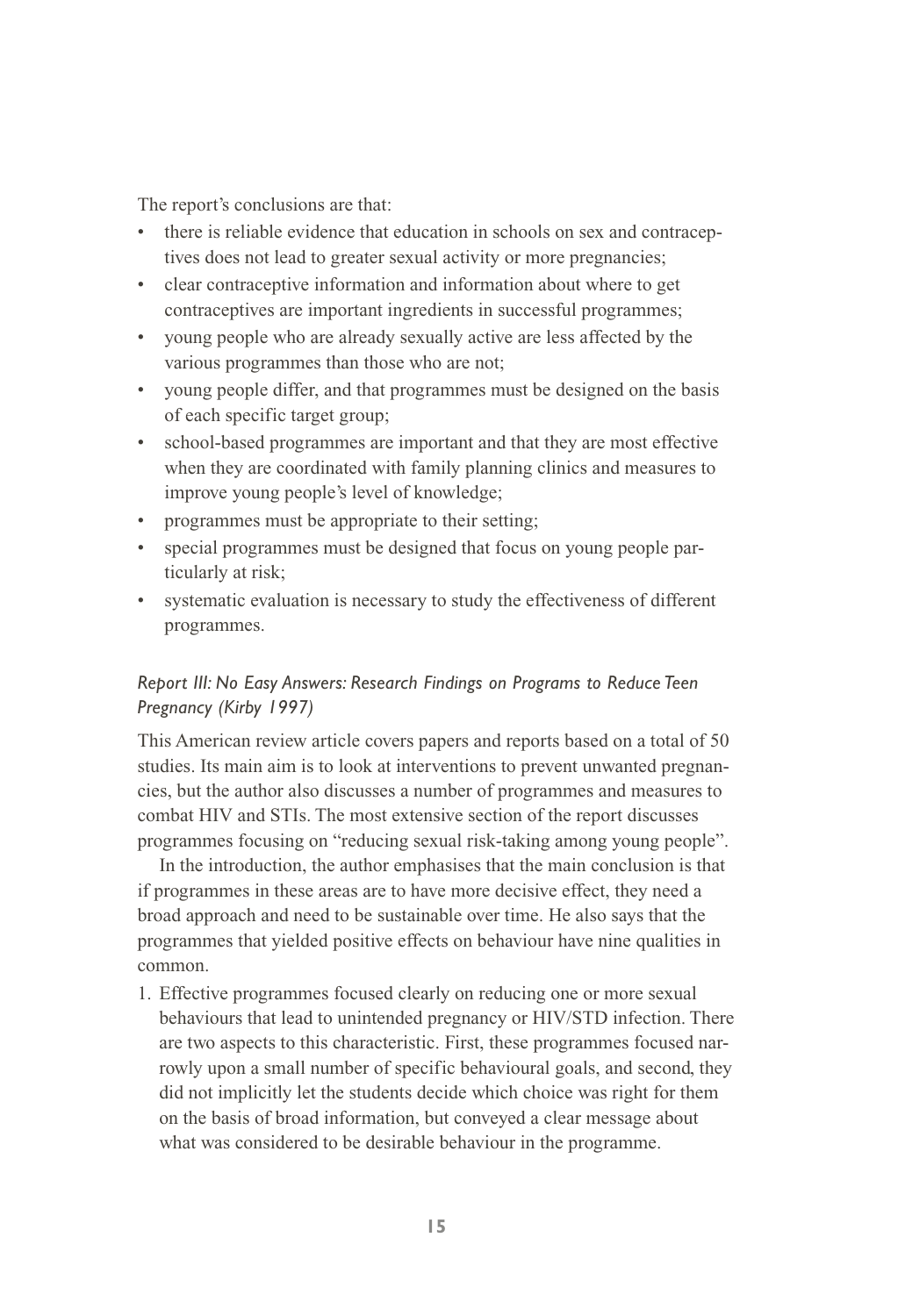#### *Schools*

- Education programmes that incorporate the nine common characteristics of effective programmes (listed above)
- Service-learning programmes that incorporate community service and ongoing small group discussions.

#### *Family planning clinics*

- • Outreach efforts to youth in schools and the community
- • Clinic protocols that reduce barriers to adolescent access: provide services at no cost, have extended hours for adolescents, do not require appointments, extend activities for initial visit into two visits, train staff to work with adolescents, provide more consistent and intensive follow-up, place greater emphasis on non-medical needs of adolescents (such as partner involvement).

#### *Communities*

- • Education programmes on sexuality and AIDS that incorporate the nine common characteristics of effective programmes (listed above).
- • Comprehensive youth development programs that include tutoring, mentoring, small group discussions with caring adults, development activities (including arts, sports, and career planning), referrals to health services (including reproductive health services), and other components.
- • Programmes designed to improve employment opportunities for youth.

### *Report IV: Impact of HIV and sexual health education on the sexual behaviour of young people. A review update (UNAIDS 1997)*

After searches in 13 databases and international contacts with other researchers, the authors identified 68 reports. Fifty-three of these reports had evaluated specific interventions. Of these, 27 reported no effects of the interventions studied. Twenty-two reported positive effects, such as delayed first intercourse, fewer sex partners, fewer unplanned pregnancies or a lower level of STIs.

The review only examines studies that have been identified as having affected behaviour. Reports that focused only on knowledge or attitudes were excluded: this is because of the weak link thought to exist between knowledge and attitudes on the one hand, and behaviour on the other (see e.g. Andersson-Ellström, 1996).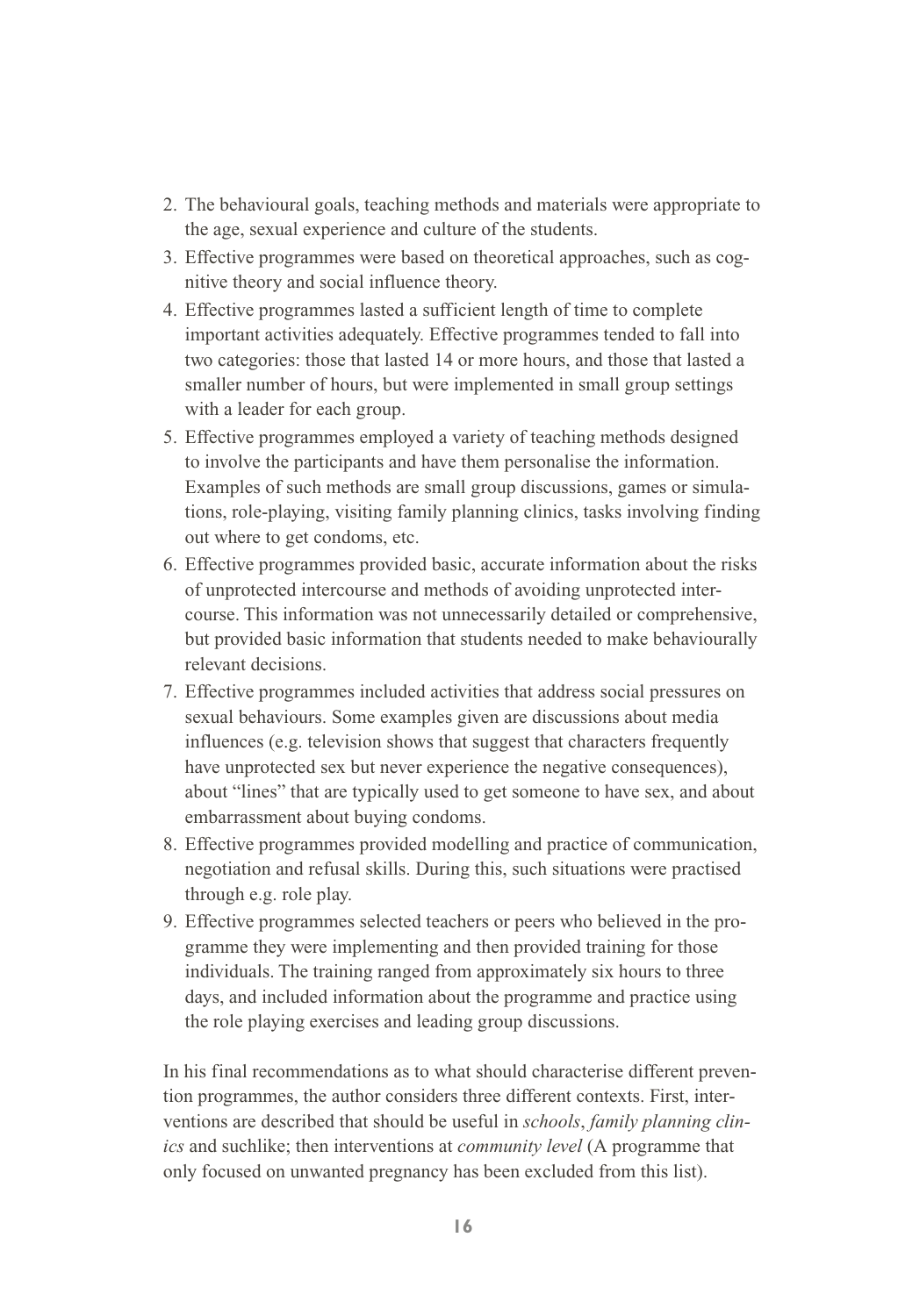This review, too, finds that education on sexuality does not make young people more sexually active. It also points to the fact that individual differences between teachers are important in how effective a programme or intervention is. They go on to say that successful prevention programmes had the following characteristics in common:

- social influence theory, social learning theory or cognitive-behavioural theories of behaviour underpinned the interventions;
- the programmes were focused on the specific aims of delayed intercourse and protected intercourse;
- the interventions were at least 14 hours in length or there was work in small groups to optimise the time in shorter programmes;
- a range of interactive activities such as role-playing, discussion and brainstorming were employed such that participants personalised the risks and were actively involved in the process;
- • clear statements were given about the outcomes of unprotected sex and how those outcomes could be avoided;
- the social influences of peers and media to have sex or unprotected sex were identified, and strategies to respond to and deal with such pressures were generated;
- there was clear reinforcement of values supporting the aims of the programmes and development of group norms against unprotected sex relevant to the age and experiences of the participants;
- programmes included activities that allowed participants to observe in others, and rehearse themselves, communication and negotiation skills, yielding greater effectiveness in achieving delays in initiation of intercourse or protected sex;
- there was effective training for those leading interventions.

In its closing discussion, the report draws particular attention to the social circumstances determined by gender. The authors describe how gender stereotypes and the inferior position of women are obstacles to efforts to combat the negative consequences of sex.

Their view is that many programmes are designed without taking women's and men's differing circumstances into account. As an example, the authors point out that women are generally expected to assume responsibility for their own sexuality and that of their partners, one aspect of this being that they are assumed to take responsibility for contraception, even where condoms are involved. At the same time, women are expected to be respectable and more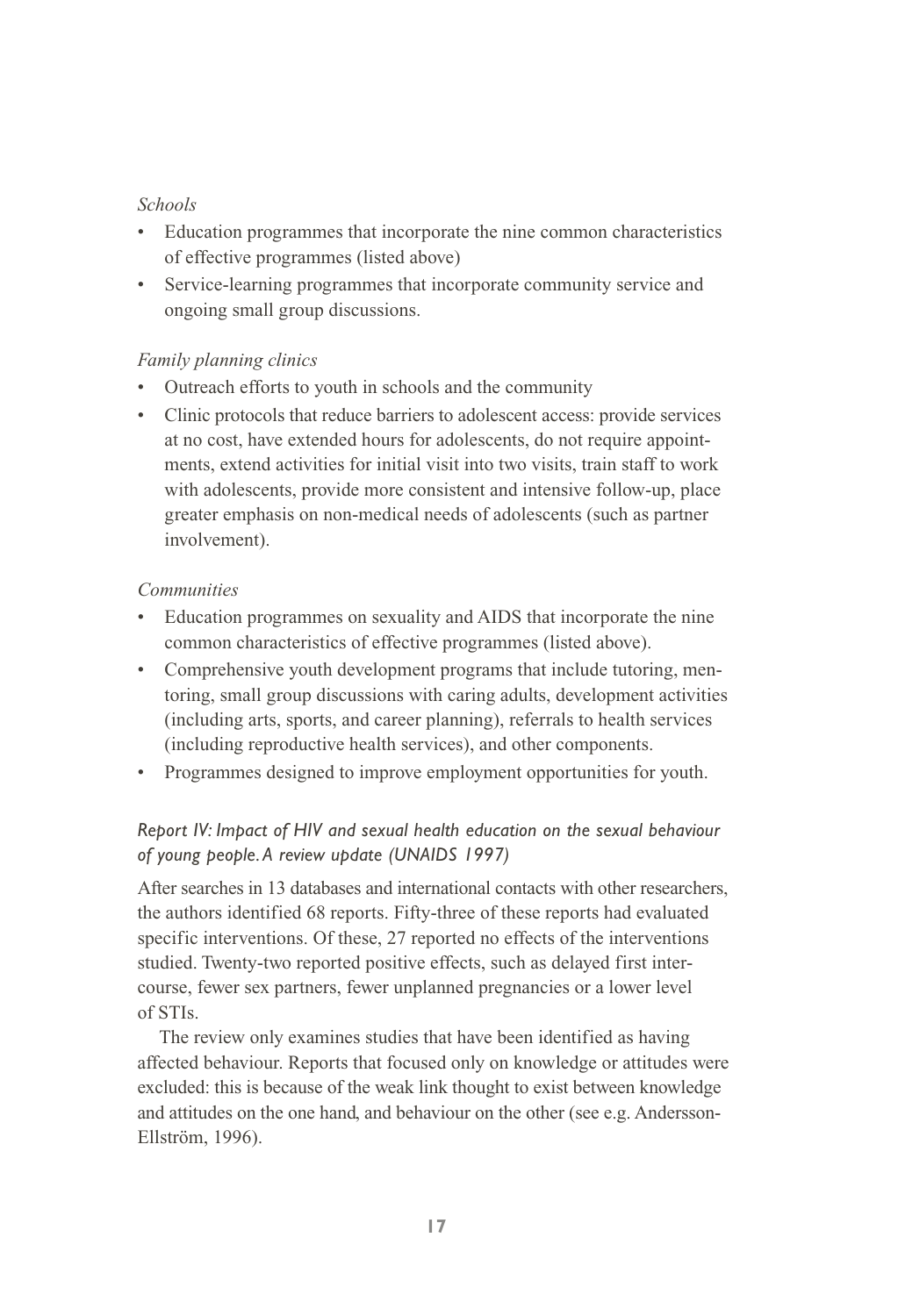passive than men in the sexual relationship. Implicitly, this means that the individual woman, in the actual sexual situation, must be able to step out of a passive gender role into an active one in which she controls the sexual encounter, in this case in the direction of greater safety.

Negotiations about safe sex thus challenge the cultural constructs of female and male. Interventions to influence the behaviour of young people must take social circumstances into account. Interventions to get young women to change their behaviour will have limited impact unless they take into account their position relative to young men. The report ends by saying that to move ahead, interventions must also focus on young men and work with the prism of ideas about sex and sexual identity through which they interpret their experiences and understand themselves.

Finally, the report formulates a number of points which should be the basis of planning for intervention programmes. These are:

- • Education on sexual health and/or HIV does not encourage increased sexual activity;
- • Good quality programmes help delay first intercourse, and protect sexually active youth from STD including HIV, and from pregnancy;
- Responsible and safe behaviour can be learned;
- • Sexual health education is best started before the onset of sexual activity;
- Education has to be gender sensitive for both boys and girls;
- • Young people's sexual health is informed by a wide range of sources;
- • Young people are a developmentally heterogeneous group, and not all can be reached by the same techniques.

In addition, studies show that effective education programmes:

- are grounded in Social Learning Theory;
- • have focused curricula, giving clear statements about behavioural aims, and feature clear delineation of the risks of unprotected sex and methods used to avoid it:
- focus on activities that address social influences:
- teach and allow practice in communication and negotiation skills:
- encourage openness in communicating about sex;
- equip young people with skills for decoding media messages and their underlying assumptions and ideologies.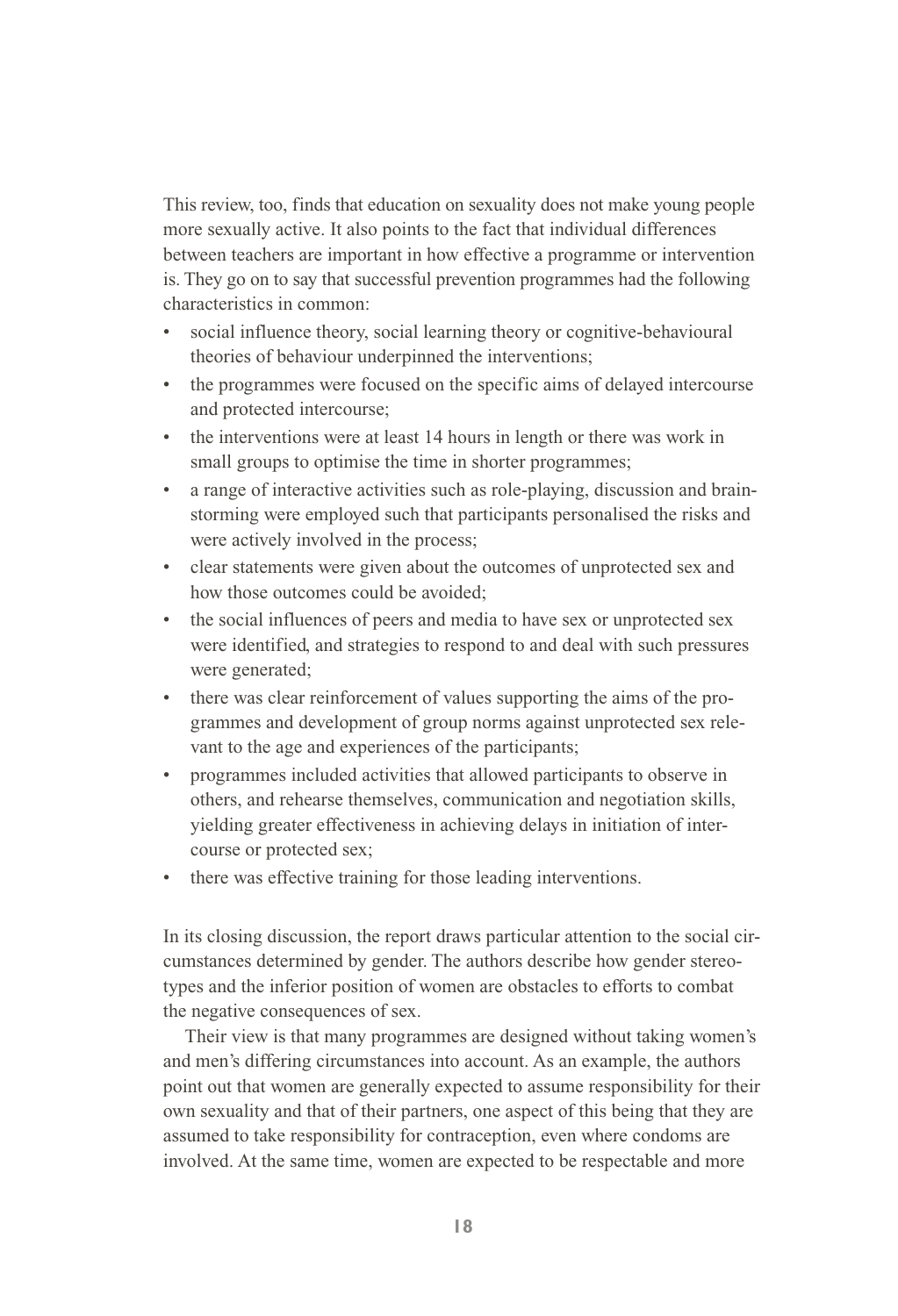Finally, the report says that planning must disregard convention and current epidemiological data, and rather rely on evaluated best practice and trend analysis.

#### *Report V: Preventing HIV/AIDS in Young People. A systematic review of the evidence from developing countries (WHO 2006)*

This report, the most ambitious of the reviews, discusses HIV prevention in the context of developing countries, and consists of ten independent articles written by a total of 22 researchers from different countries. It is held together by an introductory chapter and a concluding one, both of which were written by the trio of researchers Bruce Dick, Jane Ferguson and David A. Ross.

The other eight chapters have different focuses, and discuss, by turn:

- Young people at the centre of HIV/AIDS prevention;
- Different types of effective or promising HIV/AIDS prevention interventions;
- • Evaluation of interventions and programmes;
- The role of schools in prevention work in developing countries;
- Interventions designed to increase young people's use of the health services in developing countries;
- Use of the mass media to change HIV/AIDS-related behaviour among young people in developing countries;
- Community interventions focusing on preventing HIV/AIDS in developing countries;
- • Achieving the global goals on HIV among the groups of young people most at risk: sex workers, injecting drug users and men who have sex with men.

In the chapter dealing with evaluations of interventions and programmes, the researchers have divided their conclusions about the different intervention programmes into four categories. These are then used to assess the interventions studied in the other chapters. The categories are called *Go*, *Steady*, *Ready*, and *Do not go*, and have the following meanings.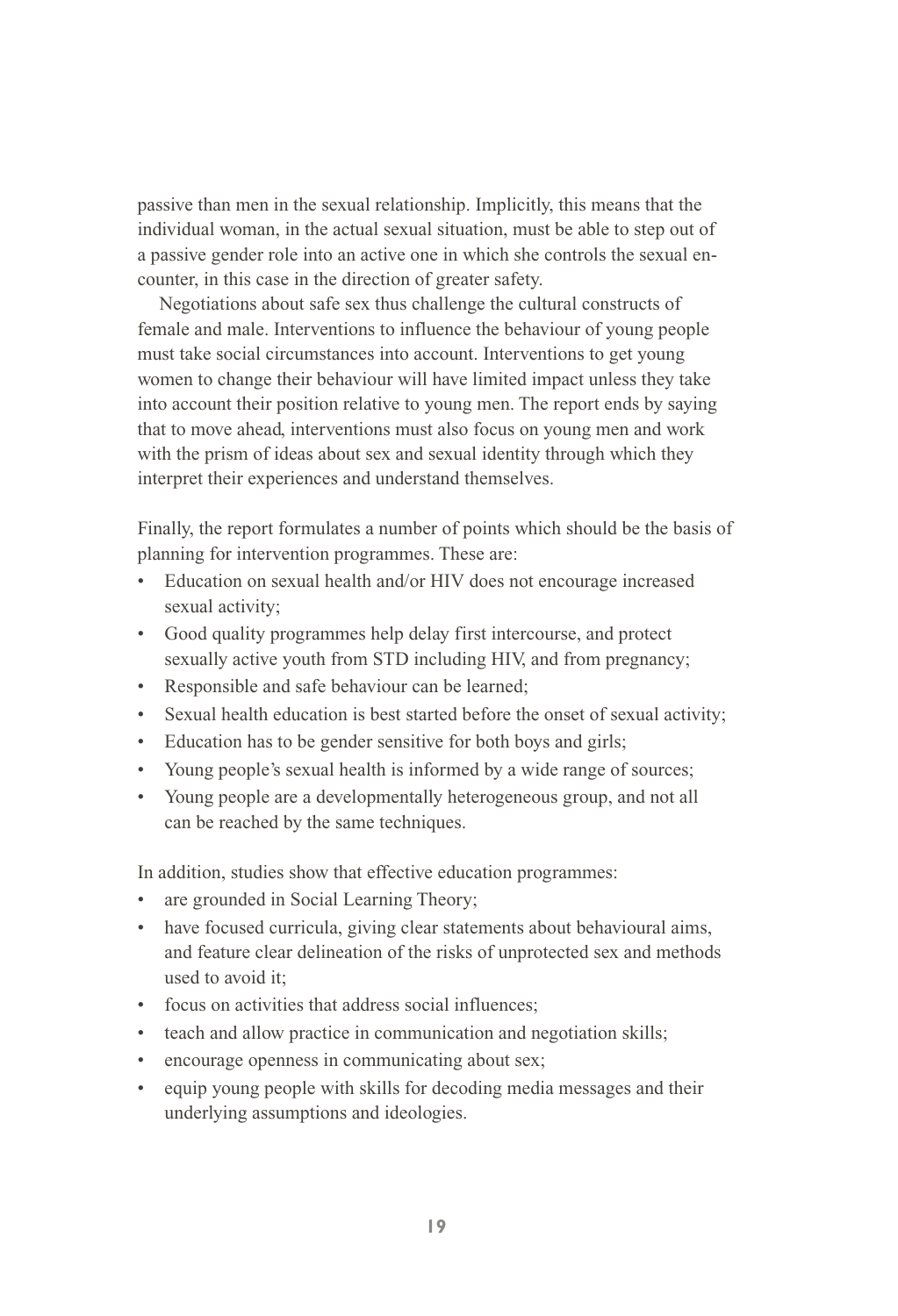| Go        | Evidence threshold met. Sufficient evidence to recommend widespread imple-<br>mentation on a large scale now, Ideally with careful monitoring of coverage,<br>quality and cost, and operations research to better understand the mechanisms<br>of action. |
|-----------|-----------------------------------------------------------------------------------------------------------------------------------------------------------------------------------------------------------------------------------------------------------|
| Ready     | Evidence suggests interventions are effective but large-scale implementation<br>must be accompanied by further evaluation to clarify impact and mechanisms<br>of action.                                                                                  |
| Steady    | Some of the evidence is promising but further development, pilot-testing and<br>evaluation are needed before it can be determined whether these interventions<br>should move into the "Ready" catgory or "Do not go".                                     |
| Do not go | Strong enough evidence of lack of effectiveness or of harm. Not the way to go.                                                                                                                                                                            |

*Brief description of the eight chapters of the WHO report.*

#### **Chapter 2. Young people: the centre of the HIV epidemic**

Following a review of national data from a number of countries, the researchers say that from a global perspective, young people are at the centre of the HIV epidemic: about half of all those infected are aged 15–24.

The HIV epidemic differs in different parts of the world, but there are some similarities. In countries where HIV/AIDS is concentrated in some specific groups (men who have sex with men, injecting drug addicts and sex workers), risky behaviour generally begins in adolescence. In countries in which HIV/AIDS is a generalised epidemic, adolescents and young adults are also responsible for most of the spread.

This means that regardless of the nature of the epidemic, young people are at its centre, as newly infected individuals and as a key target group for preventive measures. We can achieve most change by reaching young people.

#### **Chapter 3. Overview of effective and promising interventions to prevent HIV infection**

In this chapter, the researchers have examined a number of different intervention strategies and divide them into interventions to change behaviour (such as advice, education, treatment for drug addiction), biomedical interventions (such as widespread testing and treatment for STIs, prevention of bloodborne infection in health care, male circumcision) and social interventions (such as empowerment interventions for women, condom campaigns, access to clean needles for drug users).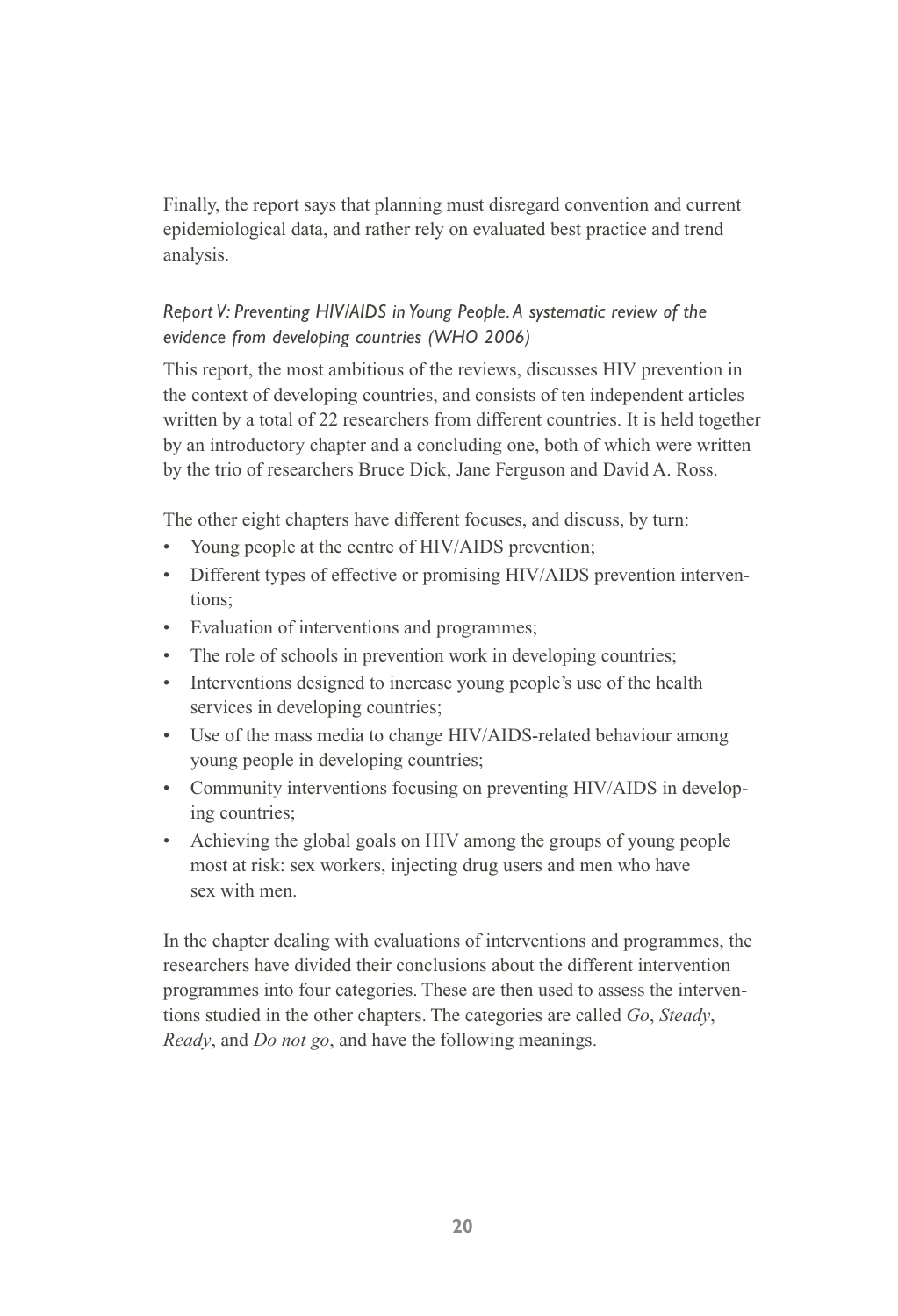The researchers' goal was to review a number of different intervention strategies, not to carry out a comprehensive survey. After their review, their view is that there are some strategies that should continue to develop while others require more analysis before large-scale implementation. They warn, however, against drawing the conclusion that programmes that have not attracted much attention or been widely implemented are less effective than those that have "made it". What they do want to see is more, and ongoing, evaluation and research into most programmes. Their view is that behavioural change strategies, biomedical strategies and social strategies do yield results, particularly if they are combined. They close by saying that "no intervention will be 100% effective, but implementing many [….] in different combinations in different places as befits the local situation, will yield important prevention outcomes at population level" (p. 63).

#### **Chapter 4. The weight of evidence: a method for assessing the strength of evidence on the effectiveness of HIV prevention interventions among young people**

The authors discuss a number of difficulties attached to evaluating measures to prevent HIV/AIDS in young people. They point to the following areas:

- HIV prevention interventions are complex;
- • Evaluating interventions targeting young people is difficult;
- • Evaluation strategies cannot be standardised;
- Evaluation results are not always generalisable;
- The contested nature of evidence itself (different people accord different weight to different types of evidence, often reflecting their disciplinary background).

After a discussion of the above, the authors propose a seven-point programme to compare different interventions and programmes. This seven-point programme is:

- 1. Define the key types of intervention that policy-makers need to choose between in the population setting under consideration (for example, schools);
- 2. Define the strength of evidence that would be needed to justify the widespread implementation of this type of intervention ("the evidence threshold");
- 3. Describe explicit inclusion and exclusion criteria for the studies that will be reviewed;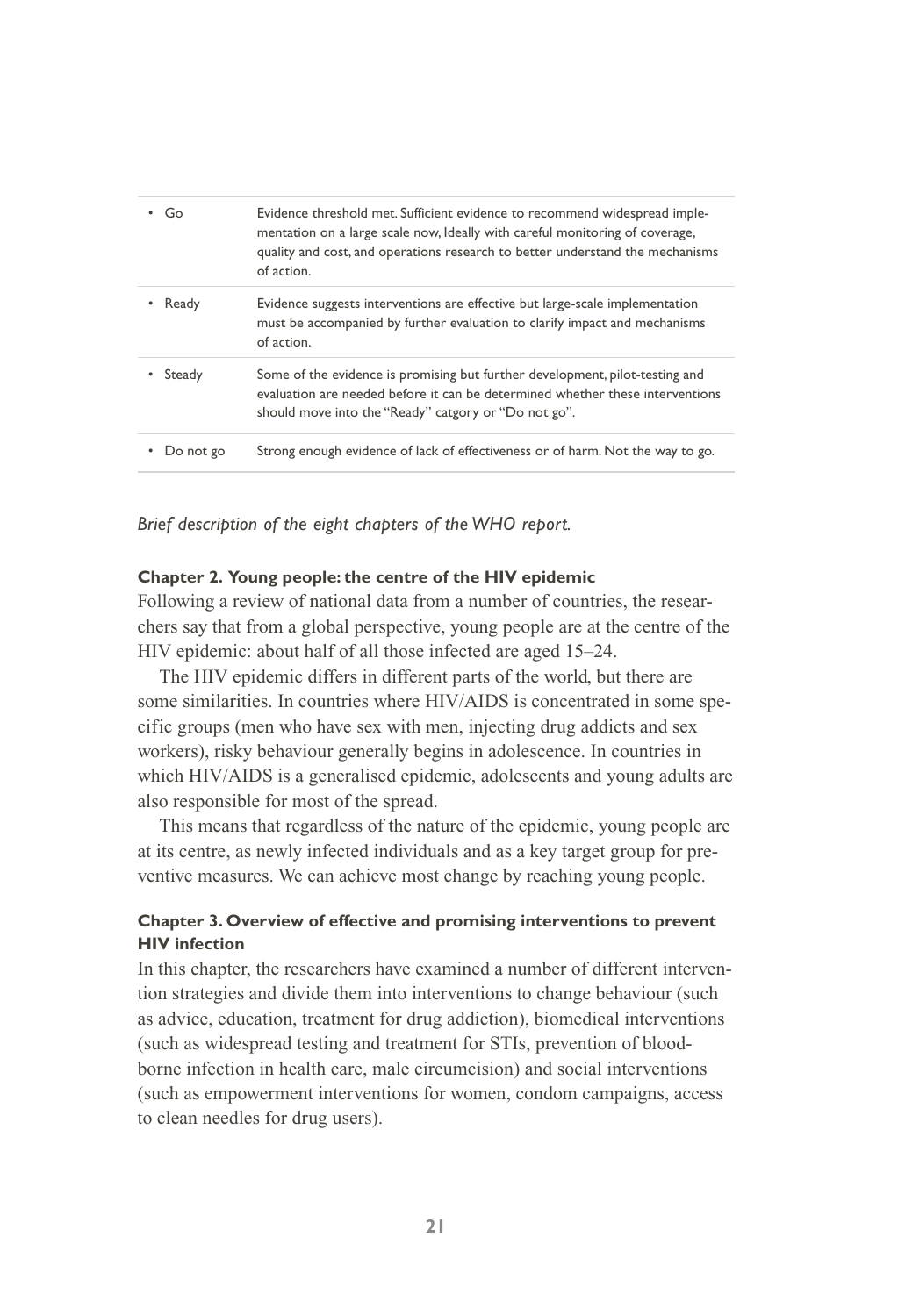- 4. Critically review all studies that meet the inclusion criteria and their findings, by type of intervention, type of context, outcome, quality of outcomes;
- 5. Summarise the strength of the evidence for the effectiveness of each type of intervention in making process towards each of the global goals;
- 6. Compare the strength of the evidence provided by the studies against the evidence threshold described in 2;
- 7. From this comparison, define each programme into one of the categories "Do not go", "Steady", "Ready" or "Go".

#### **Chapter 5. The effectiveness of sex education and HIV education interventions in schools in developing countries**

In this chapter, the researchers reviewed 22 reports of interventions carried out in the education system. Sixteen of the 22 interventions showed significant results with respect to delaying first intercourse, having fewer partners, or greater use of condoms or other contraceptives, thus reducing young people's risk-taking.

One of the 22 reports<sup>2</sup> identified what characterises successful interventions in schools, and these conclusions are also highlighted in the chapter. These characteristics are divided into three areas: developing the curriculum, content and implementation.

#### *Developing the curriculum*

- 1. Involve multiple people with different backgrounds in theory, research and sex/HIV education.
- 2. Assess relevant needs and assets of target group.
- 3. Use a logic model approach to develop the curriculum that specifies the health goals and the behaviours affecting those health goals. Define risk and protective factors affecting those behaviours and activities addressing those factors.
- 4. Design activities consistent with community values and available resources (such as staff time, staff skills, facility space and supplies).
- 5. Pilot-test the programme before large-scale implementation.

<sup>2.</sup> Kirby, D., Laris, B., Rollerei, L. Impact of sex and HIV education programs on sexual behaviours of youth in developing and developed countries. Washington, DC, *Family Health International*, 2005:1-45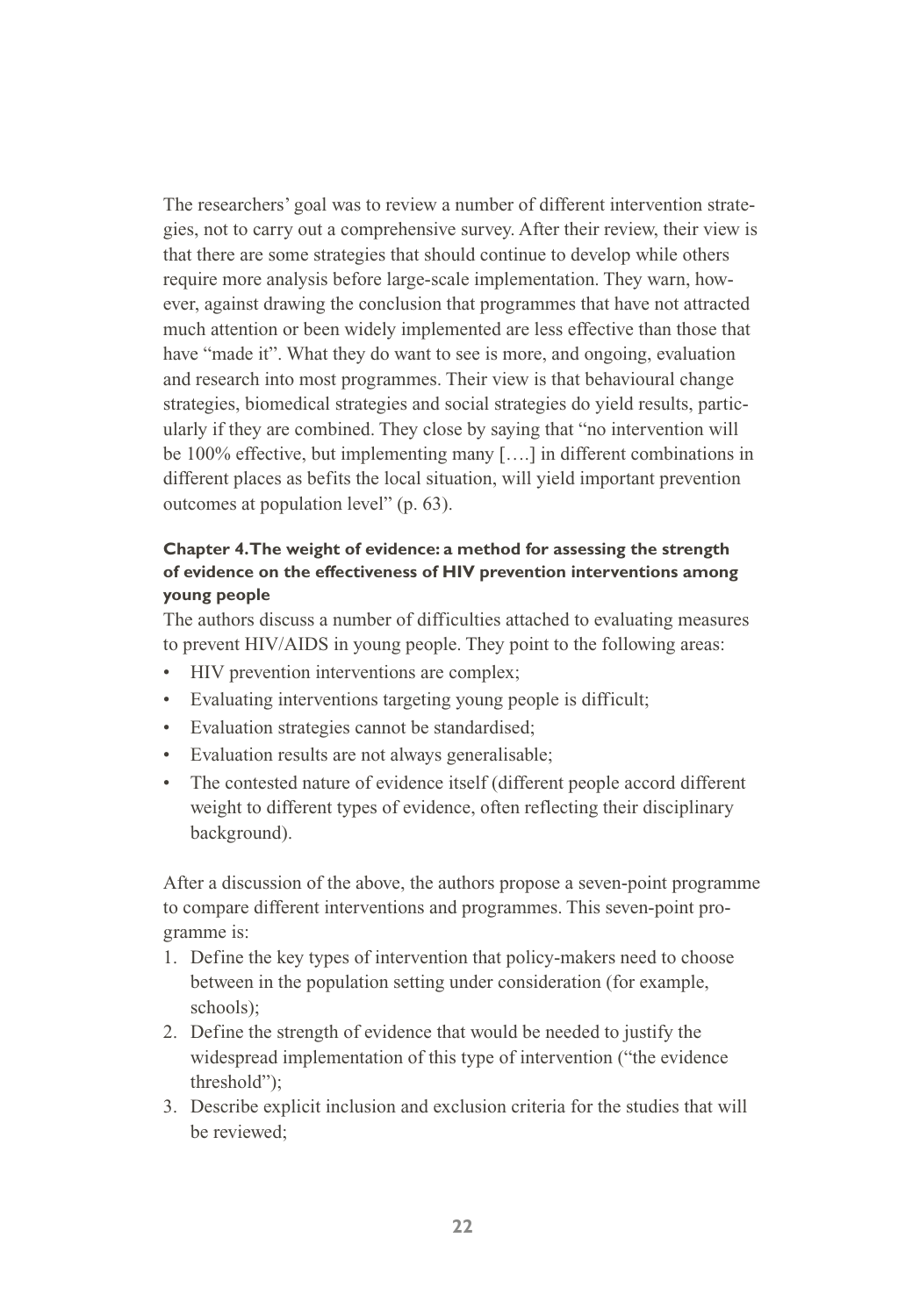#### *Content*

Curriculum goals and objectives

- 1. Focus on clear health goals, such as the prevention of STIs and HIV and/ or pregnancy.
- 2. Focus narrowly on specific behaviours leading to these health goals (such as abstaining from sex or using condoms or other contraceptives). Give clear messages about these behaviours. Address situations that might lead to them and how to avoid them.
- 3. Address multiple sexual-psychosocial risk and protective factors affecting sexual behaviours (such as knowledge, perceived risks, values, attitudes, perceived norms and self-efficacy).

Activities and teaching methods

- 4. Create a safe social environment in which youths can participate.
- 5. Include multiple activities to change each of the targeted risk and protective factors.
- 6. Use teaching methods which actively involve participants and that help participants personalise the information. Also use teaching methods that are designed to change each group of risk and protective factors.
- 7. Use activities, instructional methods and behavioural messages that are appropriate to the culture, developmental age and sexual experience of the participants.
- 8. Cover topics in a logical sequence.

Implementation

- 1. Secure at least minimal support from appropriate authorities, such as ministries of health, school districts or community organizations.
- 2. Select educators with desired characteristics, train them and provide monitoring, supervision and support.
- 3. If needed, implement activities to recruit and train youths and overcome barriers to their involvement (for example, publicise the programme, obtain consent from parents, adapt physical conditions).
- 4. Implement virtually all activities as designed.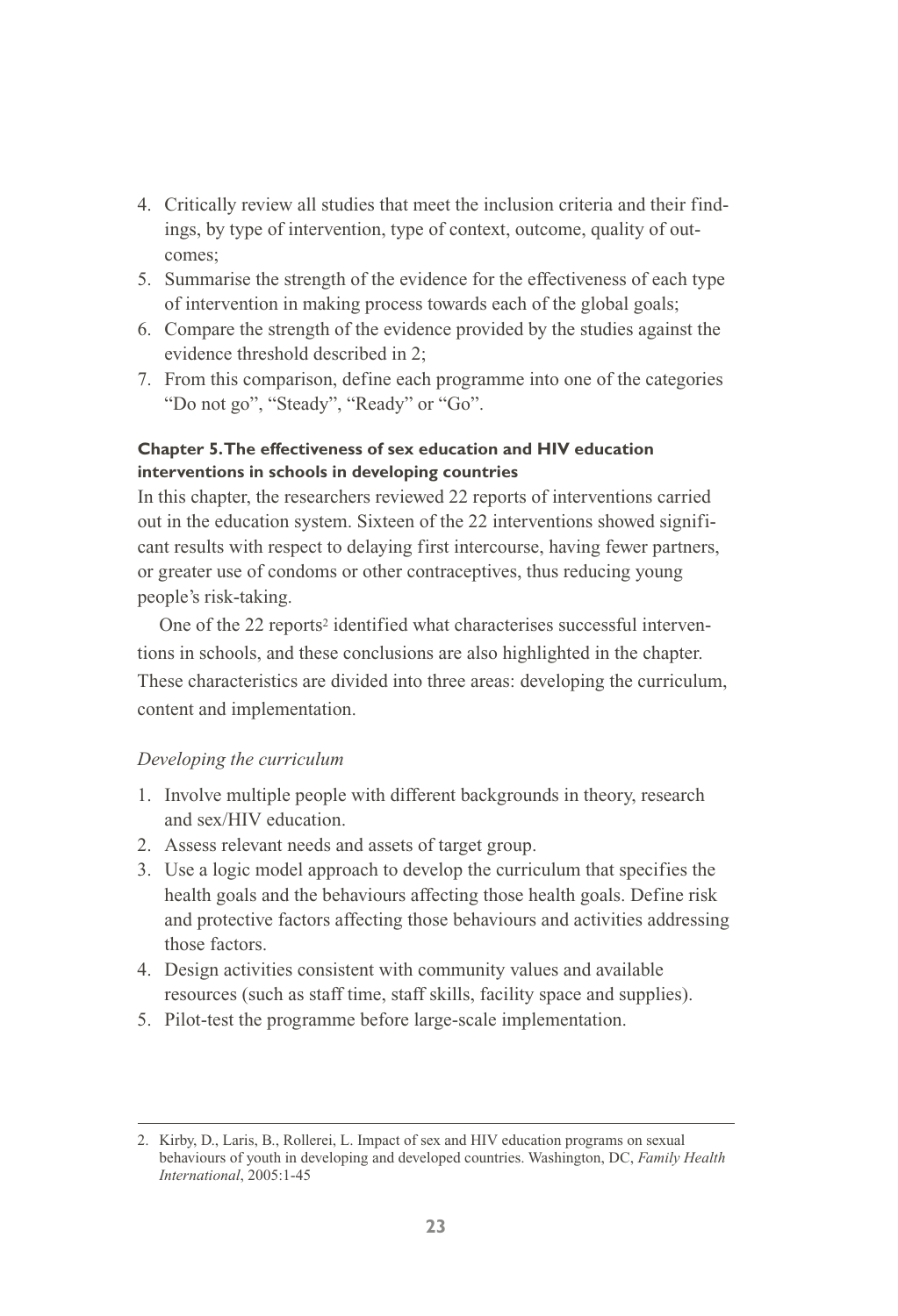Following a review of all interventions, the researchers' key conclusions are as follows.

- 1. Most school-based interventions lead to greater knowledge and should be assigned to the "Go" category.
- 2. Curriculum-based interventions that are led by adults and incorporate the characteristics described above affect behaviour and should be assigned to the "Go" category.
- 3. With respect to all other interventions, such as those led by peers, or those implemented outside the classroom situation, more follow-up and evaluation are necessary before implementation on a larger scale can be recommended.

#### **Chapter 6. Review of the evidence for interventions to increase young people's use of the health services in developing countries**

Following various types of search, 16 studies were identified in this area. The chapter notes that it is important that steps are taken to persuade young people to use existing clinics, and the researchers also provide a number of recommendations for the development of clinics for young people. A number of these concern the need for more, and more systematic, research to be able to assess various types of intervention. Some recommendations that are more directly useful in the work of such clinics are also provided. These involve the need to make the clinics easily accessible to young people and to train staff to be able to deal with young people on the basis of their specific situations and needs.

#### **Chapter 7. The effectiveness of mass media in changing HIV/AIDS-related behaviour among young people in developing countries**

Fifteen programmes were identified. A review of these shows that communication in the mass media is effective in boosting knowledge of how HIV infects, achieving better and more widespread condom use, influencing some social norms, getting people to discuss the issues more and boosting awareness of clinics that provide advice and care. Fewer significant differences could be measured with respect to abstinence, delayed first intercourse and reduction of the number of sexual partners. Campaigns that also include television slots have the greatest impact, but different campaigns have differing impacts.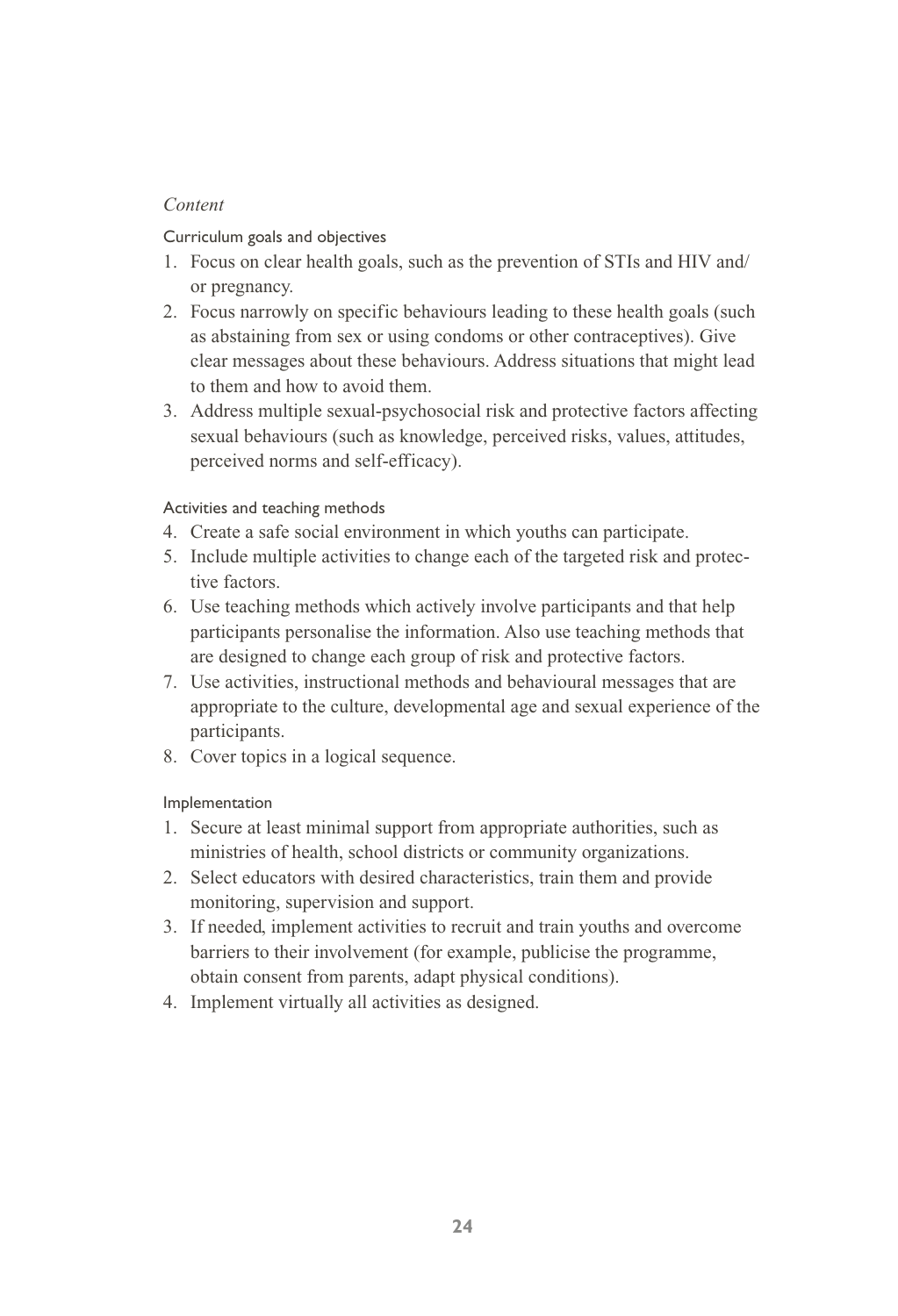#### **Chapter 8. The effectiveness of community interventions targeting HIV and AIDS prevention at young people in developing countries**

In this chapter, the researchers reviewed 22 evaluations of different interventions carried out in geographically defined areas, urban as well as rural. They identified four types of intervention: 1. interventions targeting young people through existing youth organisations, clinics and suchlike; 2. interventions which targeted young people but did not go through existing organisations; 3. interventions targeting all inhabitants of a given area, through existing organisations or networks; 4. interventions targeting entire communities by more general means.

The researchers' conclusion is that the first type of intervention, i.e. that focusing on young people through already established organisations or clinics, produced mainly positive results and that these results have also been measured in scientifically reliable evaluations. The other three types of intervention also produced mainly positive results, but evaluations of these did not provide a sufficient basis for any definite conclusions about their effectiveness.

#### **Chapter 9. Achieving the global goals on HIV among young people most at risk in developing countries: young sex workers, injecting drug users and men who have sex with men**

The researchers note that the specific groups the chapter is about – young men who have sex with men, sex workers and injecting drug addicts – require particular attention in preventive work. In countries where the HIV epidemic is at a low level and is concentrated, these groups have a key position in efforts to reduce the spread of HIV/AIDS.

The researchers comment how difficult it was to find reliable follow-ups of such focused projects. They note that there are increasing signs that interventions focusing on particularly at-risk groups are effective. Such results must, however, be reported specifically for different age groups if the methods are to be adaptable to the target group in question. They also say that there is evidence that clinic-based programmes, which also include outreach work and support and help, yield good results. They draw the conclusion that measures focusing on risk young people most at risk should contain a combination of outreach work, easily accessible clinics and information interventions. They point out that it is doubtful whether information interventions have any results if they are not combined with the offer of condoms, treatment for STIs and other supporting measures.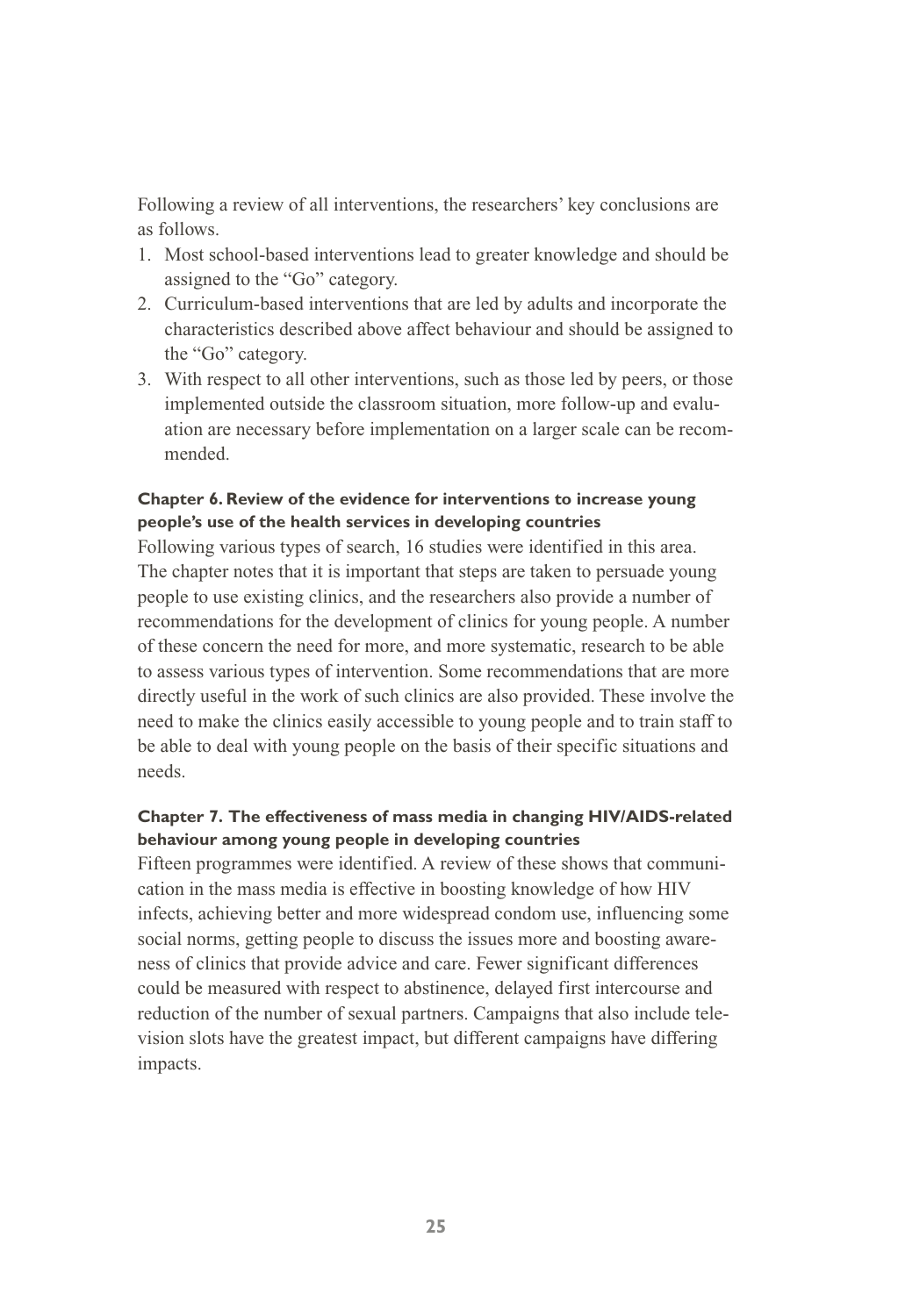#### *Conclusions of the WHO report*

In chapter 10 of the report, the authors present the overall conclusions of the report under the four headings "Go" "Ready" "Steady" and "Do not go" In assessing the category an intervention should be assigned to, they take two factors into account. They carry out an assessment, on the basis of the evaluations that have been done, of what evidence (strong, doubtful or weak) exists for a type of intervention being effective. They also assess what strength of evidence (strong, average or weak) is required for an intervention to be deemed ready for large-scale implementation. An intervention that has weak or ambiguous evidence of success can still be placed in the "Go" category provided that it is assessed as not requiring particularly strong evidence for larger-scale implementation (meaning that we can be sure that it is not counterproductive, does not cost too much and so on).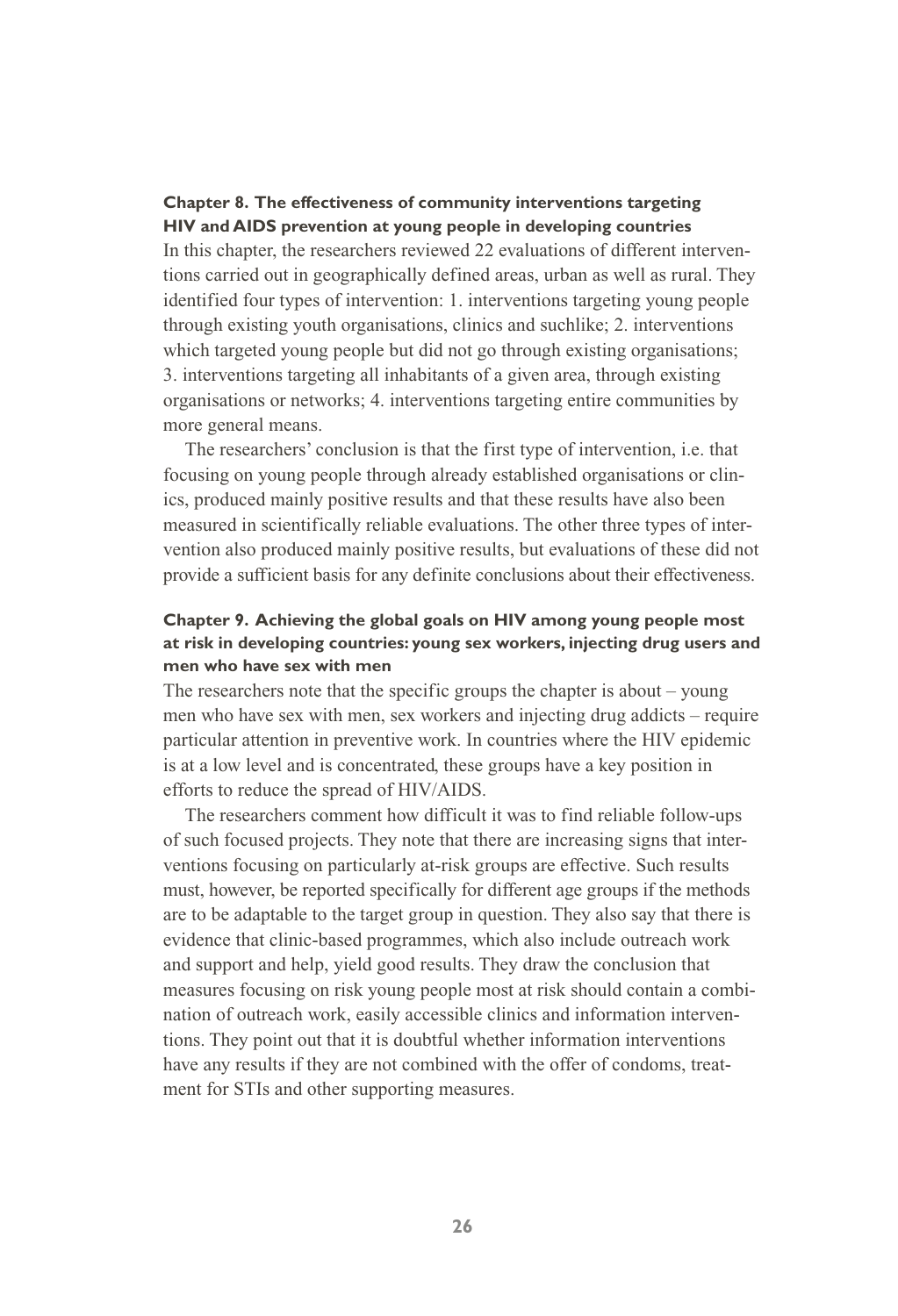| Context of intervention                 | Type of intervention                                                                                                                                                                                         |
|-----------------------------------------|--------------------------------------------------------------------------------------------------------------------------------------------------------------------------------------------------------------|
| Schools                                 | Curriculum-based interventions with characteristics<br>that have been found to be effective on the basis of the<br>criteria presented in Chapter 5 of the report, see above,<br>and which are led by adults. |
| Health services/family planning clinics | Interventions carried out by clinics, adapted to young<br>people and linked to activities to promote the health<br>services for young people.                                                                |
| Mass media                              | Interventions with messages broadcast via radio and<br>TV and other media (such as print media).<br>Interventions with messages broadcast via radio and<br>other media (such as print media), not TV.        |
| Geographically defined communities      | No interventions met the criteria.                                                                                                                                                                           |
| Young people most at risk               | No interventions met the criteria.                                                                                                                                                                           |

### *Ready*

| Context of intervention                 | Type of intervention                                                                                                 |
|-----------------------------------------|----------------------------------------------------------------------------------------------------------------------|
| Schools                                 | No interventions met the criteria.                                                                                   |
| Health services/family planning clinics | Interventions with service providers and in health<br>facilities and in the community that involve other<br>sectors. |
| Mass media                              | No interventions met the criteria.                                                                                   |
| Geographically defined communities      | Interventions targeting youths using existing youth-<br>service organisations.                                       |
| Young people most at risk               | Facility-based programmes that also have outreach<br>and provide information and services.                           |

#### *Go*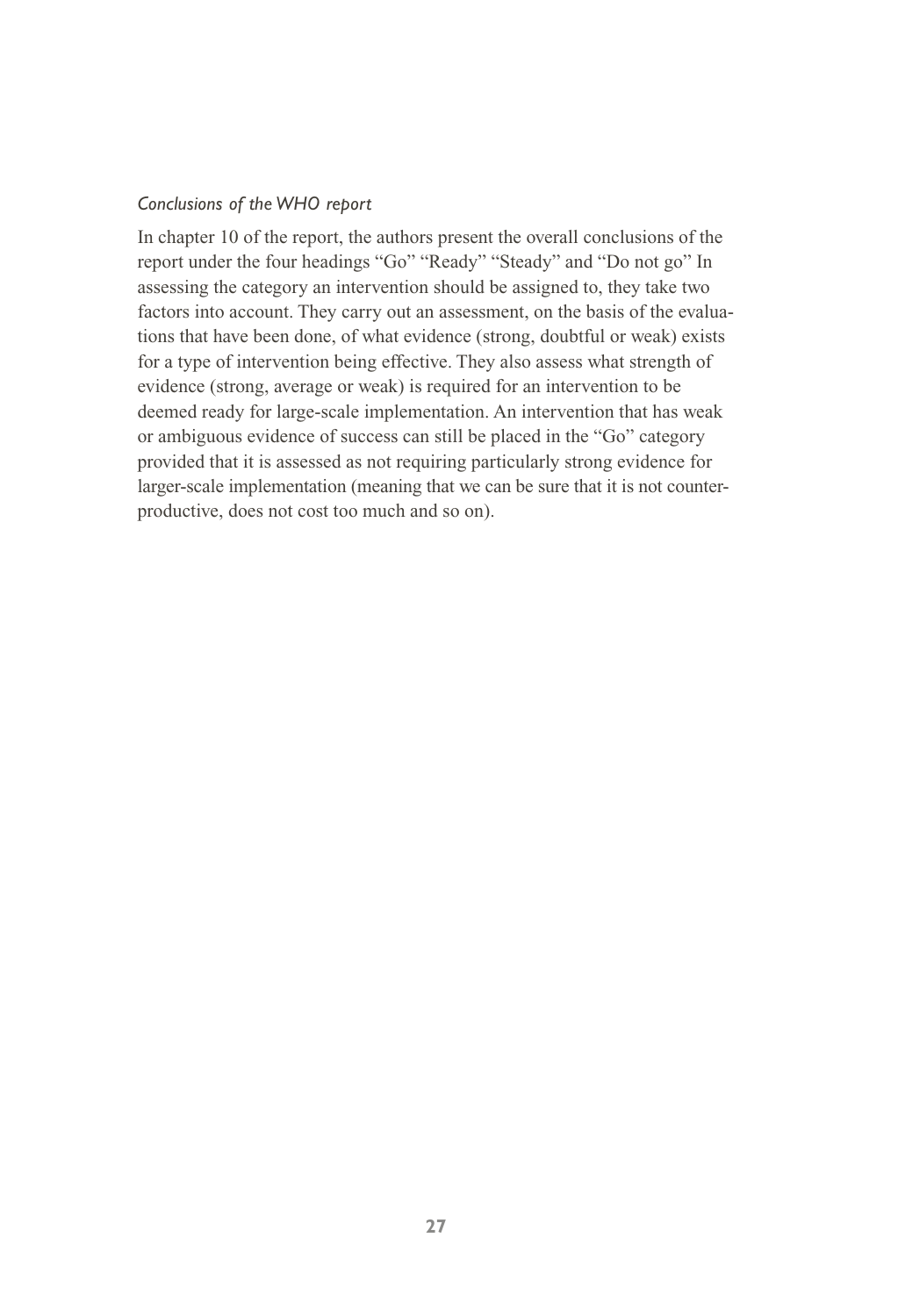#### *Steady*

No interventions have been assigned to the "Do not go" category. There are, however, some interventions under the "Steady" heading, in which the authors have put a possible "Do not go" in brackets.

| Context of intervention                 | Type of intervention                                                                                                                        |
|-----------------------------------------|---------------------------------------------------------------------------------------------------------------------------------------------|
| Schools                                 | Curriculum-based interventions with characteristics<br>found to be effective in developed countries and that are<br>led by peers.           |
|                                         | Curriculum-based interventions without the characteris-<br>tics found to be effective in developed countries and that<br>are led by adults. |
|                                         | Curriculum-based interventions without the characte-<br>ristics found to be effective in developed countries and<br>led by peers.           |
|                                         | Non-curriculum based without characteristics found to<br>be effective in developed countries and led by adults.                             |
|                                         | Non-curriculum based without characteristics found to<br>be effective in developed countries and led by peers.                              |
| Health services/family planning clinics | Interventions with service providers and in the com-<br>munity (Do not go!).                                                                |
|                                         | Interventions with service providers and involving other<br>sectors.                                                                        |
|                                         | Interventions with service providers and in facilities and<br>involving other sectors (Do not go!).                                         |
| Mass media                              | Radio only.                                                                                                                                 |
| Geographically defined communities      | Interventions targeting youths through new, structures<br>(Do not go!).                                                                     |
|                                         | Interventions targeting the entire community through<br>traditional networks.                                                               |
|                                         | interventions targeting the entire community through<br>community events.                                                                   |
| Young people most at risk               | Outreach only interventions providing information and<br>services.                                                                          |

The summary of the conclusions of the WHO report raises a problem related to the overall level that we are concerned with. Despite the systematic approach, and despite the consistent presentation of results, it can be difficult in some cases to use the summary as guidance for actual measures. Two examples presented in the "Go" category illustrate how the degree of guid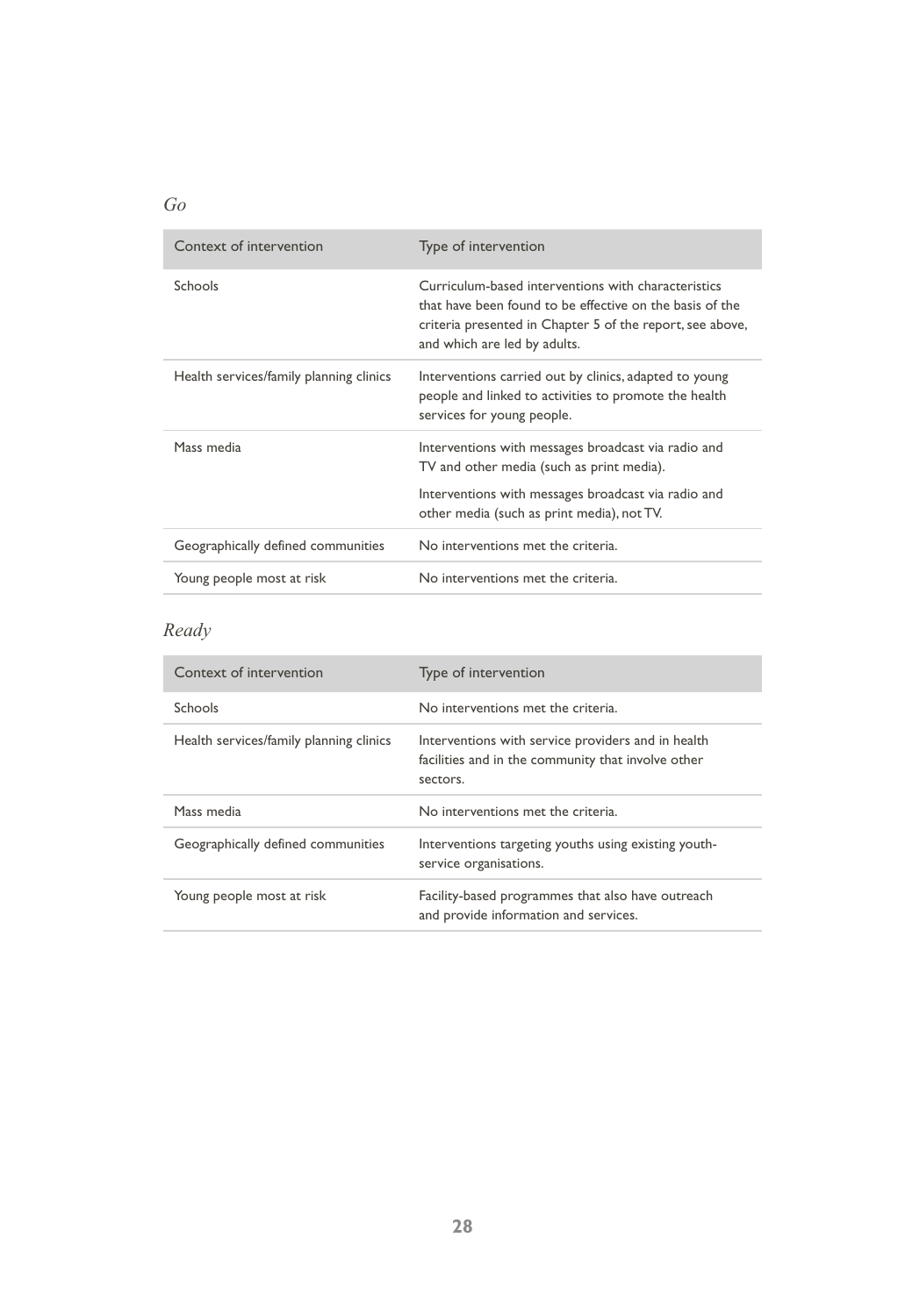ance can vary. The first conclusion was that curriculum-based interventions, led by adults and meeting certain criteria (as specified in chapter 5 and reproduced above), are effective. Clear guidelines are provided here and they also refer to a more detailed description which is easy to find. Here, then, the reader receives good guidance for future work. Another type of example is harder to interpret. Under the heading *Mass media* we find the phrase "interventions with messages delivered through the radio, television and other media (such as print media)". Here, the reader is given no concrete guidance other than that messages communicated using certain types of technology are more effective than others. Questions about the content of the message being delivered are not answered. We would need to go back to each respective study to find answers to these questions.

## Other international experiences

The above section describes the five reviews collected by the National Board of Health and Welfare and covered in the project. Study of these, and a search for further material, shows that there are a number of other publications whose ambition has been to establish an overview of different prevention strategies. Three such texts which have appeared during the course of the work and which have been studied in the project are:

- • DiCenso et al.(2002) *Interventions to reduce unintended pregnancies among adolescents: systematic review of randomized controlled trials.*  BMJ Vol 324 15 June 2002
- • Mullen, PD, Ramírez, G, Strouse, D, Hedges, LV, Sogolow, E (2002) *Meta-analysis of the Effects of Behavioral HIV Prevention Interventions on the Sexual Risk Behavior of Sexually Experienced Adolescents in Controlled Studies in the United States*. JAIDS Journal of Acquired Immune Deficiency Syndromes 30;S94-S105
- MacDowell, W & Mitchell, K (2006) Sexual health communication. In Ingham, R & Aggleton, P (ed) *Promoting young people's sexual health. International perspectives.* New York: Routledge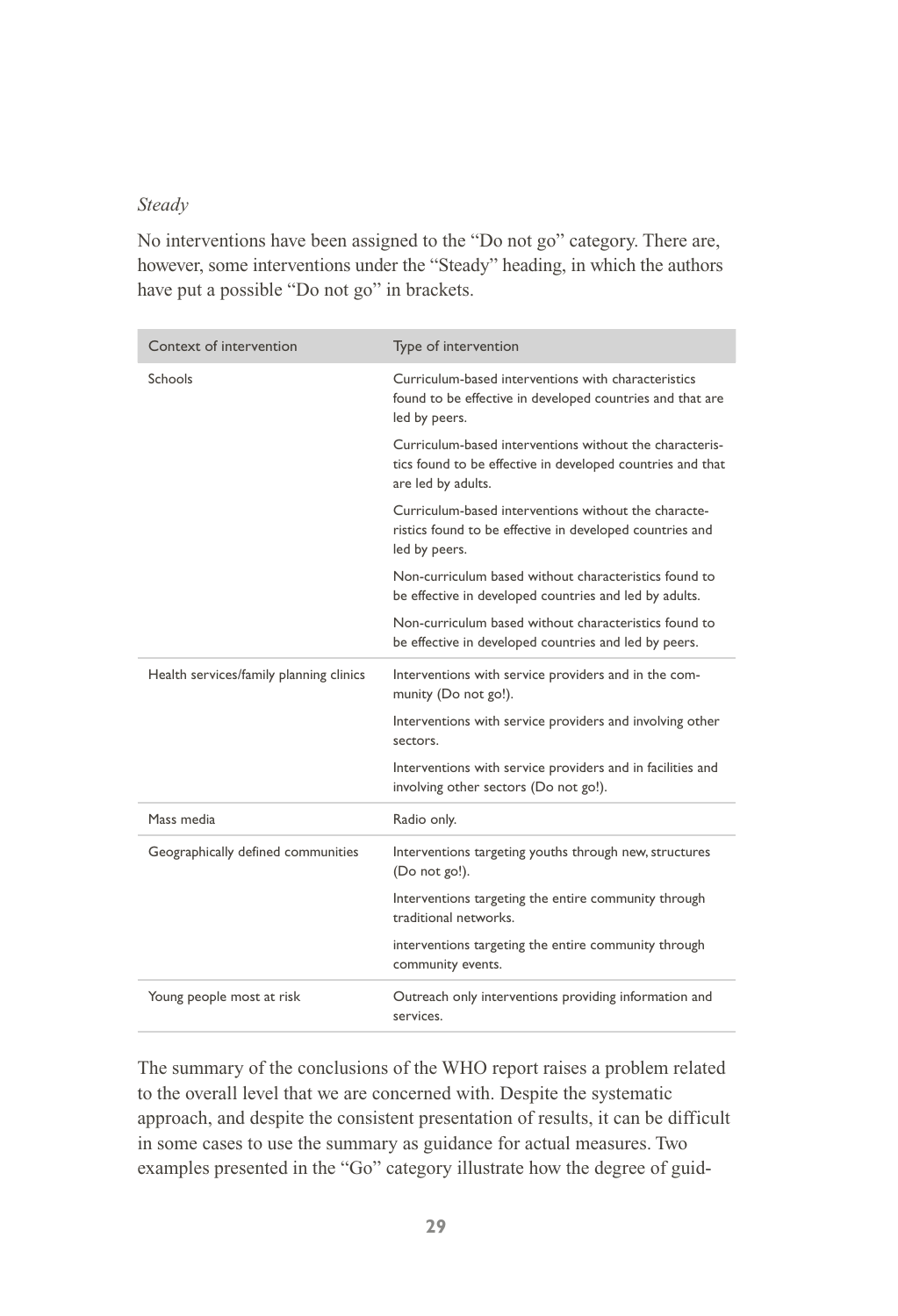**DiCenso** (2002) and her fellow researchers studied 22 reports which described a total of 26 interventions to prevent unplanned pregnancy, with randomly selected young people and control groups.

The review showed that the interventions did not lead to the desired result: they did not postpone first intercourse, did not increase the use of contraceptives and did not reduce the number of pregnancies. In five cases – four of which aimed to promote abstinence – the number of pregnancies actually rose. An exception to this depressing result was found in a study of an intervention programme that took a broad approach, which showed a significant fall in the number of pregnancies. There were, however, some differences between the study group and control group, which may have led to an excessively positive result. This made it difficult to draw conclusions from this study.

In their final discussion, the authors consider the need for more long-term perspective on prevention and also the need to see the link between different types of risk factor and risk behaviour. For example, they note that a long-term evaluation of eight different trials with day-care activity for socially vulnerable children pointed to a lower number of pregnancies in these children when they became teenagers. They also note positive results of interventions aimed at prevention of alcohol and drug use in young people, and consider that lessons could be learned from such contexts.

The authors close by urging input from young people in the planning of preventive measures. They say that none of the intervention programmes they studied had the objective of making good sexual relationships possible. They end their article by noting that:

Sexual exploitation, lack of mutual respect, and discomfort in voicing sexual needs and desires are common problems in adulthood. Interventions to help adolescents learn about healthy sexual relationships need to be designed and evaluations of these interventions that follow the adolescents into adulthood should be done (DiCenso et al. 2002:324).

**Mullen** (2002) and colleagues looked at 16 different publications which studied the effects of HIV prevention interventions in sexually active young people. The review points to a generally positive result (primarily greater condom use) from these measures. At the same time, the authors warn that the results should not be interpreted too optimistically and say that on the basis of the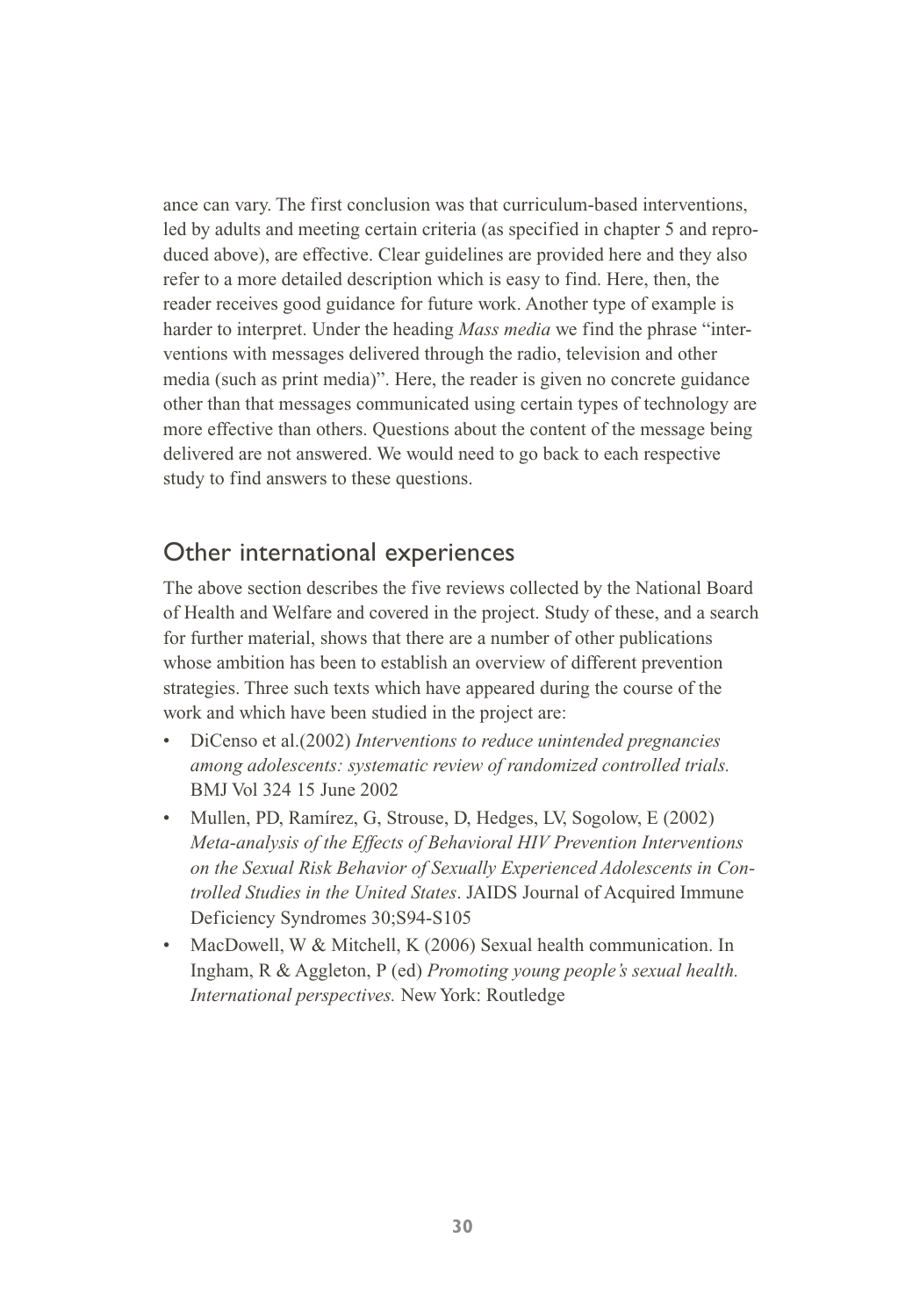skewed distribution of studies that they have found, it might be the case that studies with more negative results have not been published.<sup>3</sup>

The overall results of the 16 studies in the review, however, show "a significant protective effect of interventions aiming at safer sexual behaviour" (p.100).4 This result applies to classroom-based interventions and others, and is, according to the authors, in line with conclusions in other overviews in the field to which they refer.5

On the basis of these results, the authors recommend that preventive measures be based on experience of successful programmes. They also say that interventions carried out in ethnically homogenous groups show the best results. They discuss whether this can be seen as an indicator that discussions about sensitive subjects have greater effect in groups with a common perspective in these issues. Their conclusion is that in future research, attention should be paid to the context in which an intervention is carried out and that interventions that have proven effective should be used with some adaptation to local conditions and the target group in question, but without moving away from their basic design.

**MacDowell & Mitchell's** text is a contribution to the anthology *Promoting young people's sexual health. International perspectives* (2006). The anthology contains a number of interesting contributions; the only one presented here, however, is MacDowell's & Mitchell's *Sexual health communication: Letting young people have their say*.

Here, the authors discuss how social constructs and "scripts" about sexuality create the context for how preventive messages can be communicated, and what the chances are of reaching young people. They begin the presentation of their conclusions by noting that there is currently almost complete consensus that information is not enough to change behaviour. After that, they discuss the importance of basing different conclusions on theories of behavioural science, but say at the same time that this must be combined with an awareness of, and adaptation to, the social context in which an intervention is

<sup>3.</sup> The 16 studies that the research team found have a distribution indicating a "gap" with respect to studies with negative results. The researchers' view is that the explanation for this gap is that such studies may have been done, but not published.

<sup>4.</sup> Some studies differ from the majority and show no positive results. Overall, however, results are positive and indicate that interventions should continue.

<sup>5.</sup> The overviews to which they refer are Santelli et al. (1999) *Sexually transmitted diseases, unintended pregnancy, and adolescent health promotion*. Adolesc Med 1999;10:195-209. Rotheram-Borus, MJ et al: (2000) *Prevention of HIV among adolescents*. Prevention Sci 2000;1:15-25. Kim, N et al (1997) *Effectiveness of the 40 adolescent AIDS-risk reduction interventions: a quantitative review.* J Adolesc Health 1997;20:204-15.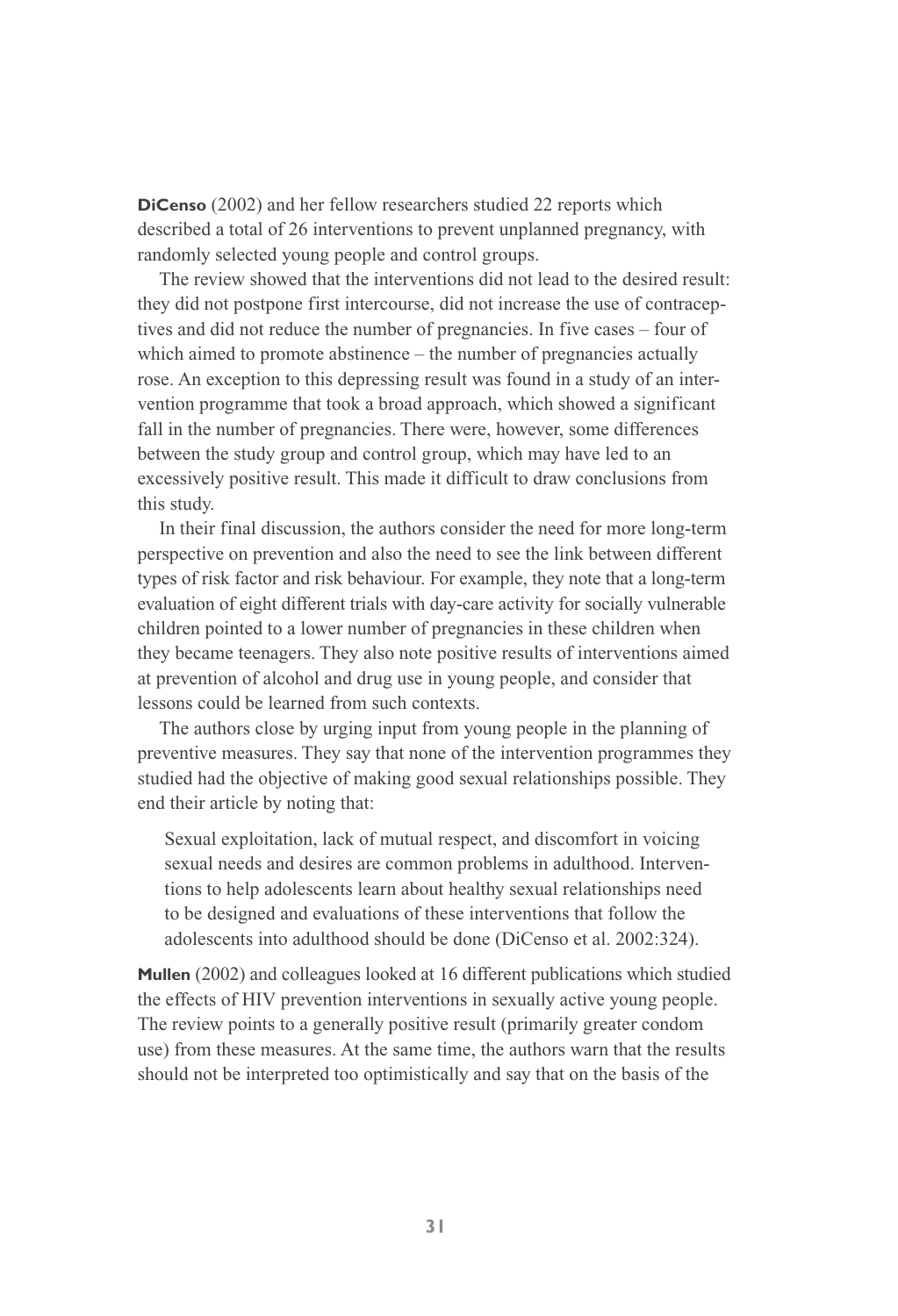to be carried out. A deeper understanding of the importance of context also means an understanding of the multifaceted factors that impact on human health. This, in turn, leads to the conclusion that interventions must also be multifaceted and multidimensional if they are to be able to reach different types of people in different contexts and situations.

The authors also discuss the mass media which, through its enormous expansion and potential to reach people, is an important information channel about safer sex. They point to the example of a HIV/AIDS campaign, which through MTV reached almost 800 million households around the world, and note that if just one per cent of these viewers was influenced by the campaign then that is still a large number of individuals.

One section of the text discusses "peer education" and its pros and cons. Peer education is a cheap method that is based on the fact that "like listens to like". It is founded on commitment among the young people themselves, and can have a number of positive effects, both for the peer educators and for those they are trying to reach. There are, at the same time, difficulties inherent in the model. Young people may, for example, tend to disbelieve information from peers, assuming that they do not know enough about the issue they are discussing, or because they belong to the "wrong" group by youth culture standards.

MacDowell & Mitchell end their text by pointing out that it is crucial, when designing intervention strategies, to understand the importance of theoretical support and social context. Their view is that the mass media and peer education are two strategies which, if part of a multifaceted approach, can contribute to positive change in individual attitudes and behaviours, and in social norms at the overall level of the community.

# Environmental factors

In work to design strategies to prevent sexual ill-health among adolescents and young adults, it is key to take into account the social factors that shape ideas about gender, sexuality and relationships. The British researchers Marston & King (2006) carried out a systematic review of 268 publications based on qualitative studies published in English between 1990 and 2004. The aim was to study how social and cultural aspects shape the way young people behave in sexual contexts.

Marston & King distinguish a number of areas which recur in the studies they have reviewed. This allows them to identify seven themes which are central to how young people construct their view of sexuality and how they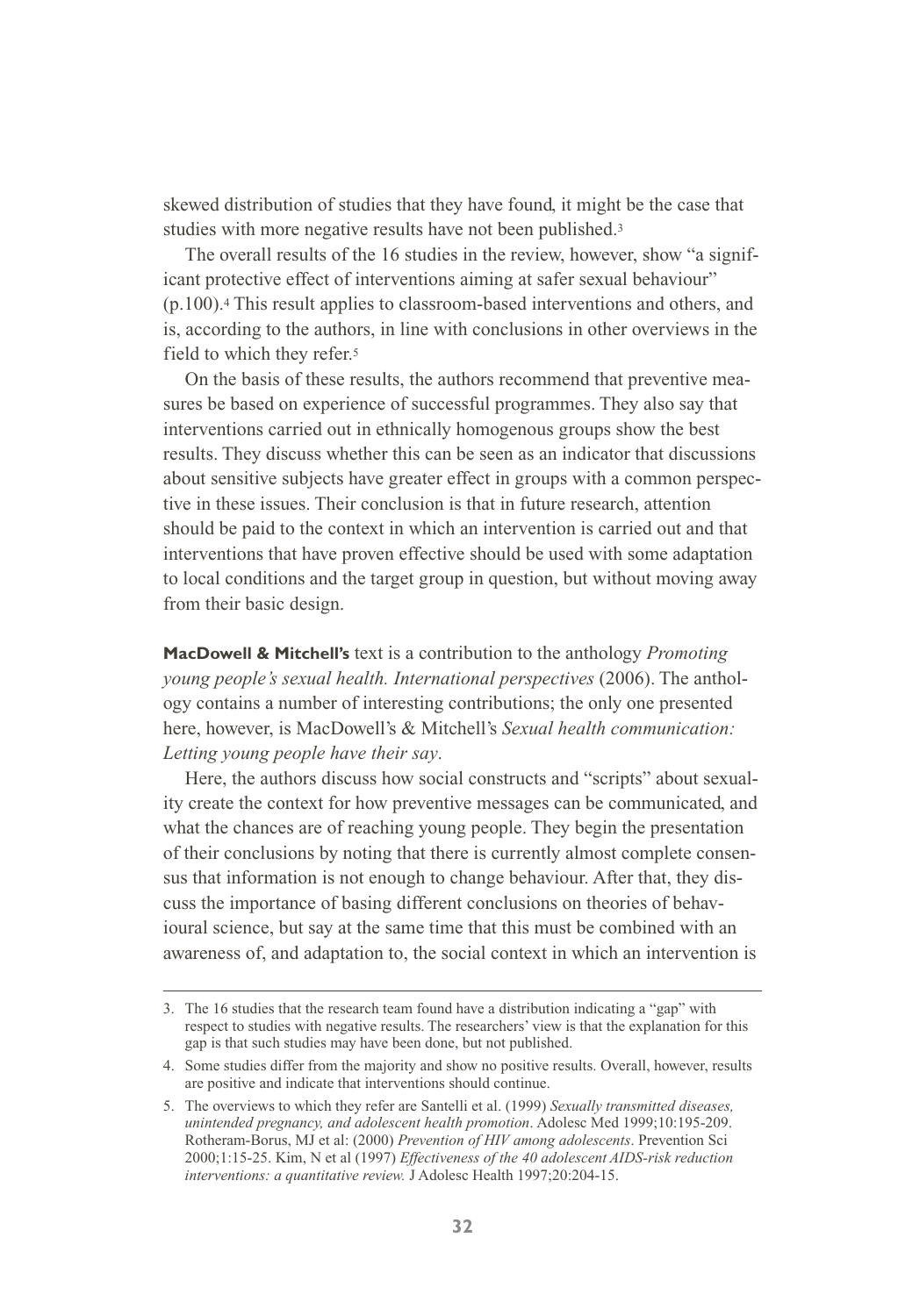behave in sexual contexts. These themes are thus also key to the different types of intervention to try to influence the behaviour of young people.

These seven themes are described by Marston & King as follows:

- 1. *Young people subjectively assess the risks from sexual partners on the basis of whether they are "clean" or "unclean".* Studies repeatedly showed that young people assess the disease risk of a potential partner on imprecise grounds. They may, for example, proceed on the basis that they know the person socially. They also often think that they can judge whether someone might be infected by external attributes such as behaviour or social position.
- 2. *Sex partners have an important influence on behaviour in general.* The nature of the partner and the partnership do not just affect condom use, but sexual behaviour in general. For example, sex can be seen as something that strengthens a relationship or as a way to please a partner. Saying no to sex can be felt as a threat to the relationship, and a failed relationship can in turn threaten someone's social position, particularly that of a girl/woman.
- 3. *Condoms can be stigmatising and associated with lack of trust.* Asking their partner to use a condom may be seen as suspicion. Intercourse without a condom can in the same way be seen as a signal of trust and confidence. In some countries and contexts, suggesting a condom can be taken as a signal that one is an STI carrier. Having condoms, or asking for condoms, can be seen as a sign of sexual experience – something which is undesirable in girls/women, although sometimes desirable in boys/men.
- 4. *Gender stereotypes are crucial in determining social expectations and behaviour.* All the societies studied had strikingly similar expectations of men's and women's behaviour. Men are expected to be highly active (heterosexually) and women "chaste". Men are expected to seek physical pleasure, but women desiring sex may risk being branded as "loose" or "cheap". In cultures where romantic love is expected to precede marriage (i.e. romance is a prerequisite for sex), girls/women are more governed by this ideology than boys/men. Boys/men are expected to scheme and plot to obtain sex, for example by making girls/women think that a relationship is serious, when it is not.

Paradoxically, despite the stigmatising effect for girls/women in carrying condoms, women are generally considered responsible for pregnancy prevention.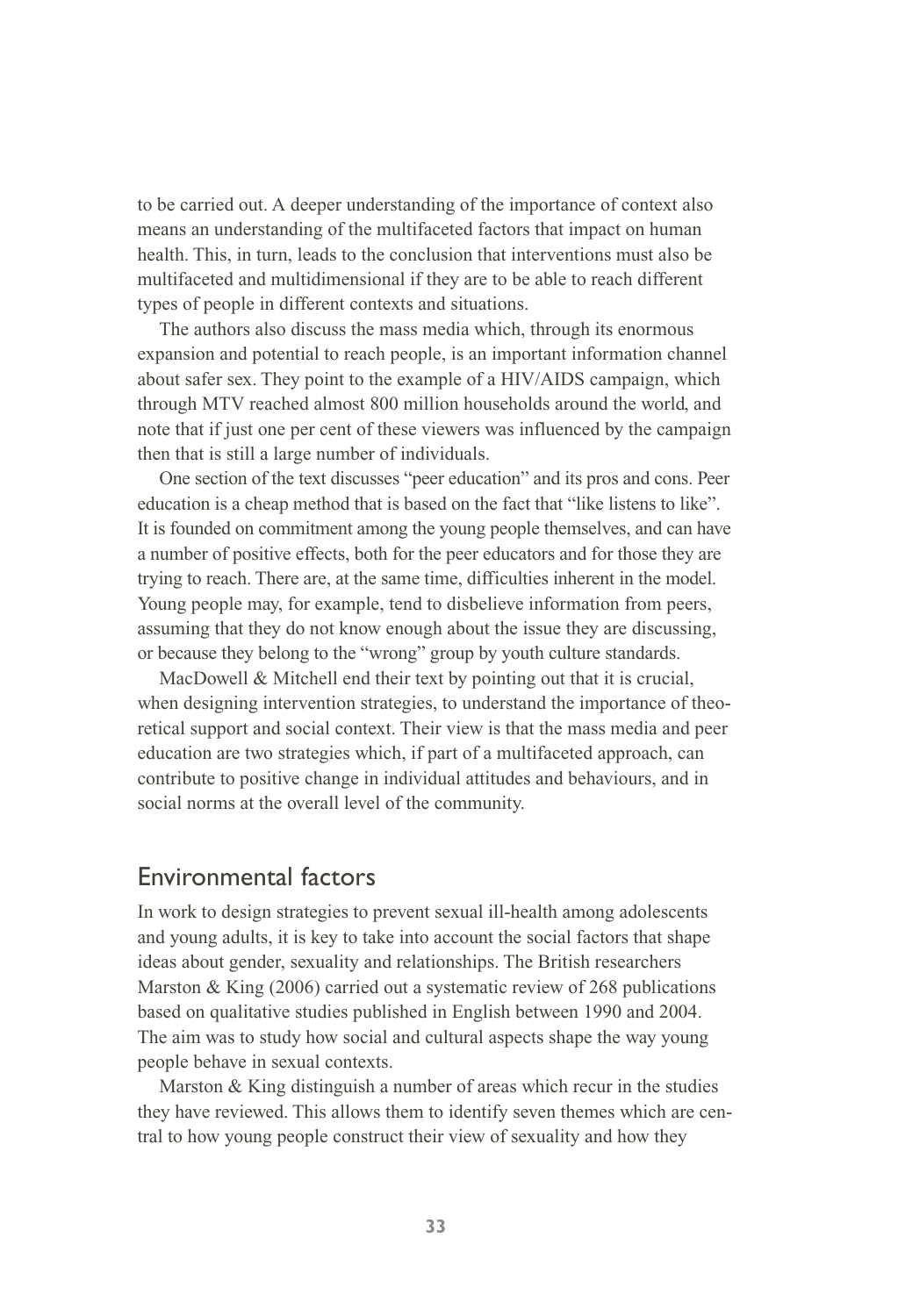- 5. *There are penalties and rewards for sex from wider society*. Social rewards and penalties influence behaviour. Complying with gender expectations can raise social status. Men can achieve higher status by having many partners. Women can do so by appearing respectable and either abstaining from sexual relations or entering into a stable, exclusive relationship with one man. Extramarital pregnancy can be stigmatising, but in some cases it can be an escape route from the parental home. Young people may behave in particular ways through fear of being caught in the act. Sex can also be a way of obtaining money and gifts from a boyfriend, something which is particularly well described for sub-Saharan Africa, but which is not exclusive to the region. The relation between individual motivations and social expectations is complex. For instance, behaviours considered risky or taboo can become desirable for that very reason.
- 6. *Reputations and social displays of sexual activity or inactivity are important.* Reputations are crucial for social control of sexual behaviour. Reputations are linked to displays of chastity for girls/women and to heterosexual activity for men. Being branded "queer", or "slut" or equivalent can lead to social isolation or even abuse.

Girls'/women's reputations are damaged by "too many" partners. Even mentioning sex can risk implying sexual experience and damage a woman's reputation. Some women in Nepal feigned ignorance of all contraceptives to preserve their reputations.

Although direct intergenerational communication about sex is rare, family members may prevent young people socialising with members of the opposite sex, to protect family and individual reputations.

Young men's reputations can suffer if they are not seen to push for sexual access and numerous female partners. Displaying heterosexual activity can thus be important for them. In Thailand, the Philippines and Cambodia, groups of men generally visit brothels in groups. Young men often report sexual experiences to their peers, sometimes in exaggerated terms, and the first sexual intercourse is often proudly recounted.

There is often a stigma attached to not having had, or being unable to have, penetrative intercourse. Young men not having sex with their girlfriends may be accused of being "gay". Some young men worry that they will be unable to achieve penetration, and may even avoid condom use for fear of loss of erection.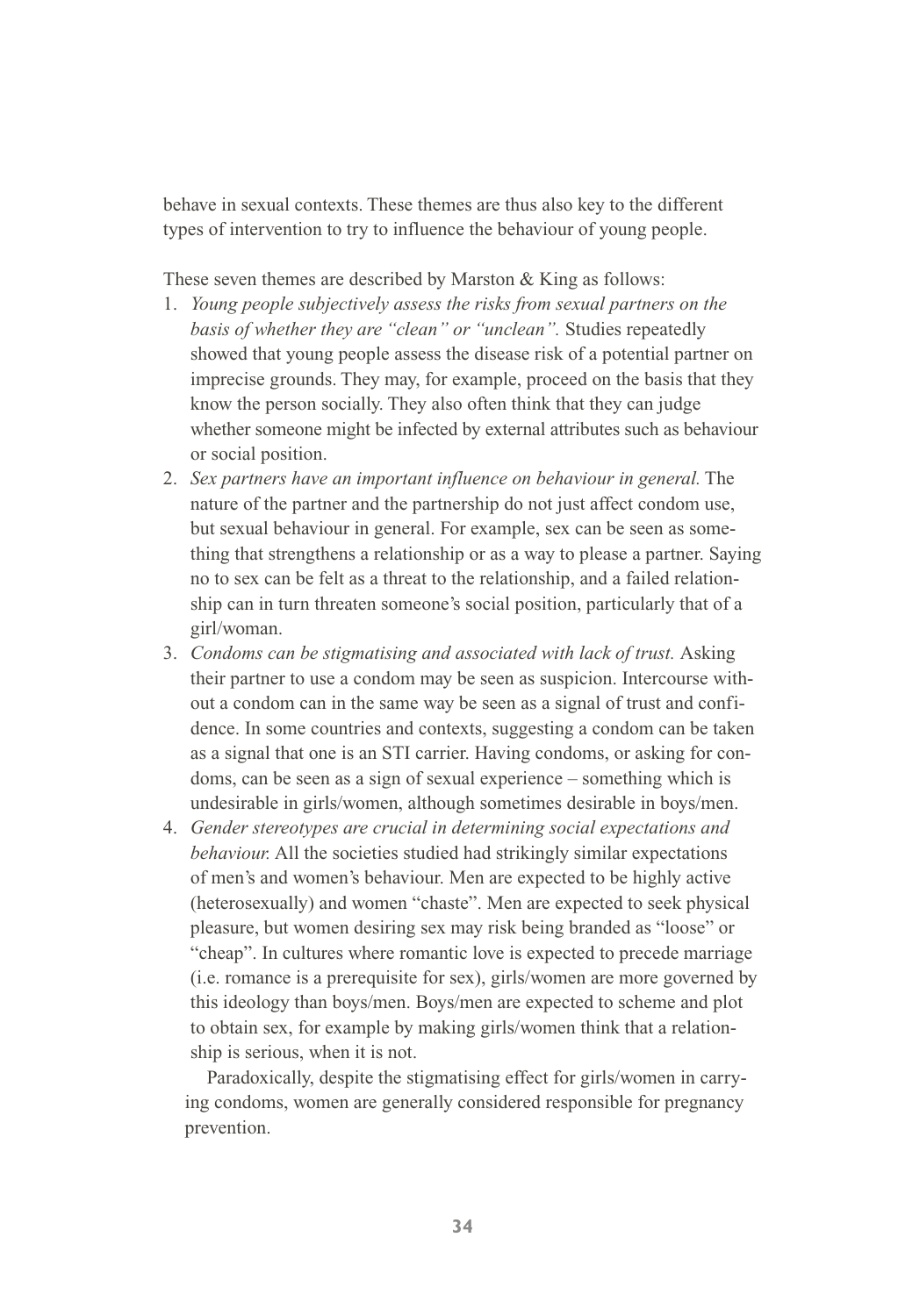7. *Social expectations hamper communication about sex.* Social pressures mean that women may not wish to mention sex or acknowledge sexual desires, particularly early in a relationship. Young people often avoid speaking openly to partners about sex. Instead, they use deliberate miscommunication and ambiguity. For instance, women may avoid saying yes directly to sex, in case they seem inappropriately willing. This makes "no" difficult to interpret.

Young men may avoid discussing sex for fear that raising the possibility may lead to loss of face or hurting others' feelings, or damage to reputation. This makes safer sex difficult to plan: if the possibility of sexual intercourse is not acknowledged, contraception is unlikely to be discussed.

Young people might also be reluctant to discuss condom use in case it is seen as equivalent to proposing or agreeing to sex. One young man in the UK said the problem with producing a condom was that "you're just assuming that you'll have sex with someone, and you don't know whether they want to have sex with you." Avoiding talk of condom use also keeps the option of refusing intercourse open.

In their summing-up, Marston  $& King$  state that there are many explanations other than the obvious ones (ignorance and difficulty in obtaining contraceptives) for why young people do not use condoms. Their view is that social aspects of human behaviour are often overlooked when programmes are being designed. The challenge for the future is to create locally-adapted programmes that take all of these seven themes into account, and which are adapted to the context in which they are to work.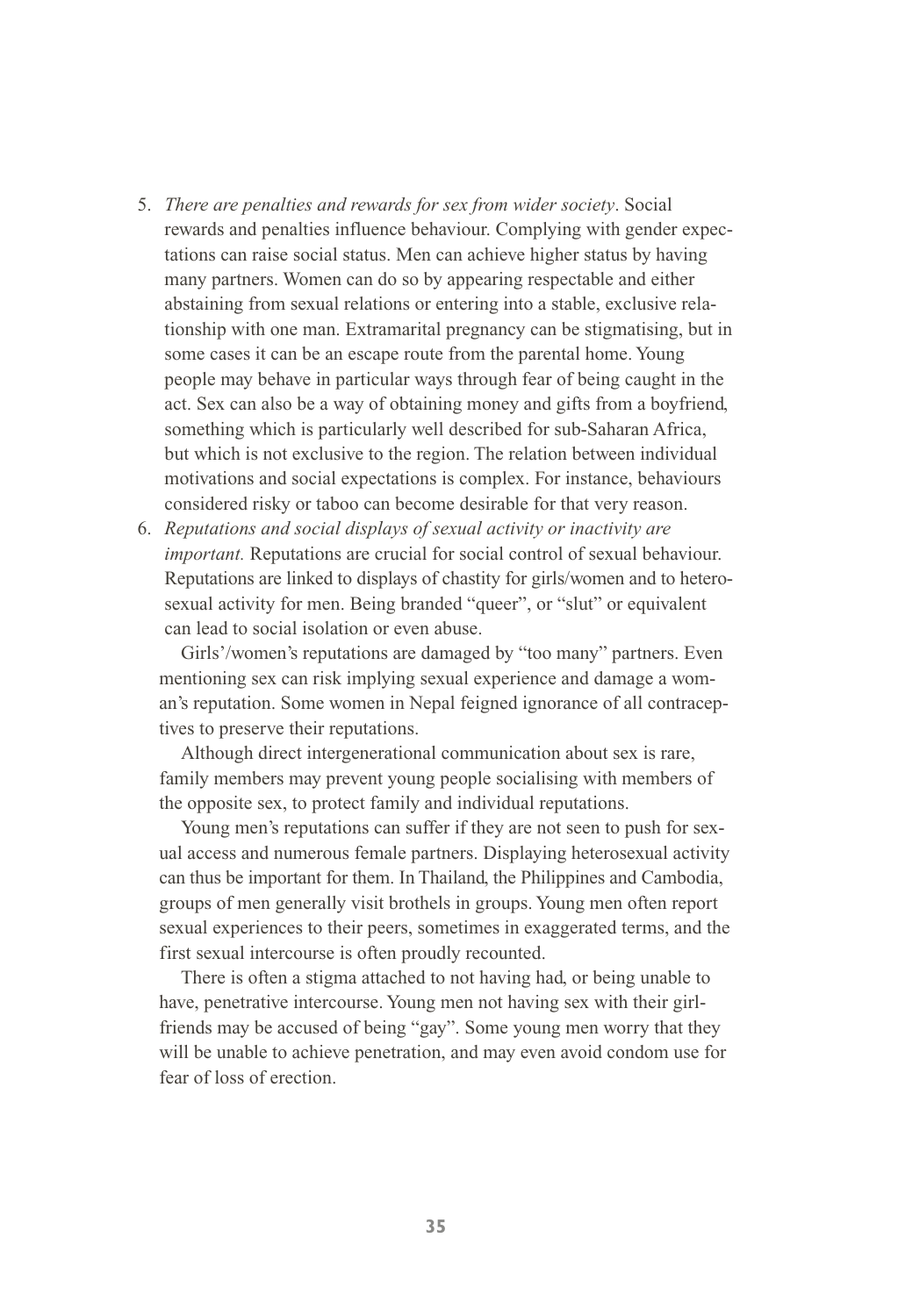# SWEDISH EXPERIENCES

Web searches for Swedish research that can provide knowledge of effective methods in the field yield very poor results,<sup>6</sup> despite the long experience in Sweden of sex and relationships education in schools, at youth clinics, leisure centres, voluntary organisations, etc. There are at least two reasons for this poor outcome.

To begin with, very few proper evaluations have been carried out of the different interventions. There is, for example, no systematic evaluating research which has studied the effects of the sex and relationships education in schools. This is despite the fact that this teaching is probably one of the earliest introduced and most consistently implemented in the world, and is often mentioned in international contexts.7

Another factor that makes it hard to find information about any evaluations through Web searches is that few researchers in the field publish in a way that leads to their results being included in various databases of research journals etc.

As a supplement to Web searches, we therefore also contacted individual researchers, organisations and authorities working with sexuality and HIV/ STIs. All Swedish county councils were also asked about evaluations of completed interventions. Five of these – Jämtland, Region Skåne, Stockholm, Region Västra Götaland and Östergötland – responded and sent texts.

The texts sent by the five county councils are largely descriptions of activities, collaboration projects, interventions targeting young people, surveying sex and relationships education in schools and so forth.

<sup>6.</sup> Searches were made in the databases Sociological Abstracts, Pubmed/Medline, ERIC, GENA and Kvinnsam. Search terms used were various combinations of youth, adolesc\*, swed\*, sexu\*, hiv, sti and prev\*. Pubmed/Medline collects papers from over 5,000 scientific journals in the fields of medicine, nursing science, science and odontology. Sociological Abstracts collects articles from over 1,800 sociology and behavioural science journals. These two databases give good coverage of journals in which texts about HIV/STI prevention are published. ERIC relates to papers from over 900 international educational journals. The Swedish database GENA contains theses on gender research. KVINNSAM, also Swedish, is an interdisciplinary database of Swedish and foreign gender science references from the stocks of the Gothenburg University Library, and contains over 100,000 references.

<sup>7.</sup> Verbal communication, Barbro Lennéer-Axelsson, former President of the International Planned Parenthood Federation/Europe Region.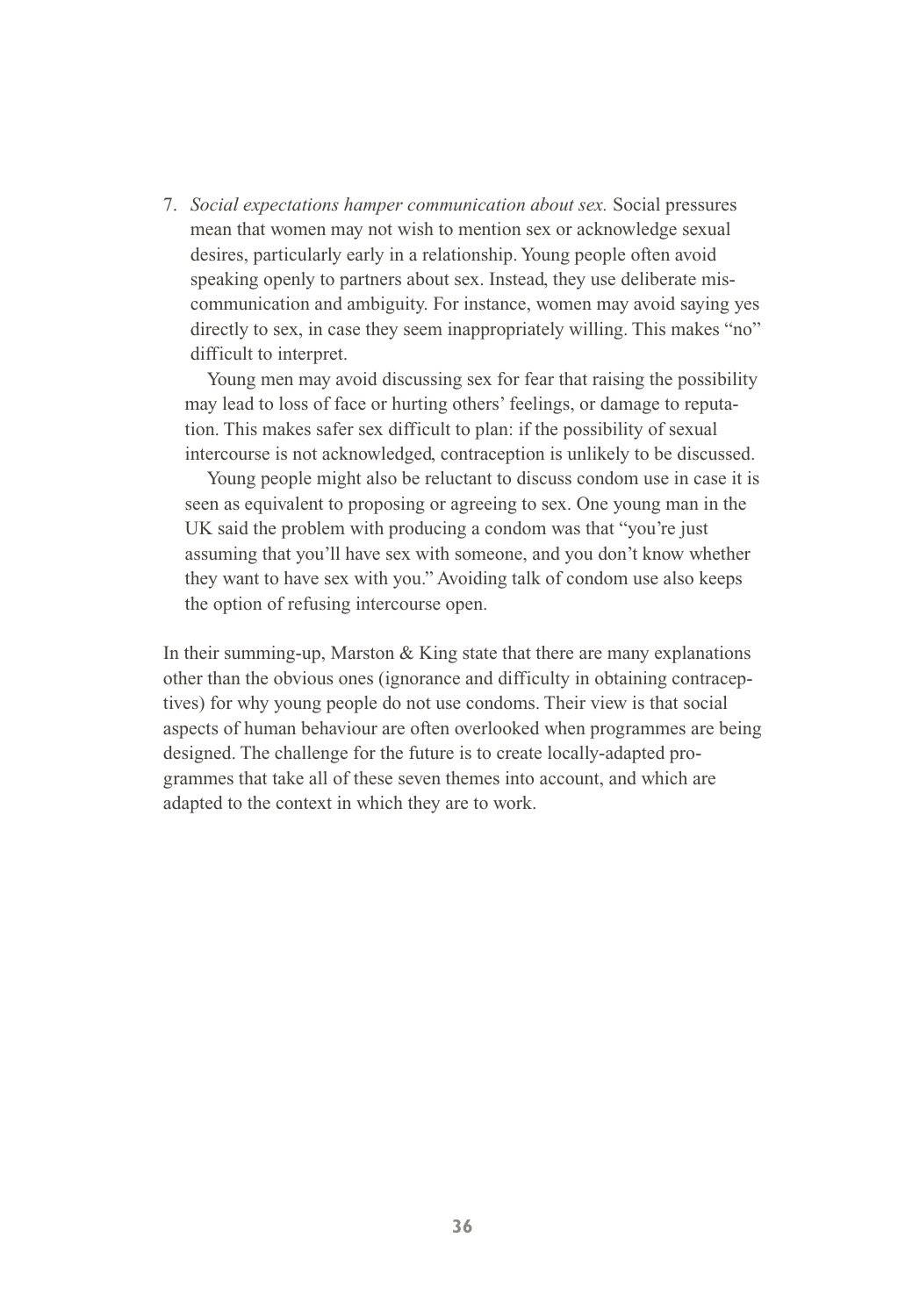They contribute important knowledge of the strategies used in Sweden today, but fall outside the scope of this summary since they do not study the effects of HIV/STI preventive measures in the target group as such (see, for example, LAFA 2002 and 2005). Some results gleaned from these texts deserve mention, however, despite not being scientific evaluations. One is "Chlamydia Monday", organised by Stockholm County Council; a broadly based campaign for free testing for chlamydia at a number of clinics around the county. During the week of Chlamydia Monday in 2006, a 35 per cent increase in laboratory testing was recorded in Stockholm. The campaign thus yielded good results with respect to drawing attention to chlamydia and persuading people to be tested (Ådin 2007). The other result is a note from the "We Always Use Protection" campaign from Jämtland county council. In this campaign, young ice hockey players in Jämtland Hockey were recruited as "ambassadors" for greater condom use. The effect of the campaign on the young population as a whole cannot be assessed on the basis of the evaluation, but one interesting aspect is that about 75 per cent of the "ambassadors" themselves, in a follow-up, responded that in private situations (at school, at parties, over a coffee), they raised the issue of condom use with people they met (Wåhlén-Götzman 2007). This result points to an increase in awareness of the subject, at least among those young people who were involved as peer educators. Another activity that is worthy of mention, primarily because of its longevity, is "Youth Counsellors" in Malmö. This activity has been ongoing since 1988, and is praised by young people themselves. One thing they like about it is being able to steer the discussions, and being able to sit in small groups and talk about sex and relationships (aspects that are both in line with international recommendations) (Person et al 2001).

Other texts produced by the National Institute for Public Health (NIPH) describe different types of experience in the field of sexuality and prevention. These include texts about sex and relationships education in compulsory schools, and evaluations of different campaigns. These evaluations focus on factors such as the extent to which a campaign reached people, how those involved felt about it, and so on. Since they do not study concrete effects in the target group "young people", they fall outside the scope of this report. Examples of such texts are Bolin 1996, Jarlbro 1997, Lennerhed 1996, Falkheimer & Palm 2004 and Falkheimer & Wallgren 2005. Some texts of this type (including the last two) are, however, described in Tikkanen's report on men who have sex with men (2007).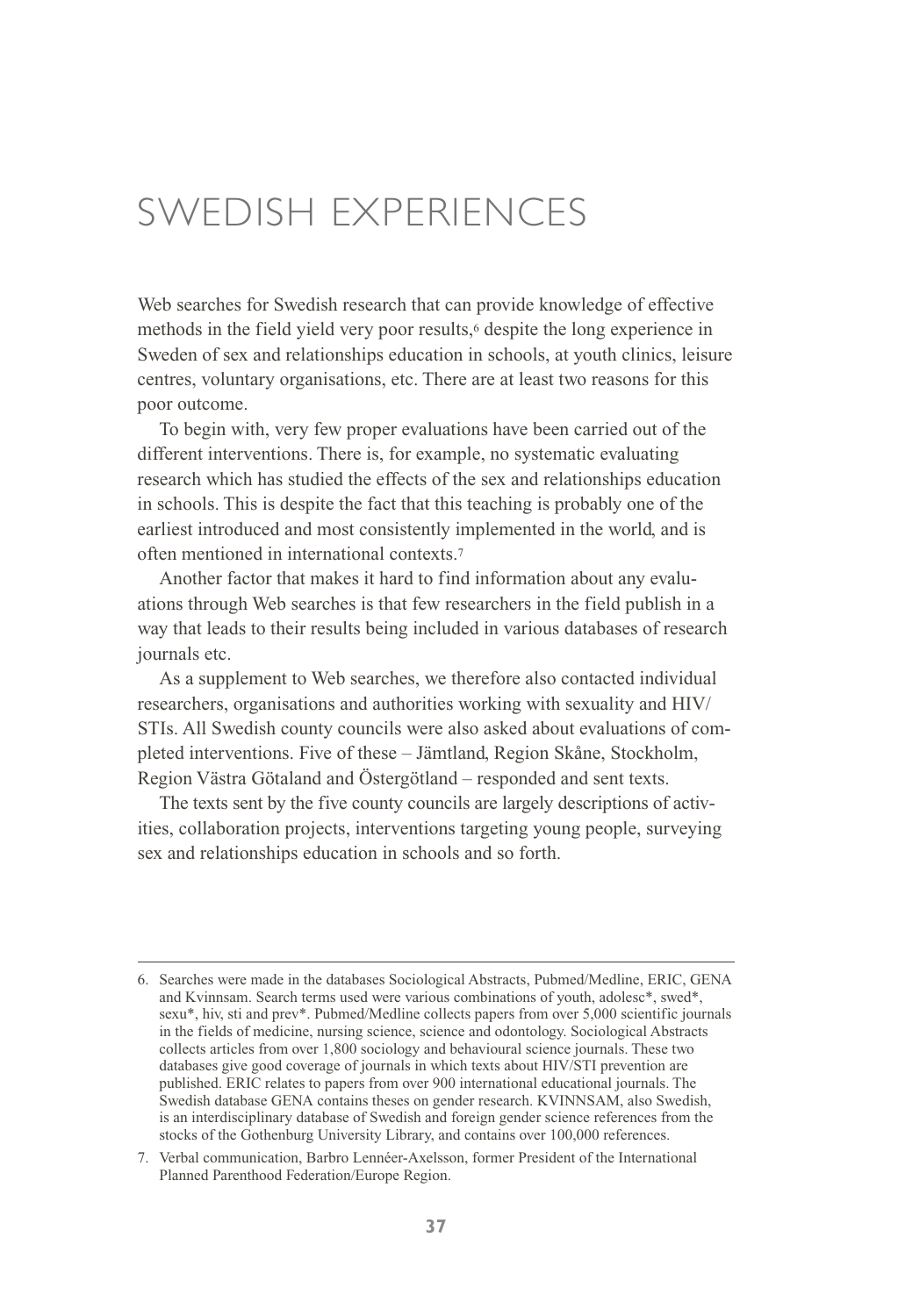Texts which more directly illuminate the effects of different interventions in the group itself – young people – are:

- • Tydén, T., Björkelund, C., Odlind, V., Olsson, S-E., Strand, A. (1994) *Effects of Specially Tailored Information on Swedish University Students' Sexual Behaviour.* Paper in the Journal of American College Health 1994;43:75-79
- • Kindeberg, T. (1997) *Undervisningens möjligheter att förändra elevernas tänkande inom området aids och sex* (The ability of education to change pupils' thinking about AIDS and sex). Thesis. Lund Studies in Education 2. Lund: Lund University Press
- • Lindblad, I (1996) Swedish Information about HIV and AIDS. A Text Analysis and Reception Study. *In Nordicom Information* 2/1996. Umeå: Department of Media and Communication, University of Umeå
- • Sundbaum, B (2005) *Genus, klass och sexualitet om genus, jämställdhet, sexualitet och samlevnadsundervisning vid några gymnasiers individuella program* (Gender, class and sexuality – about gender, sexuality and education on relationship in the individual programmes of some upper secondary schools). Master Thesis in Public Health. MPH 2005:5. Göteborg: Nordic School of Public Health.
- • Larsson, M., Eurenius, K., Westerling, R., Tydén, T. (2006) *Evaluation of a sexual education intervention among Swedish high school students*. Scandinavian Journal of Public Health, 34(02):124–131, 2006

A further text included in this compilation is

• Nationella kvalitetsgranskningar: Sex och samlevnadsundervisningen (National Quality Reviews: Sex and relationships education). Report from the Swedish Board of Education, 1999.

The Quality Review did not include an evaluation of effects on young people's attitudes, knowledge or behaviour. The reason why this text is referred to here is that it is the only one that has made an overview of sex and relationships education in Swedish schools, education which in its scope and ambition must be regarded as the most central context for promotive and preventive sex and relationships education targeting young people.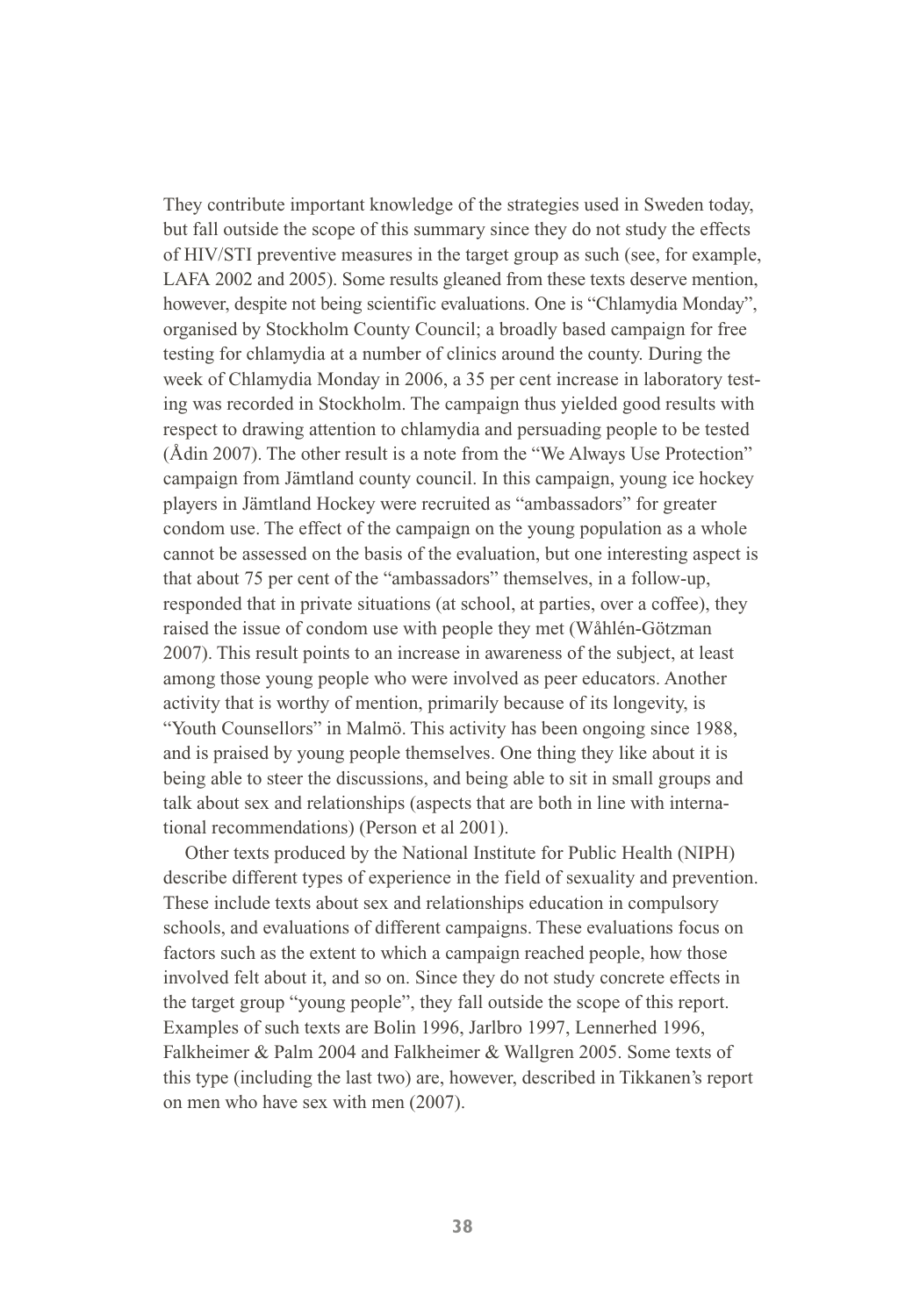Tydén et al. (1994) **Effects of Specially Tailored Information on Swedish University Students' Sexual Behaviour**. Paper in the Journal of American College Health 1994;43:75–79

In 1990, a campaign was carried out targeting university students in the city of Uppsala (about 20,000 people). The goals of the campaign were to boost knowledge of STIs and get students to test themselves, and to create a positive attitude to condoms. The campaign consisted of newspaper articles, jingles on the student radio station, brochures designed especially for the campaign and distributed to students, and posters designed specially for the campaign that were put up in places frequented by students. There were also exhibitions and drop-in talks, and condoms were provided free during the campaign.

Evaluations showed that students developed greater awareness of STIs and of the great prevalence of STIs in their own group (students). However, fewer than one per cent of students went to be tested for STIs as a result of the campaign. The campaign on the whole was well received among students, but did not lead to any changes in attitude.

#### Kindeberg, T. (1997) **Undervisningens möjligheter att förändra elevernas tänkande inom området aids och sex (The ability of education to change pupils' thinking about AIDS and sex)**. Thesis from Lund University.

In this thesis study, Kindeberg followed 13 teachers and their 15 classes for two years during lower and upper secondary education. They were given instruction on "AIDS and sexuality". The study also included a control group of five teachers and nine classes. Pupils' knowledge, attitudes and readiness to take action were examined on three occasions over the period of two years using questionnaires and in-depth interviews. The project teachers carried out their work independently, but with the condition that the teaching about "AIDS and sexuality" would be in-depth and should recur regularly throughout the two years. The teachers documented all training and answered questions about their own role as teachers on two occasions. The teachers in the control group had a free hand, which meant that the four upper secondary classes did not receive any instruction on "AIDS and sex" during this period and that the teaching in three of the five compulsory school classes consisted of three weeks' work in grade 8 with two lessons of follow-up in grade 9.

After one year, at the second follow-up, there were no differences between "project classes" and "control classes" with respect to factual knowledge, attitudes or preparedness. This result surprised the participating teachers and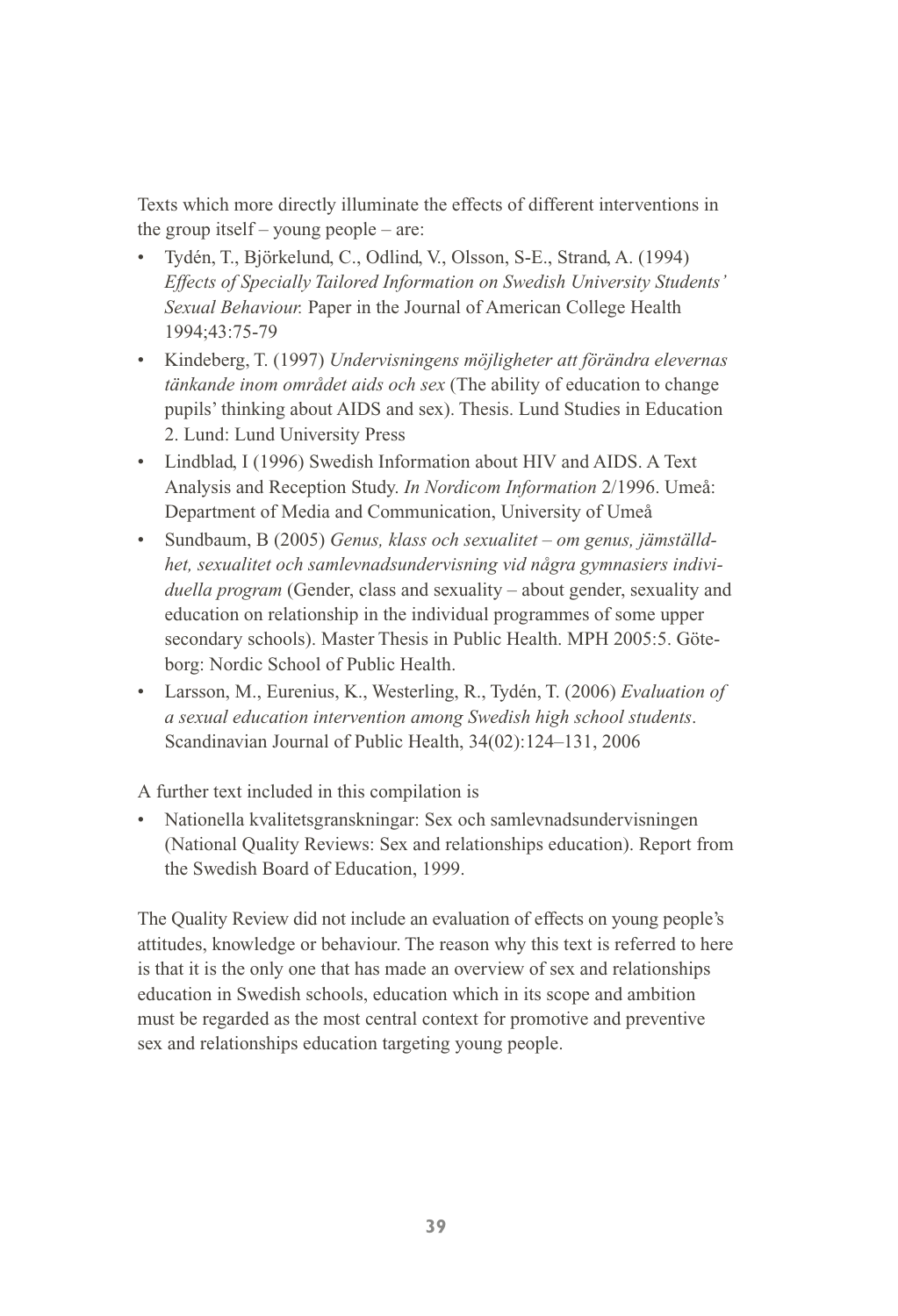the researcher. Analysis of the in-depth interviews after the first and second occasions showed that the pupils did not think that the teachers had been sufficiently credible in their communication, and so the pupils had not found the teaching meaningful. It transpired that the teachers had relied on various methods and aids instead of seeing themselves as an important resource.

"For teachers, communication is often associated with a choice of methods. […] Choice of methods is often regarded as being decisive in how you succeed in your teaching, and has gained much higher prominence in educational research than has the teacher's ability to communicate. [...] It is rarer for focus on communication to deal with language as an expression of thoughts and feelings that gain meaning in interactions with others. Communicating, then, is more about practising social interplay" (1997:154–155).

Research in recent years has come to clearly focus on the teacher's professional personality and its importance for pupils' learning. The study shows that a number of teachers during the year became better at creating a credible relationship with their pupils. This change in the project teachers affected pupils' readiness to take action in a positive direction. The primary change was in pupils' thoughts about their personal responsibility in situations where there was an infection risk. The thesis then discusses qualities in the verbal relationship between teachers and pupils, and its importance in the feelings that are created in the actual teaching situation. Kindeberg writes:

"In-depth teaching requires the teacher to be prepared to provide guidance on the basis of his/her experience and values. It is not enough to examine terminology. If pupils are to feel touched, teachers must create a sense of inquiry about their own experiences and those of others" (1997:138–139).

She continues:

"In an in-depth teaching situation, the teacher knows how the subject is to be applied. The teacher is knowledgeable and aware of his/her own positions. The teacher has a personal commitment and relates subject terminology to real situations. The pupil is touched, and responds to the teacher with his or her own experiences" (1997:171–172).

Kindeberg's key conclusion, then, is that the teacher's ability to create a credible and trusting relationship with pupils is crucial if the teaching is to be able to "promote a process of change and affect the pupils' action-oriented thinking" (1997:171).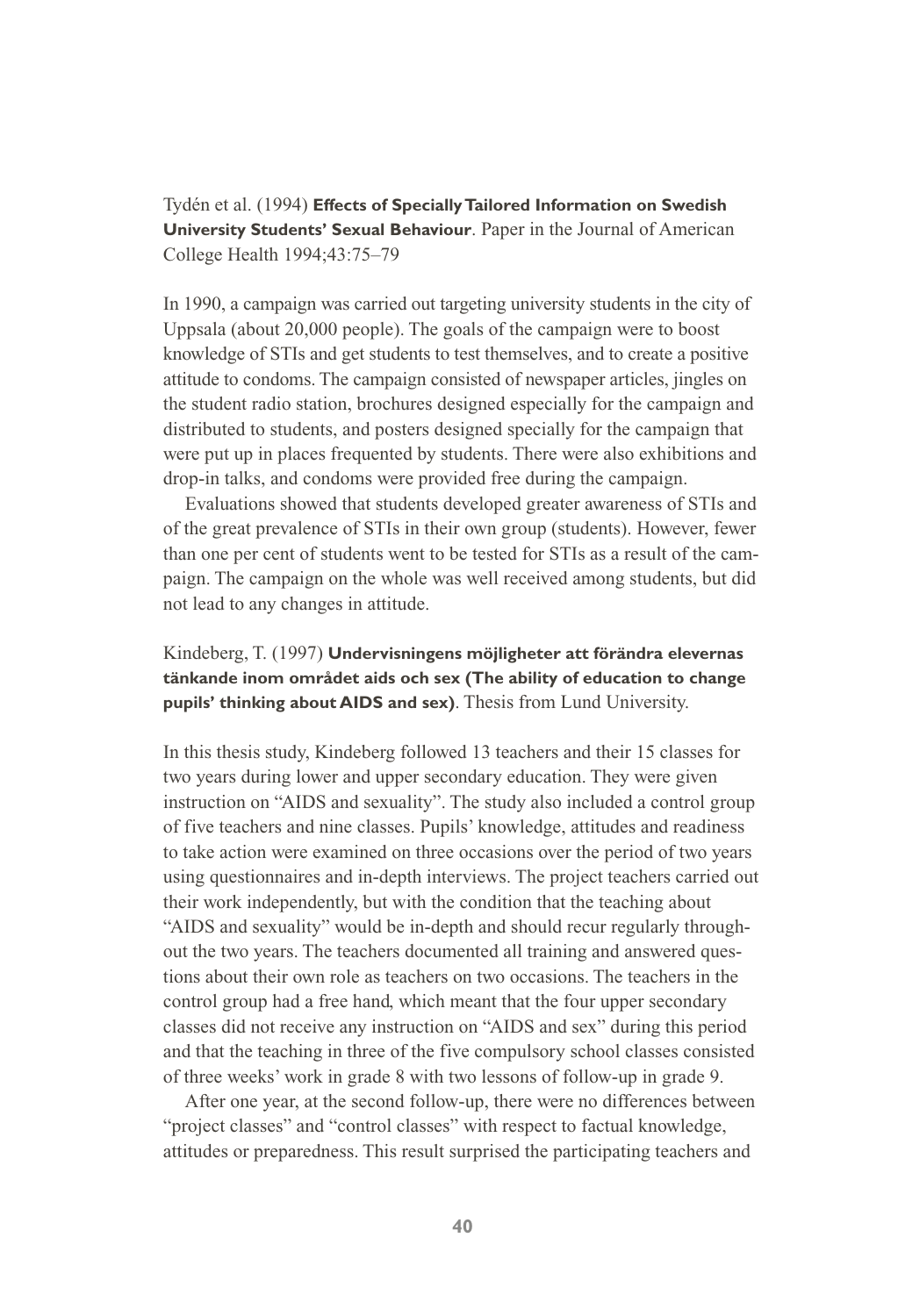Lindblad, I (1996) **Swedish Information about HIV and AIDS. A Text Analysis and Reception Study**. In *Nordicom Information* 2/1996. Umeå: Department of Media and Communication, University of Umeå

This 1996 text analysis and reception study is based on three different types of data material:

- 1. A review of information and campaign materials about HIV and AIDS produced by the National Institute for Public Health;
- 2. A questionnaire answered by 406 18-year-olds and 50 adult students;
- 3. Small group interviews with a total of 60 young people (18 years old). The purpose was to examine where young people obtain their knowledge of HIV/AIDS, how the information affects them, and how they themselves communicate on these issues.

Lindblad notes that many of the young people are critical of the information they receive, and that it is hard to reach them. What young people want, among other things, is clear information about the risk of becoming infected "here and now", and the author's view is that a lack of this type of information helps create a lack of confidence in the value of information from public authorities. One conclusion is that information should be designed in close collaboration with each respective target group. Text and images should be clear and straightforward, unambiguous and adapted to the youth culture they are intended for. Another conclusion is that young people do not want to be told how to act, but instead want complete factual information and knowledge, and then to be trusted to use it as a basis for their own informed decisions. Lindblad writes: "In short, information should be more descriptive, and less prescriptive" (1996:11).

Sundbaum, B (2005) **Genus, klass och sexualitet – om genus, jämställdhet, sexualitet och samlevnadsundervisning vid några gymnasiers individuella program (Gender, class and sexuality – about gender, sexuality and education on relationship in the individual programmes of some upper secondary schools).** Master's Thesis in Public Health. MPH 2005:5. Göteborg: Nordic School of Public Health

In this Master's thesis in Public Health, an extra element of sex and relationships education was implemented and studied at six upper secondary schools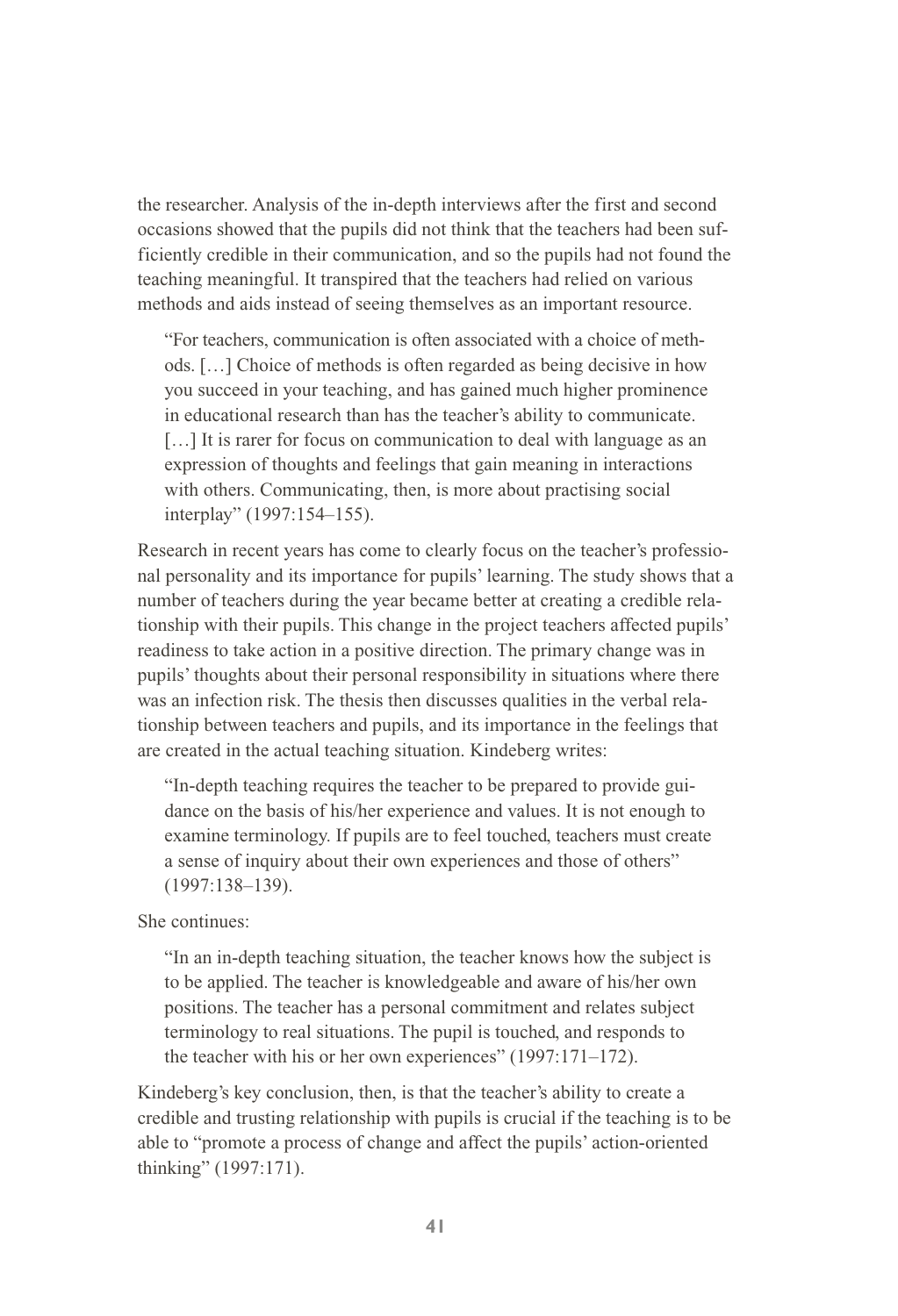with individual programmes<sup>8</sup> in different parts of the country. Seven matching schools acted as a control group. The element comprised 15-20 lessons on sex and relationship, and its effects were measured by a questionnaire before and after. Pre-measurement, intervention and post-measurement took place in October–December 2001. The project is not described in detail in the text, but it is clear that the participating teachers were given a special introductory course which included discussions of their own values. During the course, the teachers worked in gender-specific groups, alternating with discussions and lectures in the whole group. Sundbaum writes: "The course was based on the same educational methods that the teachers were expected to apply in the practice lessons, in that the personal experiences and views of the participants were an important foundation" (2005:19).

Results of the evaluation do not show any significant differences between test and control schools in the aspects that were measured. In the result report, Sundbaum therefore notes that: "The study thus does not lend any support to the idea that time-limited sex and relationships education with a gender equality perspective generally affects pupils' attitudes, ability to communicate on sexual issues or contraceptive use" (2005:30).

Larsson, M., Eurenius, K., Westerling, R., Tydén, T. (2006) **Evaluation of a sexual education intervention among Swedish high school students**. Scandinavian Journal of Public Health, 34(02):124–131, 2006

An intervention focusing on four upper secondary (high) schools in two medium-sized Swedish towns was carried out in October 2002–December 2003. Four other upper secondary schools functioned as a control group. The intervention was provided for a total of 461 pupils studying on vocational programmes.9 The intervention dealt with condom use and emergency contraceptive pills ("morning-after pills") and began with a twenty-minute lesson on morning-after pills. A week or so later, there was a 40-minute session with information providers from the "Love Emergency Clinic".10 These sessions, which were largely about condoms and condom use, were led by a female and

<sup>8.</sup> The upper secondary individual programme is one which brings together pupils who have not passed all subjects, who lack motivation to study or for various reasons have dropped out of studies on one of the established national programmes.

<sup>9.</sup> The initial questionnaire was answered by 390 pupils (85 per cent). After one year, 23 pupils had moved and of the remaining 367, 326 (89 per cent) answered the concluding questionnaire.

<sup>10.</sup> The "Love Emergency Clinic" is a voluntary sex education project run by medical students and exists in all towns with medical schools.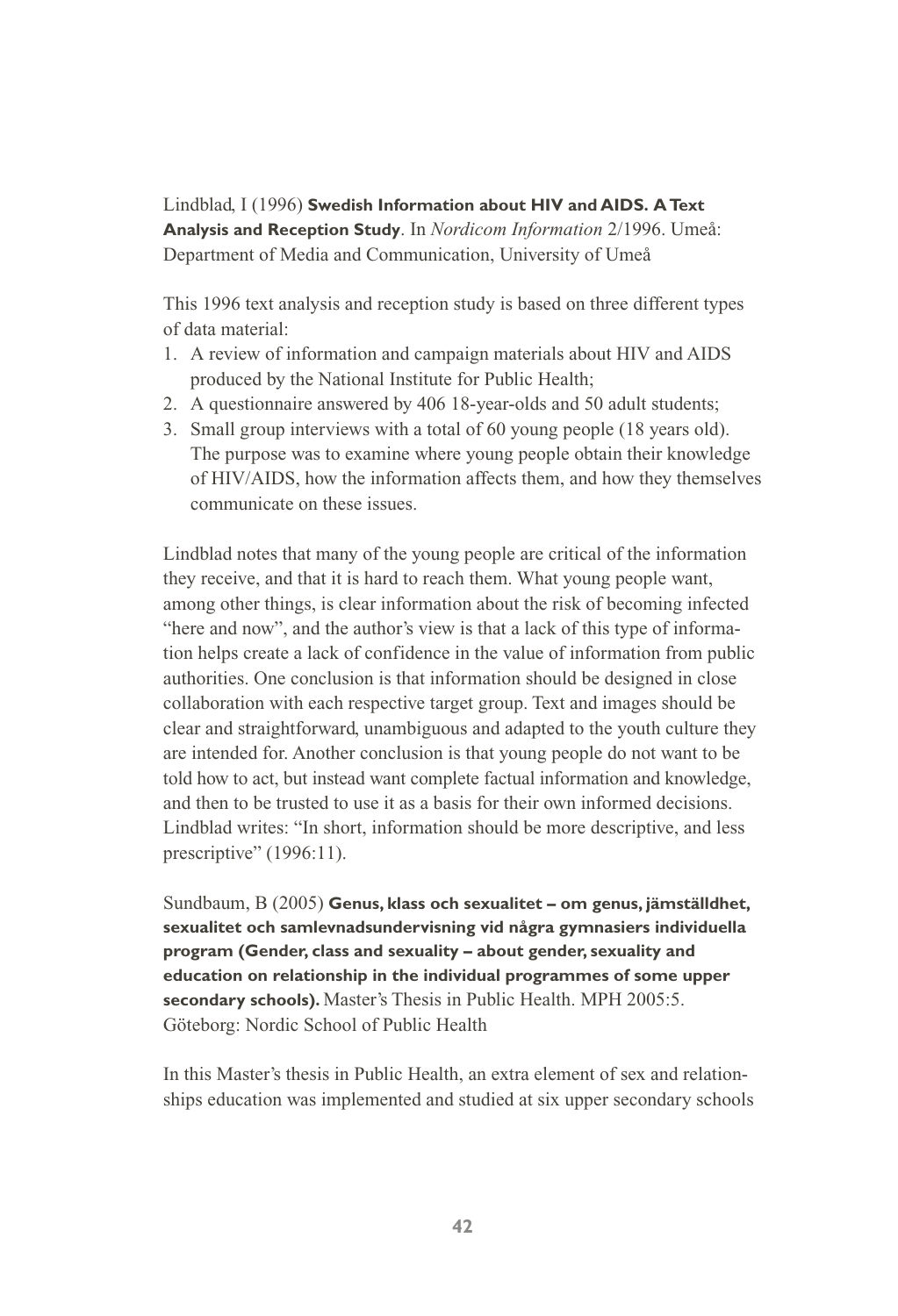a male information provider and the educational tools used were warm-up exercises, values exercises, discussions and dramatisation of situations. Groups were mixed-gender and single-gender. Apart from this, pupils were given a "VIP card" which entitled them to free condoms from the school nurse during the year of the intervention, and they were also given the phone number of a midwife whom they could call for individual advice on contraception.

The results of the intervention demonstrated that the pupils had good knowledge of condoms when the intervention began, and that it thus did not add anything in this respect. One change, however, was that "friends" was ranked as the first information source before the intervention, while after the intervention a majority ranked "school" first. Some attitudes to condoms did not change: sixty per cent felt that producing and putting on a condom ruined foreplay, and 88 per cent felt that sex is better without a condom. Other attitudes were affected however in the intervention group compared to the control group, such as the attitude that a condom is solely the man's responsibility and that it is embarrassing to buy condoms. Condom use increased somewhat, and there were also more in this group who thought that they themselves had become better at talking about condoms and found it easier to buy them after the intervention.

#### **Nationella kvalitetsgranskningar: Sex och samlevnadsundervisningen (National Quality Reviews: Sex and relationships education) (1999).**

The quality review of sex and relationships education was carried out in the autumn of 1999 by the Swedish Board of Education, and consisted in 13 educational inspectors studying a total of 80 schools (51 compulsory comprehensives and 29 upper secondaries) in different parts of Sweden. The inspectors studied the quality of education from five perspectives, and in the final analysis the eighty schools fell into three groups (groups 1, 2 and 3). The Quality Review did not include an evaluation of effects on young people's attitudes, knowledge or behaviour.

The review found that there are often no local written objectives for sex and relationships education. There is a great lack of control by head teachers, so no consistency in the quality of teaching is achieved. They found that "the results from all schools showed wide variation, not only between schools but also within individual schools" (p. 52). The review also points to a need for more evaluations of completed interventions. They also write that "because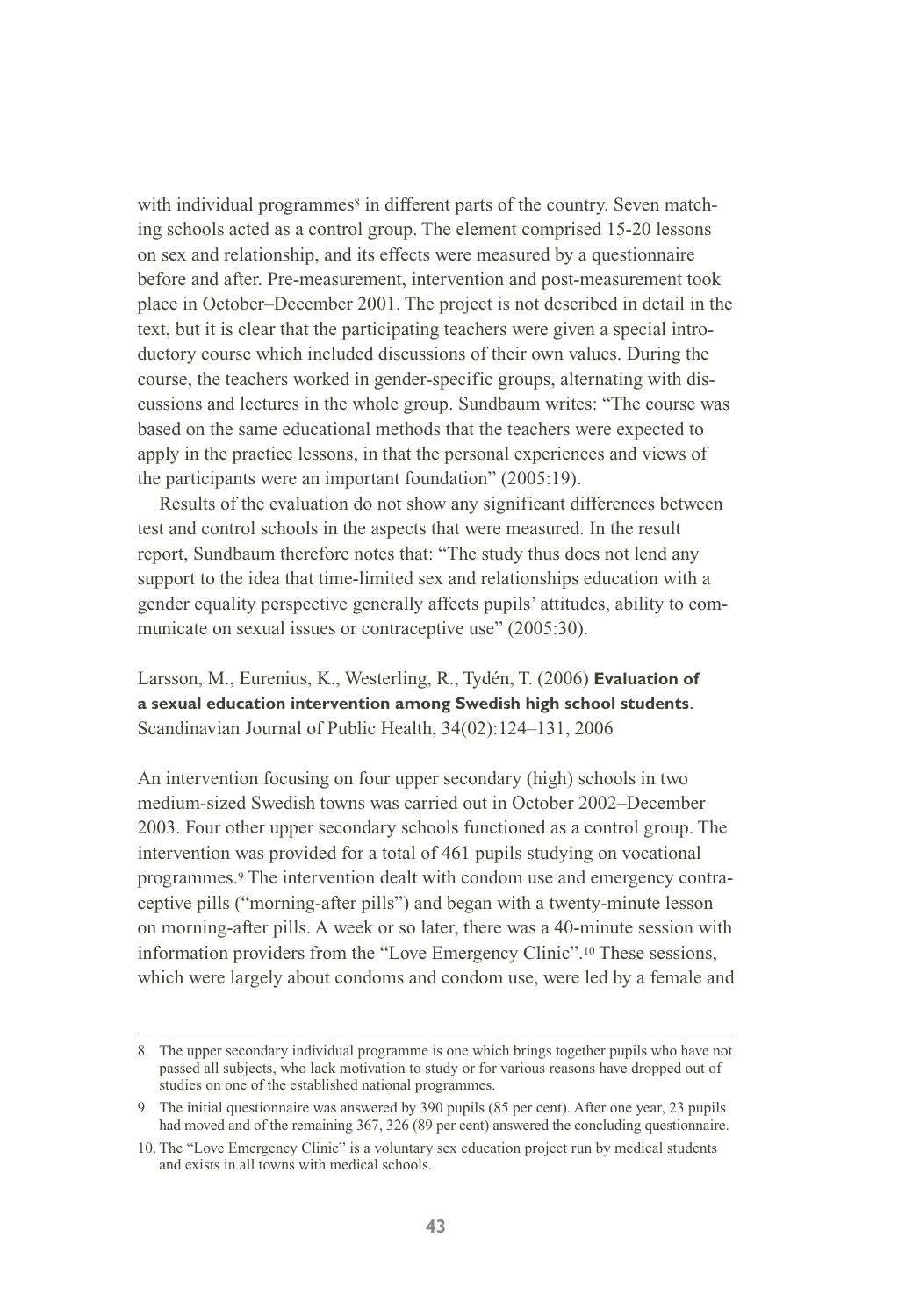objectives are largely lacking at from all levels, it has been difficult to assess quality and results of the education that the pupils receive" (p. 97).

The content of sex and relationships education is also discussed. They note that "teaching at the schools studied is more often informative than exploratory" and that "at a number of schools, teaching is stuck in a traditional knowledge-conveying role and does not see that important knowledge is generated in the dialogue itself" (p. 83).

The review highlights a number of perspectives which the international reviews note are key to effective preventive work. For example, they make particular mention of schools that use a *varied work method* – theme work, theatre, drama, role plays, value exercises, films, discussions in large and small groups; *gender awareness*, in which the differing needs of girls and boys are discussed in discussions in single-sex groups (p. 83). They stress the importance of *pupils having influence* – that they are able to influence the teaching and that one of the points of departure of the review is that sex and relationships education is to be based on a "classroom atmosphere characterised by dialogue".

They provide examples of how pupils sometimes are allowed to write down various themes that are later to be raised in the teaching, and write:

"But if the pupil writes 'contraception', it is up to the teacher whether the pupils will be "informed", or be provided with time for reflection in which "contraception" can be set in relation to the young person's own thoughts about sexuality, insecurity, fears, etc." (p. 85).

The study stresses the importance of finding a balance between *promotion* and a *risk* or *disease perspective*. One of the difficulties described by teachers in the interviews is being able to balance the dark and light sides of sexuality and sex and relationships – the desire, joy and energy of sexuality in interpersonal relationships, but also disease, unwanted pregnancy, violence, abuse and death. What is crucial in raising the quality of sex and relationships education, according to the study, is control by head teachers of *targets*, skills acquisition, follow-up and documentation. Very few schools fulfilled the control target, so few were in group 1.

The quality review formulates a number of proposed measures, and its final section is provided here in full:

"The results of the review thus provide reasons for taking steps at a number of levels. At national level, there is a need to clarify and develop the area of knowledge about sexuality and relationships.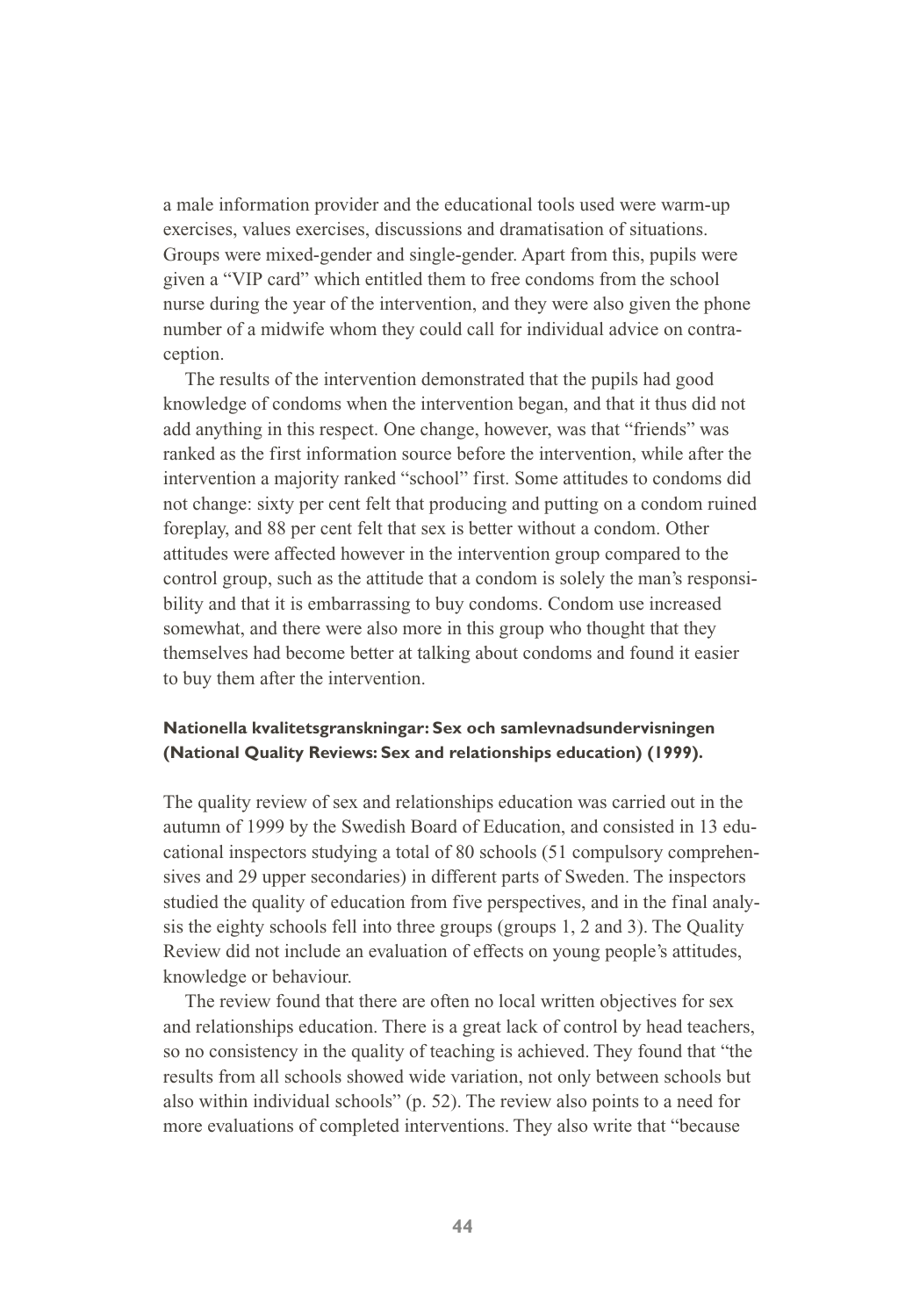At local level, we also need skills-developing measures suitable for the diverse needs of different personnel categories. In such measures, the results of many knowledge and research fields must be reformulated so that they become educational tools to teach children and adolescents. The review also points to the need of skills acquisition measures to develop work methods in the field, but also the confidence necessary to teach in a field that school heads and teachers may feel a lack of confidence about.

This ties in to interventions that can be immediately undertaken at local level, since skills acquisition can be initiated internally too, by utilising existing resources among teaching staff. Schools must also put systems in place, and document what is done at their own school, and come together to formulate clear goals and plans for sex and relationships education. Pupil participation in planning and follow-up of the teaching provided is also a clear task. The joint work in the teaching group, combined with control and coordination by head teachers, can make sex and relationships issues the interdisciplinary knowledge field they should be" (p. 99).

These proposed measures are all in line with the conclusions of international research reviews. They are also consistent with Kindeberg's conclusions (see above).

# Sweden – a Part of the World

As already described, Sweden has a long tradition of work in the field of sexual health, in the broad sense of the term. Knowing the many aspects of this work, and the experiences gained, it is remarkable how invisible it is in the international overviews, and it is also striking how few texts have been published in other countries by Swedish researchers and other actors.

Can we, then, say anything about more overarching effects of the work conducted by various actors in Sweden? On a few occasions, the international reviews make sweeping references to northern European or Swedish results as "promising". One such example is the report "Effective Health Care" (1997), which contains the passage:

"Research from northern European countries indicates that openness regarding sexuality, educational measures and their content, and access to contraceptive advice contributes to lower figures for teenage pregnancy" (p. 3).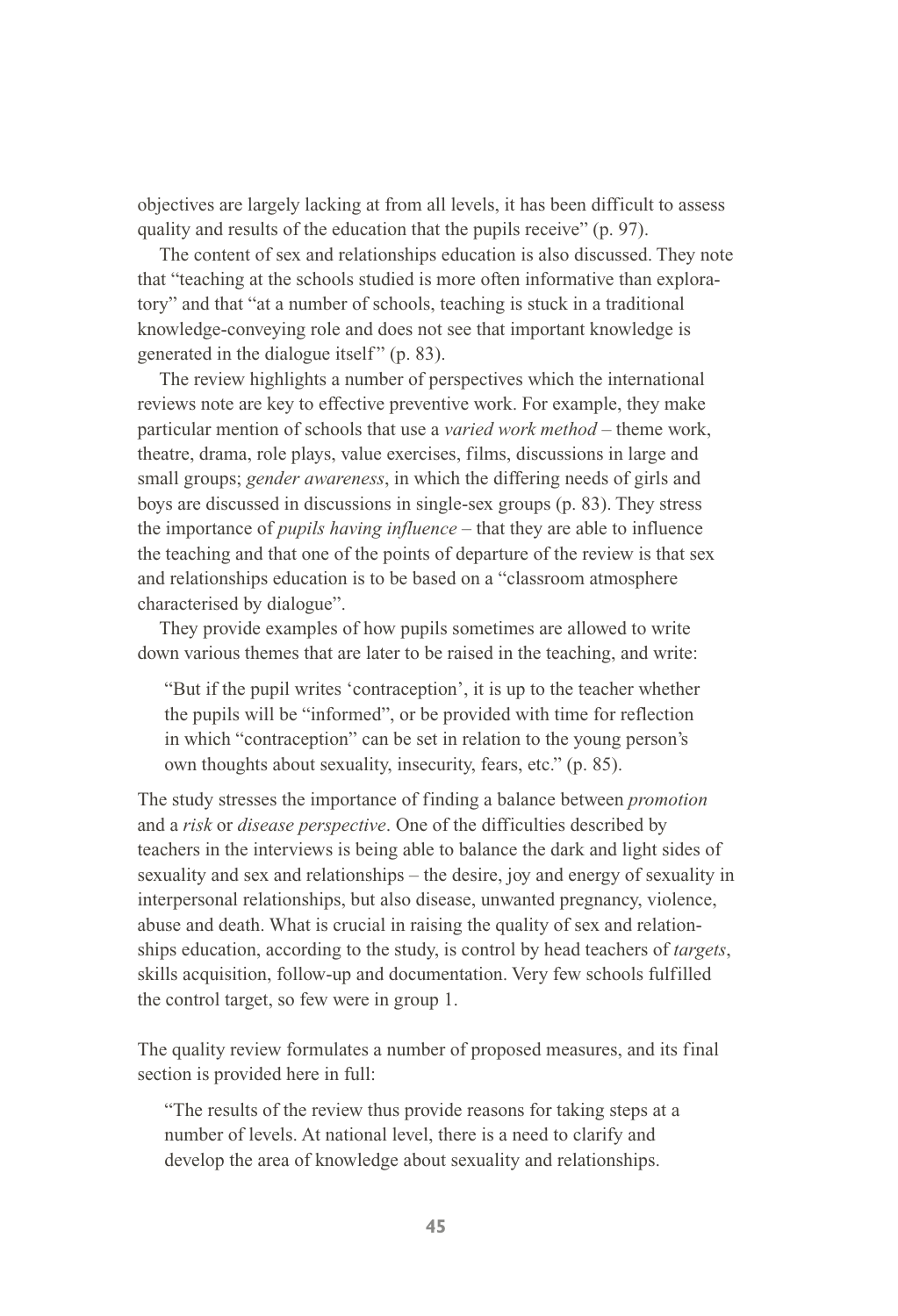Another section in the same report makes particular mention of a "promising interdisciplinary project" which has not yet been evaluated. This project "is based on a Swedish model in which school teaching is combined with group study visits to local clinics" (p. 4).

A 2001 article (Ahlberg et al.) compares young people in Kenya and Sweden.11 The authors say that the most striking differences between the two countries are young people's knowledge of sexuality and their ability to talk openly and freely about these issues. They write that the great lack of knowledge of basic issues, misunderstandings and lack of information prevalent among Kenyan adolescents is alarming. The authors' conclusion is that this is a result of the silence that surrounds sexual issues in Kenya, of which they are highly critical. They do, however, see similarities between Swedish and Kenyan adolescents, including in the gender roles which hamper communication, and in the way in which social standards control communication and behaviour in sexual relations.

<sup>11.</sup> The article does not describe evaluations of any particular measures, and is therefore not included in this summary; it is, however, still of interest in our context.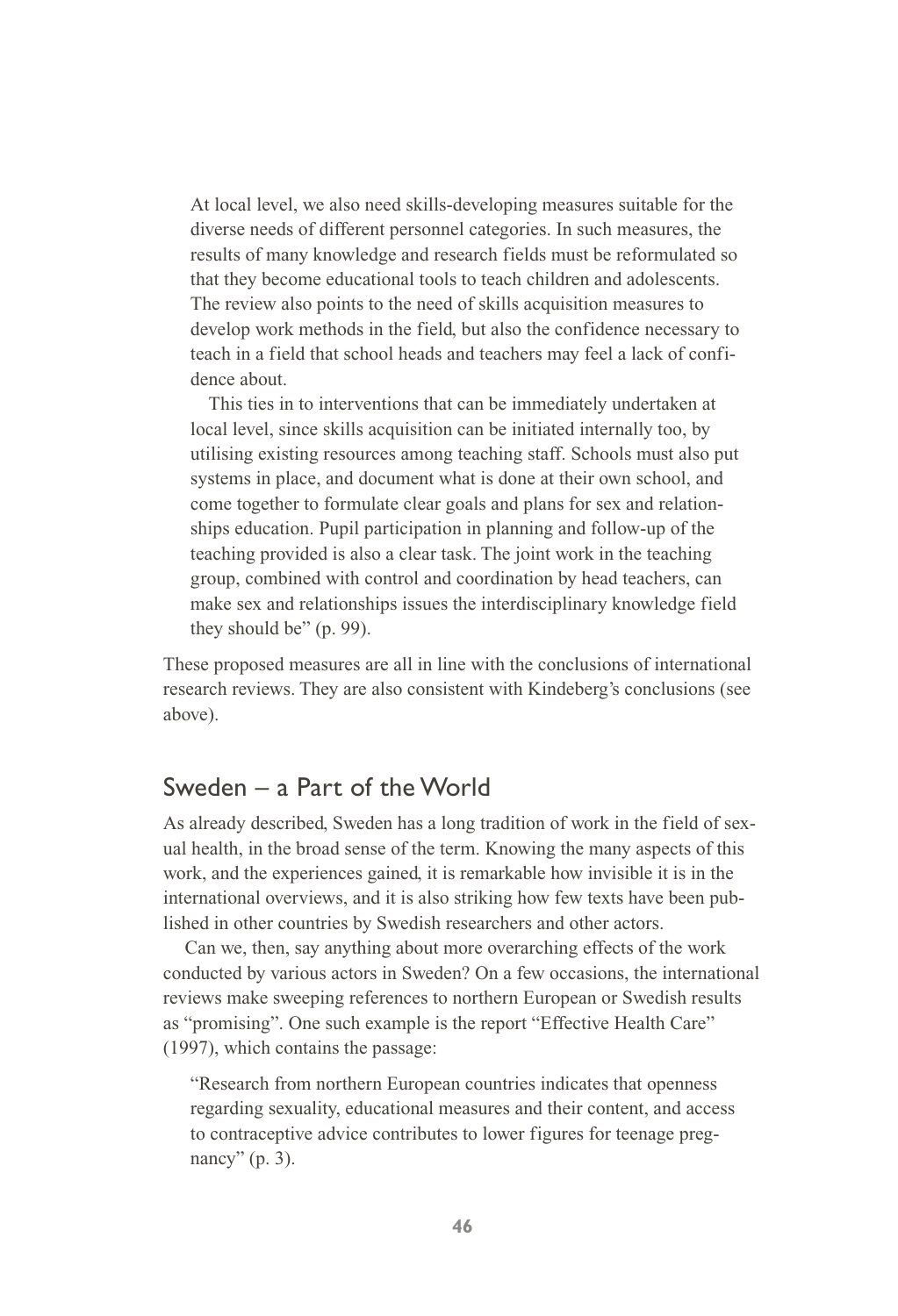# CONCLUSIONS

A number of the international reviews bring up similar themes, and their conclusions are very similar. At the same time, they are expressed differently and it is, in some cases, hard to summarise their results. Basic starting points, however, are that young people learn about sexuality from a number of different sources, but also that it is possible to learn safe and responsible sexual behaviour.

In the reports, it is often unclear *what* it is about an intervention that has effects in the target group. This is partly because of the overarching level at which the international reviews are working – the discussion is, so to speak, too far from the actual interventions for them to be able to provide concrete descriptions of them. This is also in part a more general problem which has been raised by the WHO report and others, where it is discussed as a recurring problem in the evaluations of individual projects studied (2006:333).

A systematic review of the various recommendations of the international reviews and of the experiences gleaned in Swedish contexts can, however, be organised into the following themes:

- Young people as a target group
- Actors and arenas
- Intervention structure
- • Content of interventions
- Communication
- **Evaluation**

In the presentation of these six areas, given below, the themes highlighted by the reports studied are shown in bold italics. The subsequent discussion provides some thoughts on the various areas, from a Swedish perspective.

## Young people as a target group

From a population perspective, young people are the age group that is central to HIV/AIDS prevention work (WHO 2006).

The seven areas defined by Marston & King (2006) deserve repetition here, since **it is vital that they are taken into account when designing intervention strategies targeted at adolescents in general**.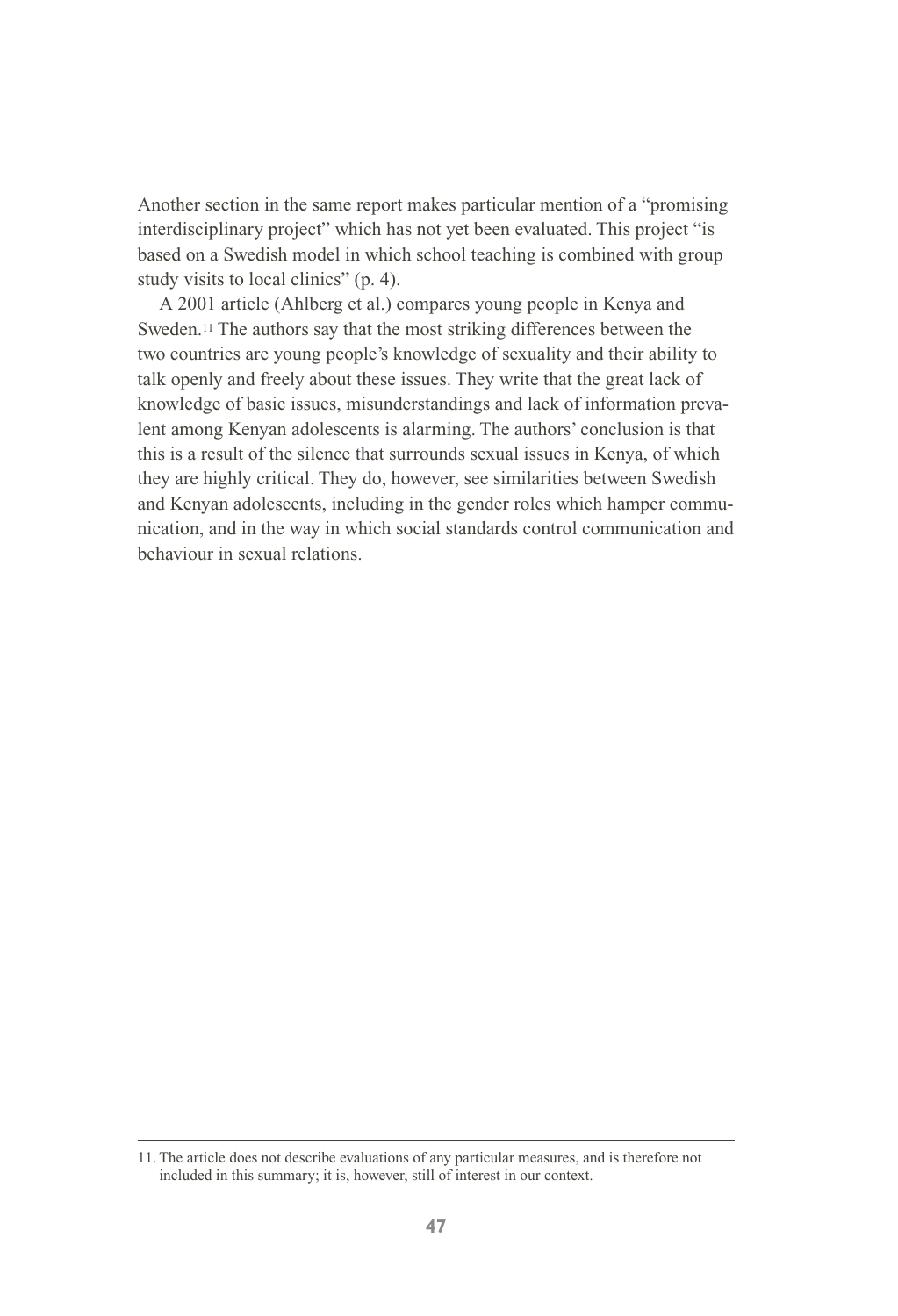- Young people assess "risk" with respect to sexual partners on the basis that they are "clean" or "unclean";
- Sexual partners have great influence on sexual behaviour in general;
- • Condoms can be stigmatising, and associated with lack of trust;
- • Gender stereotypes determine social expectations and behaviour;
- There are penalties or rewards for different types of sexual behaviour at community level;
- • Reputations, and social display of sexual activity or inactivity, are important;
- • Social expectations can hamper communication about sex.

A number of the reports also point to the fact that young people are a heterogeneous group and that **interventions must be designed for the specific needs of each smaller group**. Circumstances of particular note are sex, age, cultural background and sexual experience. It is also noted that wellimplemented intervention programmes help delay first intercourse, and that those who have not yet debuted sexually are more affected by various interventions than those young people who are already sexually active. At the same time, two review articles [Impact of HIV and sexual health education on the sexual behaviour of young people (1997) and Mullen et al. (2002)] show that measures directed at the latter group have also yielded good results.

More overarching interventions which are also needed are broad development programmes to support young people on their road to adult life: guidance, mentorship, discussion in small groups with caring adults, readily available health care, various stimulating activities and measures to promote youth employment.

#### *Young people most at risk*

It is a well-known fact that every generation of young people contains a small group of individuals who, often for psychological or social reasons, are more at risk and also put themselves at risk more than their peers do (see, for instance, Berg Kelly 1998). With respect to HIV, young men who have sex with men are another group most at risk. It is important to pay attention to these groups and **draw up strategies to reach them and create interventions that can appeal to them**.

In some of the international reviews, there is a hint of programmes focusing specifically on groups at risk having achieved clearer effects than those focusing more generally on "all" young people. This applies regardless of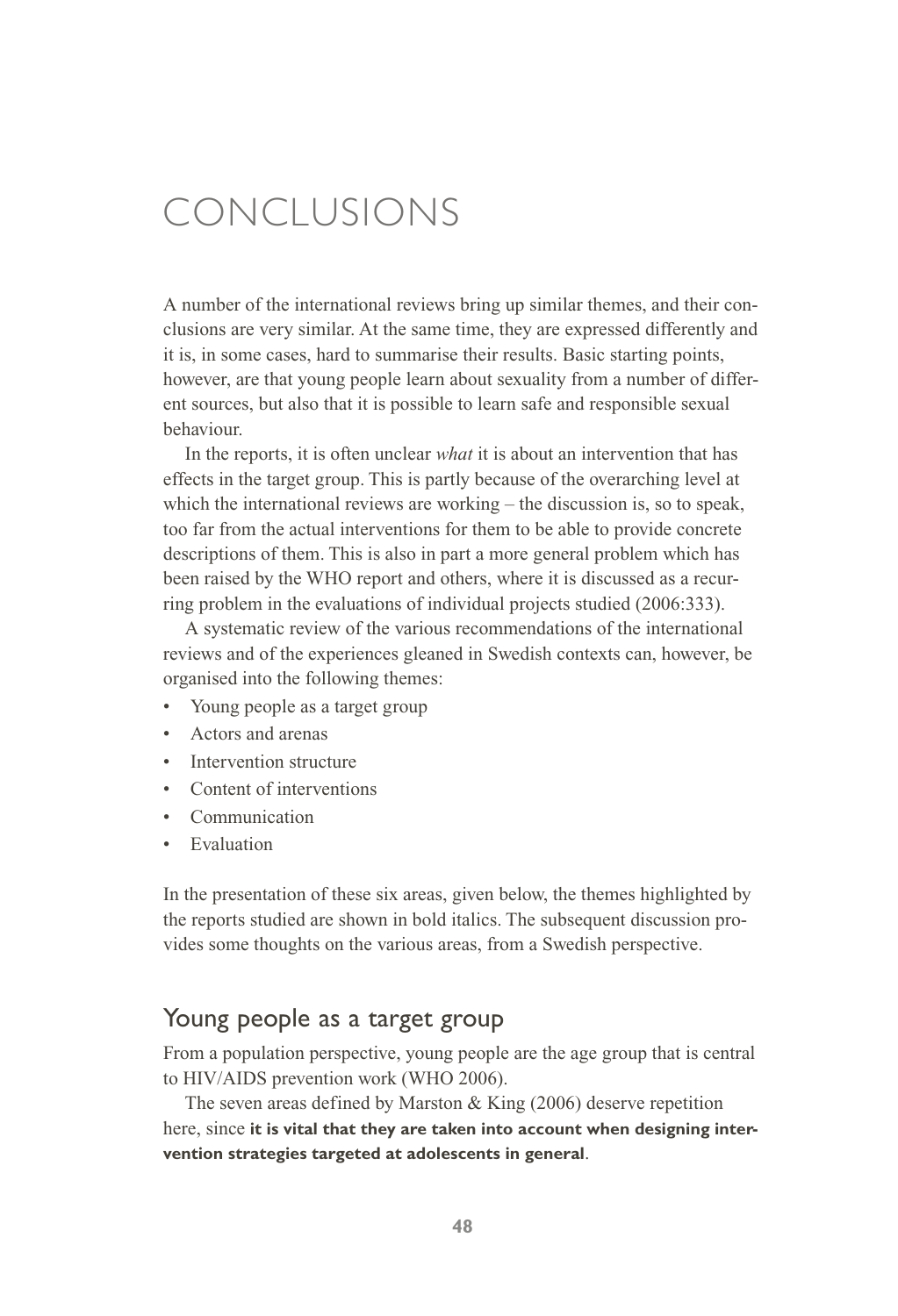whether young people at risk are included in the MSM group<sup>12</sup>, are socially vulnerable (e.g. the subject of measures by the social services) or already HIV positive. The 2006 WHO report notes that measures focusing on groups most at risk have often proven effective, but their view is that these results, more than has been the case so far, should be discussed on the basis of different age categories in the groups most at risk.

The report *No Easy Answers* (Kirby 1997) discusses why some of the studied programmes – namely, those focusing on young black people – yield better results than others. The author notes that HIV in heterosexuals is more common among blacks than among whites or Hispanics, and says that one result of this "may be that young black people are more receptive to HIV/ AIDS information" (p. 27).

### Actors and arenas

The international reports are in almost total agreement in their conclusions about **the school as the central arena** for education about sexuality and relationships.

School is the place where practically all young people can be reached, and it is those programmes which are implemented as a defined teaching situation which appear to yield results in the shape of a lower degree of risk-taking among young people. The work done in schools is later reinforced by implementing measures in the other local and social contexts in which the young people live, and which are in line and dovetail with the school-based work. This means that youth clinics, youth clubs and other clubs should be brought on board and **that different actors working together** can improve the chances of success of intervention programmes. It is also an advantage if the actors working together have **differing backgrounds** in theory, research and training about sexuality and HIV. They also stress the importance of **outreach work**, in schools and in the community at large. **Peer education** is an area with potential, but it needs to be developed and carefully studied before going on to large-scale implementation.

**Access to contraception** – in this case, condoms – knowledge of where to obtain contraception and **easily-accessible clinics** are presented as key aspects of effective preventive work. These clinics must also be **adapted to the specific needs of young people** with respect to opening hours, specially trained

<sup>12.</sup> MSM is a generally-used abbreviation in work with sexual issues, and stands for Men who have Sex with Men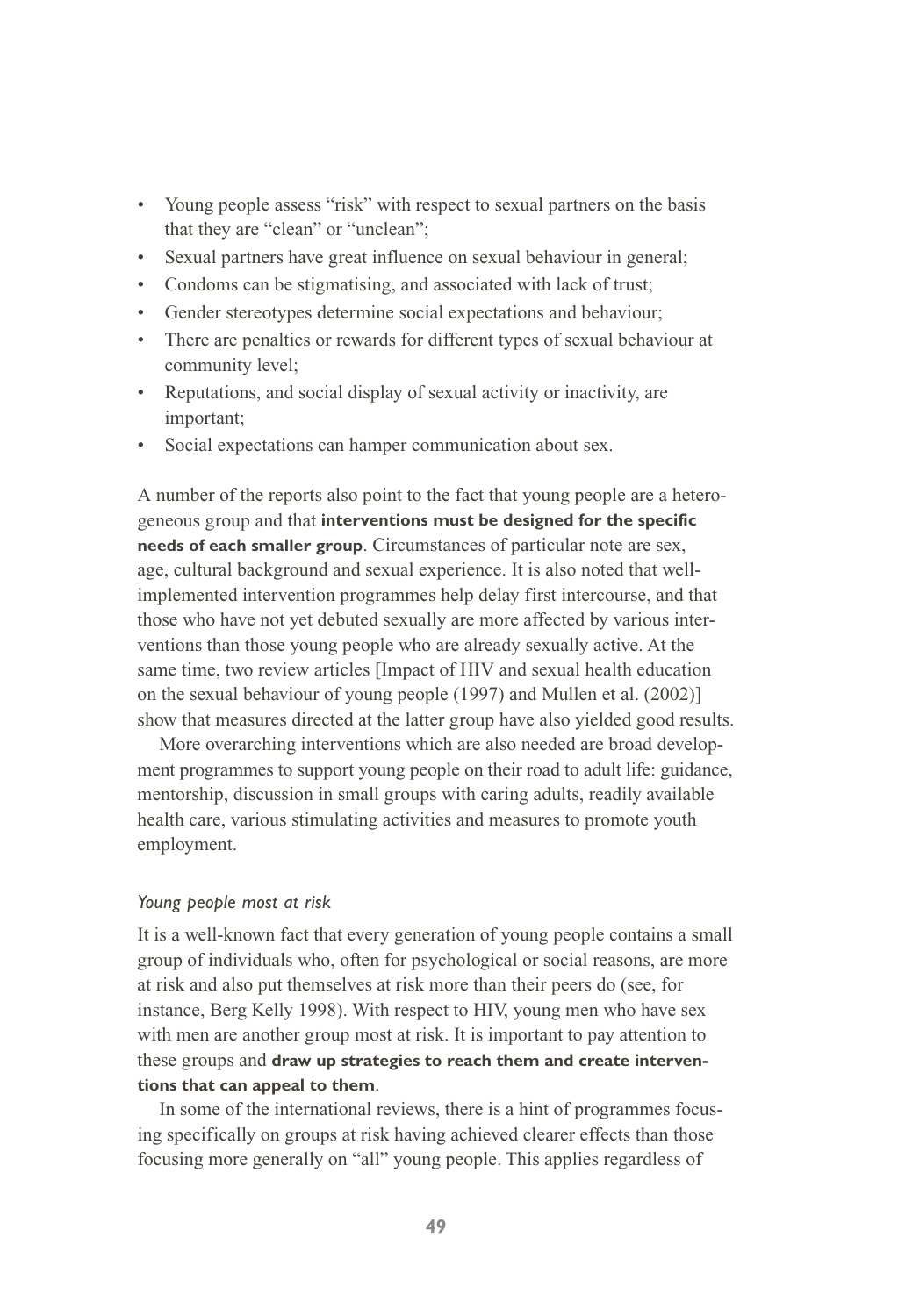staff and other factors, and they are need to attend to non-medical needs and be able to involve partners in their work.

At community level, the effects of **mass media information** and campaigns should not be underestimated. Although there is no evidence that they can affect circumstances such as the number of partners or the age of first intercourse, the results of the evaluation do show that they affect knowledge of how HIV infection takes place, condom use and some social standards, and that they encourage discussion about HIV/STI and awareness of clinics for advice and care.

#### Intervention structure

A number of the review reports discuss frameworks and conditions for intervention programmes. They point to the importance of interventions being **designed for local conditions, broad in their approach and taking place over a long time**. Two of the reports also provide specific recommendations with respect **to the scope** that an intervention should have. Their view is that at least 14 hours' total work is required, or that the work takes place in smaller groups with their own leaders.13 It is also important **to deal with different subjects in a logical order**.

The reviews also point to the requirement that staff who are to work on the intervention must be provided with adequate **training** to implement the specific programme or activities. They also raise an additional aspect, which is not just that staff should receive training, but that it is also important that those working with an intervention are also genuinely **interested** in it.

They also stress that it is important, when an intervention programme has been designed, to also **complete it as scheduled**. This fosters stringency in the work and allows the opportunity to evaluate it. Fulfilling a specific programme must not, however, prevent adaptation to the target group in question.

Finally, they underline the need **to gain and build support from the relevant authorities**, and to design interventions that are in line with the overall values of the community and which have the necessary resources in terms of money and staff. In some cases, they may also have **to overcome resistance**  from the young people themselves, or from their parents, before an intervention can be implemented.

<sup>13.</sup> The two reports that specify the time frames are Kirby 1997 and UNAIDS 1997. Both refer to the research by Kirby, who initially formulated these recommendations on the basis of previous reviews of the field.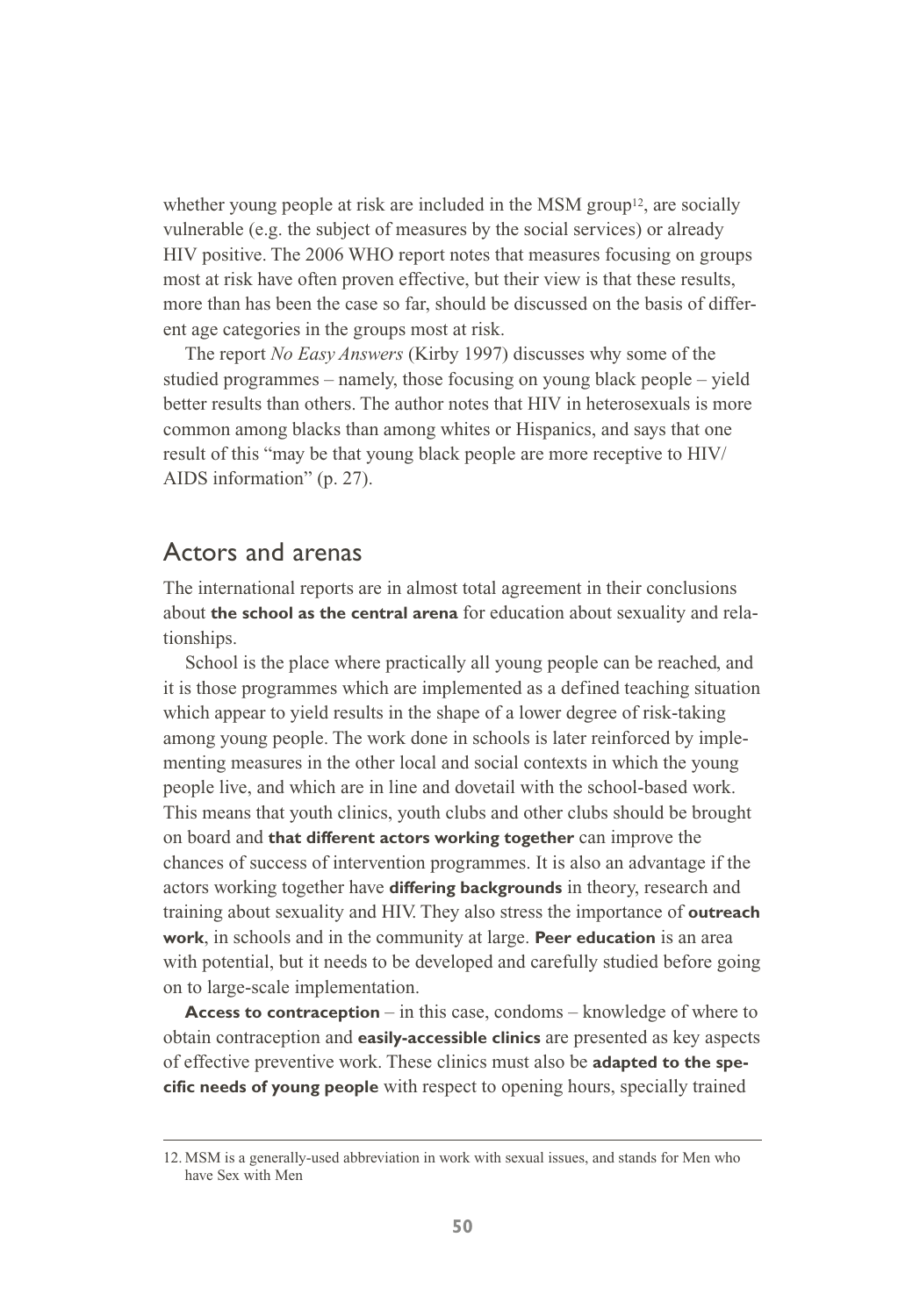# Content of interventions

With respect to the actual content of preventive interventions, the reviews describe a number of different aspects that are included in successful programmes.

To begin with, several of the international reviews discuss interventions that have not yielded results. They note that **messages about abstinence, for instance, do not lead to abstinence or delayed first intercourse**. Some studies actually indicate the opposite. They also say that **access to contraception and teaching about sex and sexuality does not result in young people becoming more sexually active**, something which is sometimes asserted by opponents of such measures.

What is important is that the interventions are **based on knowledge that is grounded in theory**. Examples given are social theory<sup>14</sup> and cognitive theory. On the other hand, however, they emphasise the importance of basing various interventions on **the wishes and views of the young people** themselves and in producing interventions in an interplay with young people. Both these aspects should thus be taken into account when designing interventions.

Effective interventions also contain **strategies and activities to counteract some social messages**, such as those that exist in the form of peer pressure and messages in some media, and which can encourage unprotected sex. Instead, there is an attempt to strengthen the purpose of the intervention and **develop group norms against unprotected sex**, using age-appropriate discussions about values. Young people also need **practice in interpreting media messages** and the ideology and assumptions underpinning them.

Against the background that insights on a phenomenon do not necessarily govern how an individual acts, it is important to **focus on behaviour**, not knowledge and attitudes. It is important to **define health targets, risk factors and protective factors**, and to **work on as many as possible of these factors**  that affect sexual behaviour, but at the same time make an effort to produce a limited number of messages about them, and **not provide too much information** about each message.

The messages given in the intervention must, on this basis, be **clearly formulated**, regardless of whether the message is about how different contraceptives work, where they can be obtained, or whether arguments are being presented for using condoms. Finally, it is important to be clear in information about **the negative effects of unprotected sex** and **to convey an idea of** 

<sup>14.</sup> "Social theory" is unfortunately not specified more closely in the texts.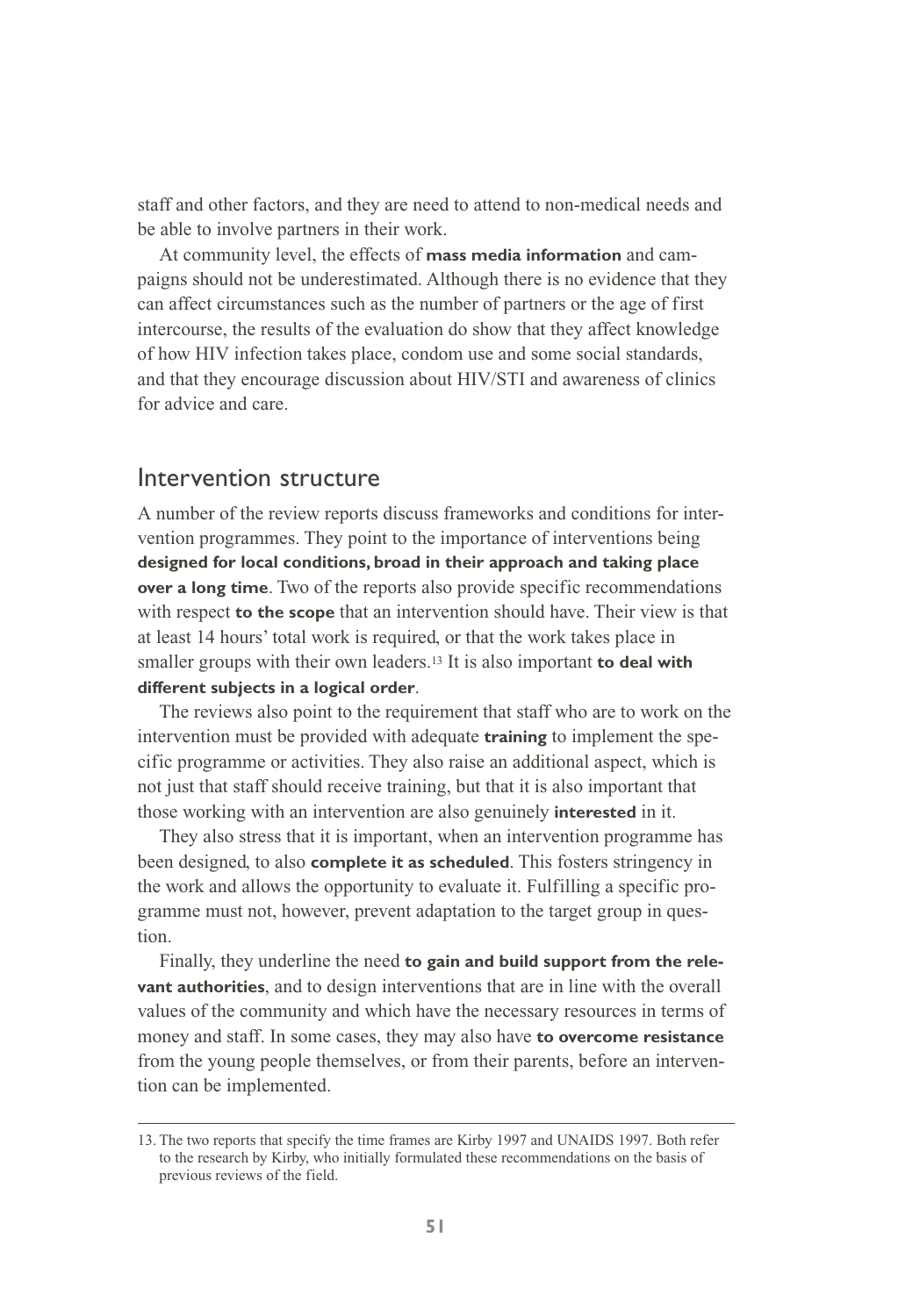**what type of behaviour is desirable** – protected intercourse for example – with the objective of avoiding such negative effects.

## Communication

What, then, works in the actual interventions? What is it that means that individuals or groups can be reached in such a way that they choose to act differently than they would have done? Few of the international reviews provide a clear answer to this basic question. At the same time, some of their conclusions are about concrete teaching methods. This is also discussed in some of the Swedish texts, which, not being reviews, discuss on a level that is closer to practical work.

The international reviews and the Swedish studies both stress the importance of **creating a secure social environment** which also makes it possible to work with **active and involving teaching methods** in interventions. Examples presented include dialogue and discussion of different issues, evaluation exercises, role play or dramatisations and study visits to youth clinics.15

They also hold the view that it is key to have **open communication** about sex and an **awareness of how different messages are communicated** to achieve a situation in which young people think at a personal level about how different actions can have different consequences, communication that reaches each individual on the basis of his or her own situation, thus enabling them to personalise the information.

Here, it is worth repeating Kindeberg's key conclusion that the **teacher's ability to create a credible and trusting relationship** with pupils is crucial if the teaching is to be able to "promote a process of change and affect the pupils' action-oriented thinking" (1997:171).

<sup>15.</sup> The international reviews do not mention youth clinics, but rather family planning clinics in general.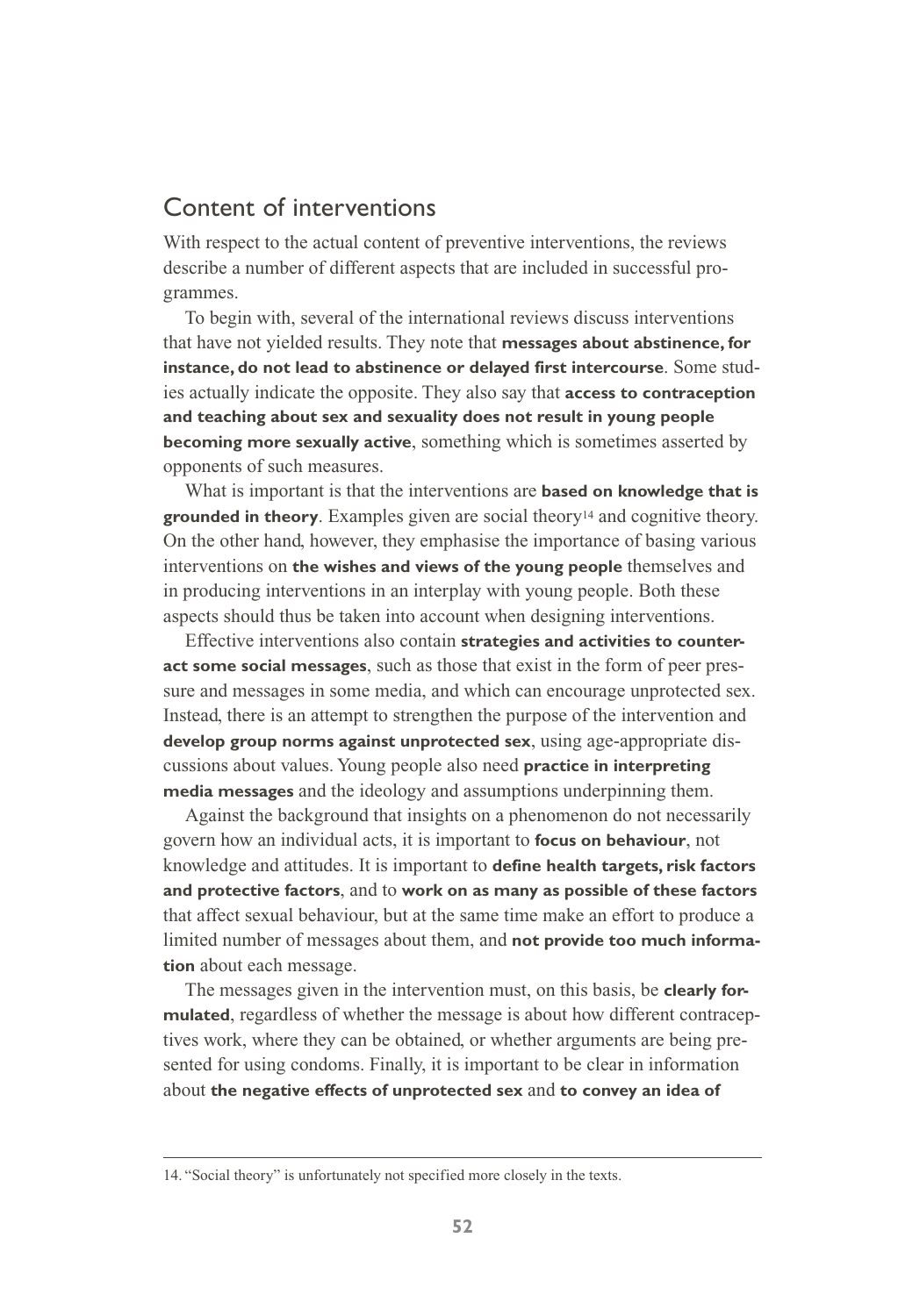## **Evaluation**

To develop more successful and stable intervention strategies, all reviews **ask for more consistent evaluation and research** into different interventions and intervention programmes. They also ask for interventions to be carried out in the form of **pilot projects** which are evaluated before decisions on large-scale implementation. The WHO report on HIV prevention in developing countries warns against drawing the conclusion that programmes that have not attracted much attention or been widely implemented are less effective than those that have "made it". Here, they draw attention to the need to design interventions in a way **that enables evaluation**, and the importance of **ensuring that evaluation actually takes place**.

The WHO report also reviews the various difficulties associated with evaluating HIV prevention measures. These were mentioned in the presentation in Chapter 4 of the report, but bear repetition here. For example: they note that **interventions to prevent HIV are complex, and that it is difficult to measure interventions targeting young people**, not least because it is difficult to distinguish the effects of an intervention from the effects of other phenomena in the lives of adolescents. Interventions targeting individuals differ from those at community level, a factor which **makes it difficult to standardise evaluation strategies**. The context in which an intervention takes place can impact on the result, which is **why evaluation results are not always generalisable. Research results can also be understood in different ways**, not least due to the disciplinary background of the recipient.

At the same time, the reviews agree that **interventions should be evaluated** and that new **interventions and programmes should be based on systematically evaluated experience** of previous measures. Recommendations for systematic evaluation can be found in Chapter 4 of the WHO report. They are also repeated in this report.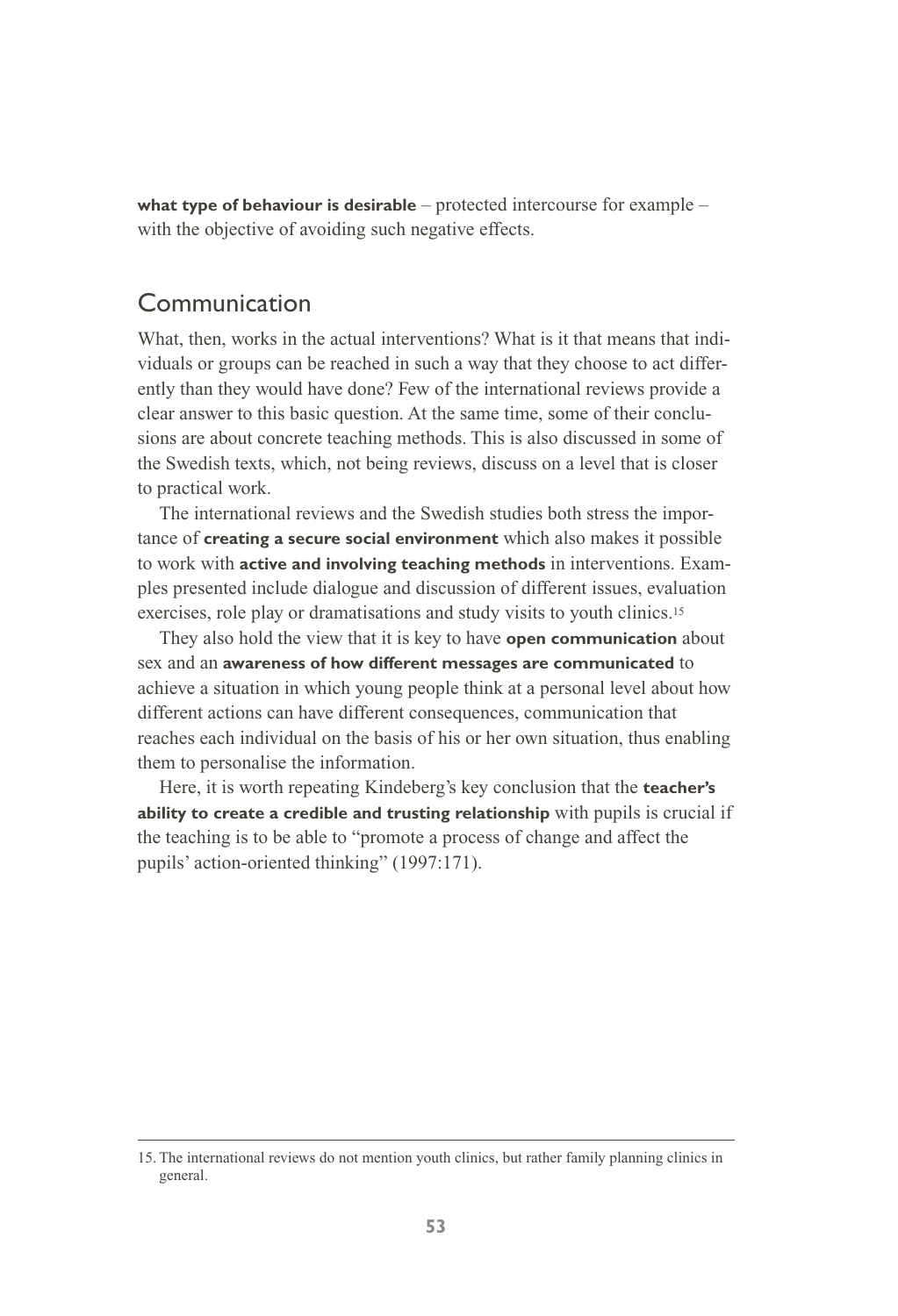# DISCUSSION

The aim of this project was to search for effective types of intervention with respect to HIV/STI prevention targeting young people. The project consisted in reading five international reviews on prevention in the field of sexual health and searching for, and studying, corresponding Swedish material in this field. During the work, some other international texts have also been added to the assignment.

It is natural that there should be a clear difference between the international reports, which each consist of summarising reflections on a large number of studies, and the Swedish ones, which consist of delimited studies in a Swedish context. It is also natural that conclusions drawn in the international reports must be read and transposed to Swedish circumstances.

What, then, are these Swedish circumstances? How do Swedish young people act on issues to do with sexuality and relationships? What is the profile of the target group "young people" in Sweden? What opportunities are there in Sweden to work on HIV/STI prevention with this target group?

The headings **Environmental factors** and **Young people as a target group** present seven themes which come from studies from around the world defined by the researchers Marston  $&$  King (2006). The authors support each theme with a number of international references. What is the relevance of these seven themes to Swedish conditions? In large areas of the world, the view of teenage sexuality, and above all perhaps the view of that of girls and young women, is more restrictive than Sweden's (see e.g. Lewin 1991 and Forsberg 2005).

Despite this, the seven themes discussed by Marston & King are also clearly familiar in Swedish contexts. For example, a review of Swedish research into youth and sexuality found that gender is of crucial importance in circumstances and experience of sexuality – including in Swedish contexts (Forsberg 2006). These seven themes should thus be carefully taken into account in designing strategies for HIV/STI prevention, as in other contexts where work is being done to promote sexual and reproductive health.

The discussion about particularly vulnerable or adolescents at risk is also familiar in Sweden. In each young generation, there is a small group of young people who are more vulnerable to various types of risk and who also take more risks than their peers. This is a key group to work with.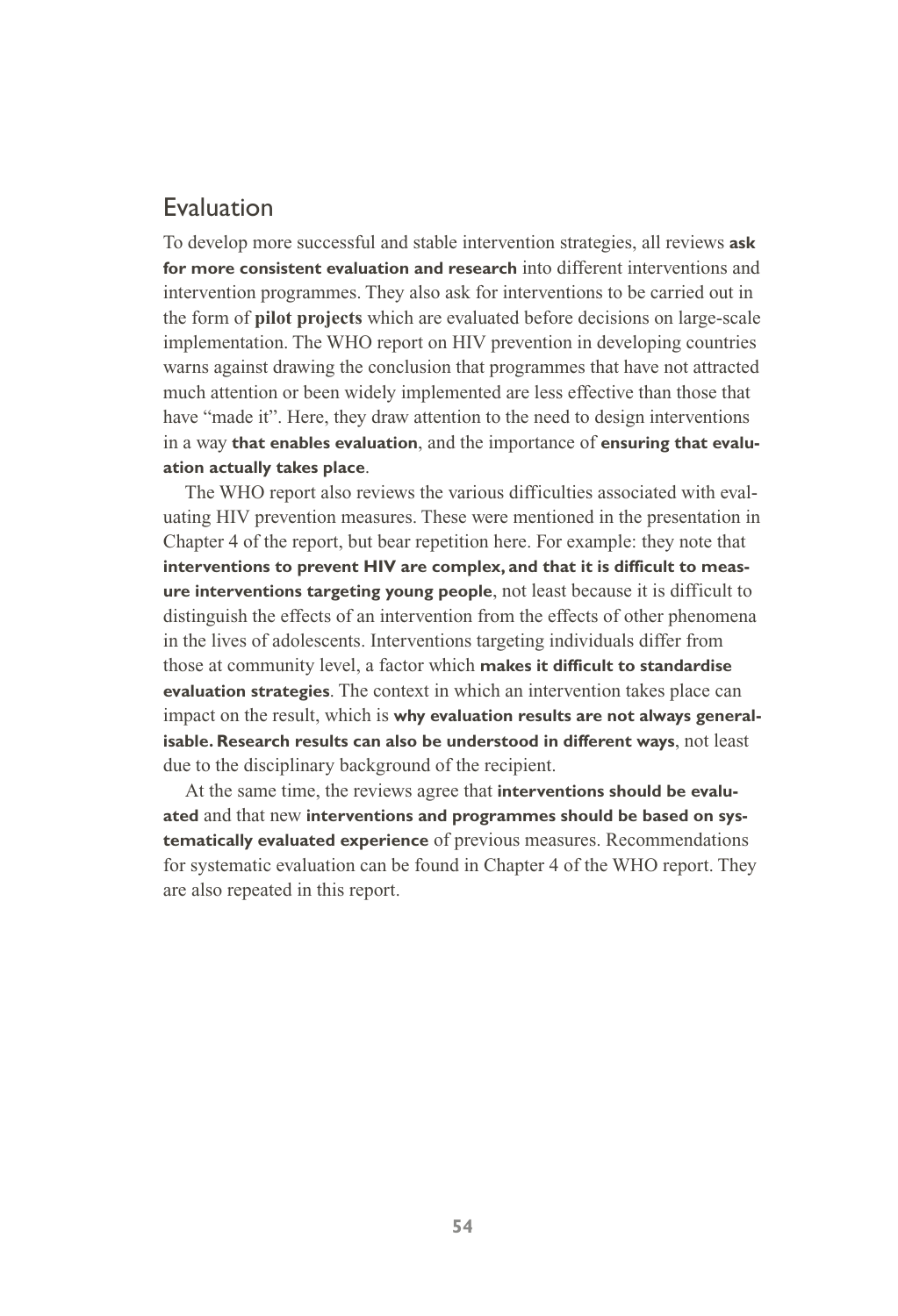Another perspective on risk-taking is that generations differ from each other. For example, various data indicate that those who were young in the 1980s acted with greater care in various respects (alcohol, drugs, sexual risks) than earlier and later generations of young people. International experience shows that mass media information and campaigns yield some preventive results. Against this background, there is reason to ponder whether the HIV prevention campaigns in 1980s Sweden may partly explain the "caution" of young people in this decade (cf. Swedin et al. 1994).

From the early 1990s, however, this development is reversed and research shows that subsequent generations of young people are moving towards greater risk-taking, for example in sexual relationships. Expressions of this risk-taking are greater acceptance of intercourse outside an established relationship, more partners, and more young people who have experience of sex "on the first date" (Herlitz 2004). In the early 21st century, then, we have a generation of young people who in a historical perspective are taking increasing risks in a sexual context (Forsberg 2006).

What opportunities do we in Sweden have, against this background, of turning experience in Sweden and other countries into successful prevention work?

To start with, a number of the international reviews stress two conclusions which in the Swedish debate have been generally accepted for many years. One is that more discussion of sex does not lead to young people becoming more sexually active. The same assumption, that education on sexuality would risk "waking the sleeping dogs", has also been expressed in Sweden, but this is a discussion which belonged to the early and mid-20th century [Lära, leva tillsammans (Learn, live together), 1982]. Those active in the field have subsequently been largely in agreement that "the dogs are not asleep anyway". The other conclusion is that messages about abstinence are ineffective and sometimes directly counterproductive. This conclusion is also familiar in the Swedish debate. The basic assumption in Sweden has long been that most young people begin sexual activity at some point in their teen years, and that the task of society is to make this a safe and secure experience, through sex and relationships education, the provision of effective contraceptives and other measures. These two conclusions, which in Sweden grew from practical experience of issues of sexuality and sex, are confirmed here by international research.

With respect to the theme of **Actors and arenas**, the long tradition of promotion and prevention that exists in Sweden is clearly apparent in a reading of the international reviews. Many other countries often have considerably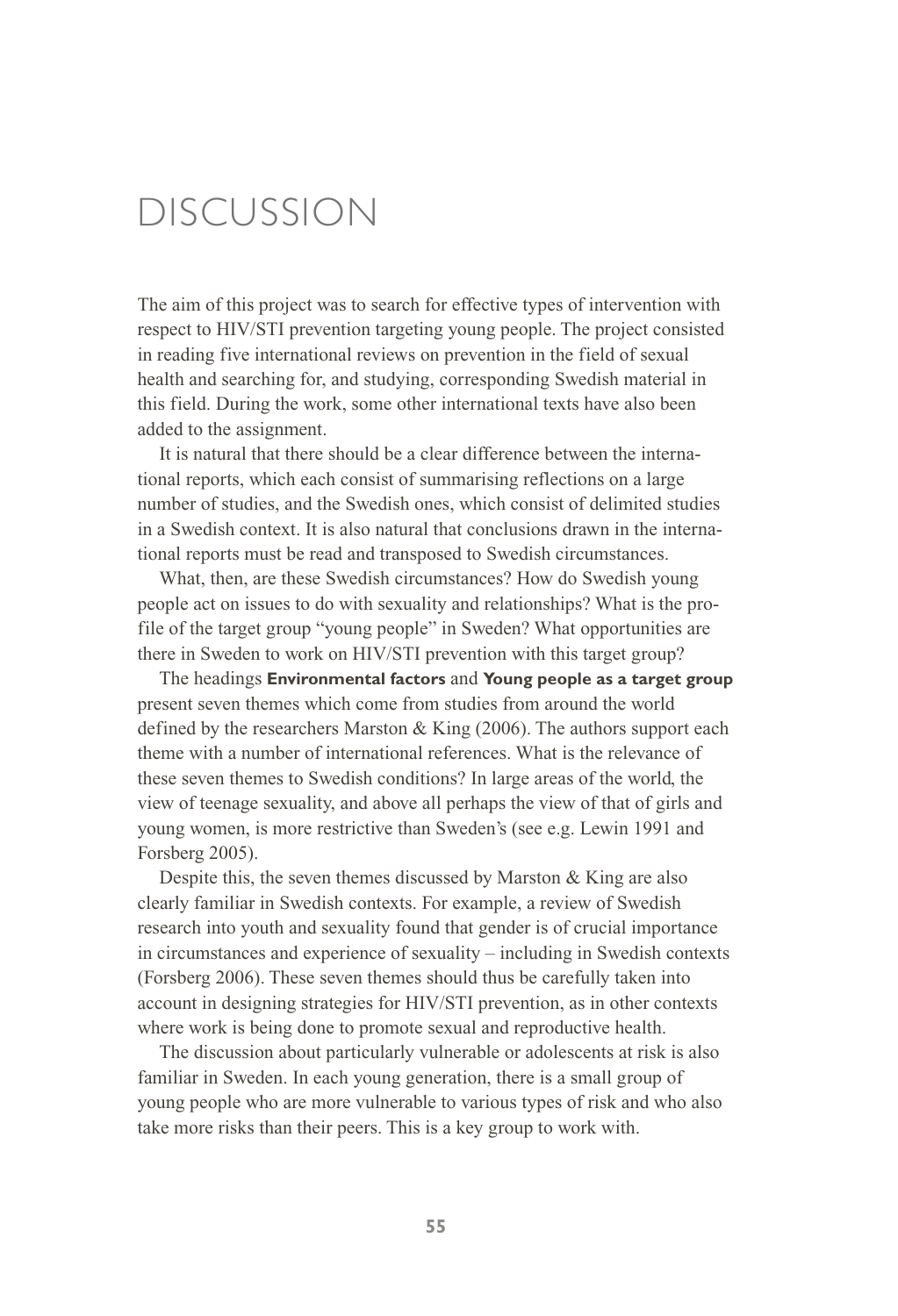poorer access to various types of social services intended to meet the needs of young people.

International reviews urge systematic work within the framework of the school system. Sweden has had such a system for about fifty years. Interventions against HIV/STI are a key part of this broadly-based sex and relationships education. It is worth mentioning that pupil health is not mentioned in the international reports, whereas pupil health services are a clear and key factor in the context in Sweden.

International reviews urge the establishment of easily-accessible clinics with staff who have been specially trained to deal with young people, and contraception provision. Over the past two or three decades, a large number of youth clinics have been set up in Sweden to deal with the needs of young people in particular. These clinics today are a relatively well-established part of society's range of support and advice to young people. International reviews confirm that this has been a correct step, which it is important to safeguard and develop in the future. The reviews also stress the importance of collaboration between different actors in the field.

In other areas – **Intervention Structure, Content of Interventions and Communication**, the international reviews and Swedish texts point to the needs and orientation of future Swedish development work. In many contexts, work takes place which, for example, fulfils the requirement for active and involving educational methods, and many places have established forms of collaboration between different actors, and so on. Despite this, it is clear that this is not the case everywhere, and the national quality review of schools asks for more systematic work on sex and relationships issues.

With respect to **Evaluation and Research**, it is necessary to evaluate various measures in a clearer and more consistent way, and also highlight Swedish experiences for presentation and discussion in the international arena.

Within these four concluding themes, there is, in brief, much to be done, based on the recommendations presented under *Conclusions.*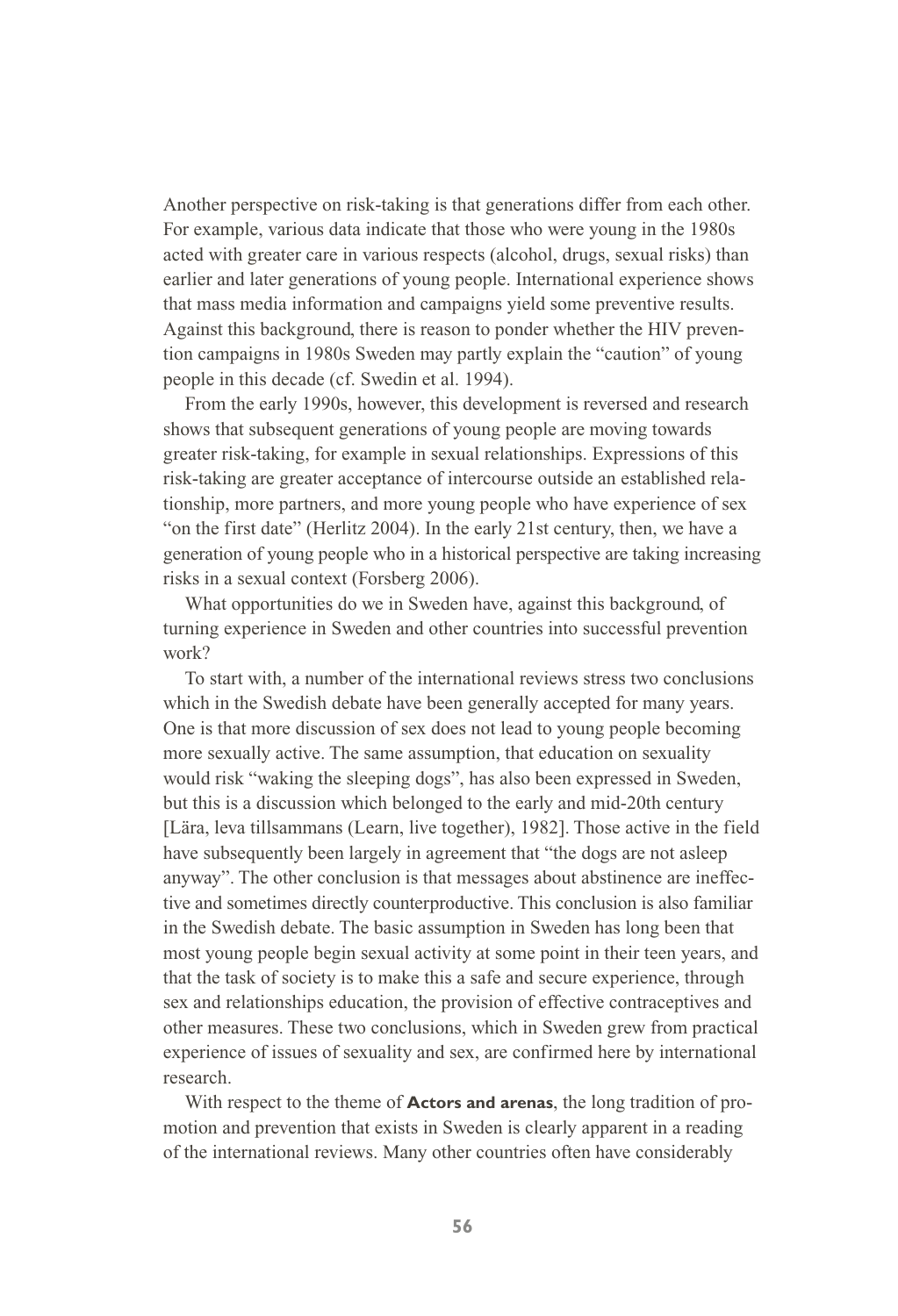# REFERENCES

- Ahlberg, B M, Jylkäs, E, Krantz, I (2001) Gendered constructions of sexual risks: implications for safer sex among young people in Kenya and Sweden. In *Reproductive Health Matters*, Vol. 9, No. 17, May 2001
- Andersson-Ellström (1996) *Sexuality and sexually transmitted diseases in young women*. Doctoral thesis. Department of Obstretics and Gynecology, East Hospital, University of Gothenburg, Gothenburg, Sweden and Centre for Public Health Research, County Council of Värmland, Karlstad, Sweden
- Berg Kelly, K (1998) *Ungdomsmedicin*. Stockholm: Liber
- Bolin, A (1996) *Operation Närskydd om sexualitet, manlig identitet och hiv/STD-prevention i värnpliktsutbildningen*. Folkhälsoinstitutet utvärderar 7/1996. Stockholm: National Institute of Public Health.
- DiCenso et al (2002) Interventions to reduce unintended pregnancies among adolescents: systematic review of randomized controlled trials. *BMJ* Vol 324 15 June 2002
- *Effective Health Care. Preventing and reducing the adverse effects of unintended teenage pregnancies*. (1997) NHS Centre for Reviews and Dissemination, University of New York 1997. Vol 3 number 1 ISSN:0965-0288
- Forsberg, M (2005) *Brunetter och Blondiner. Om ungdom och sexualitet i det mångkulturella Sverige*. Doctoral thesis. Göteborg: Department of Social Work, Göteborg University.
- Forsberg, M (2006) *Ungdomar och sexualitet. En forskningsöversikt år 2005*. Rapport R 2006:18. Stockholm: National Institute of Public Health.
- Herlitz, C (2004) *Allmänheten och hiv/aids. Kunskaper, attityder och beteenden 1987–2003*. Rapport 2004:7. Stockholm: National Institute of Public Health.
- *Impact of HIV and sexual health education on the sexual behaviour of young people*. A review update.(1997) UNAIDS/97.4
- Jarlbro, G (1997 *Sex- och samlevnadsundervisning i grundskolan*. Rapport 1997:18. Stockholm: National Institute of Public Health.
- Kim, N et al (1997) Effectiveness of the 40 adolescent AIDS-risk reduction interventions: a quantitative review. In *J Adolesc Health* 1997;20:204-15.
- Kindeberg, T (1997) *Undervisningens möjligheter att förändra elevernas tänkande inom området aids och sex*. Thesis. Lund Studies in Education 2. Lund: Lund University Press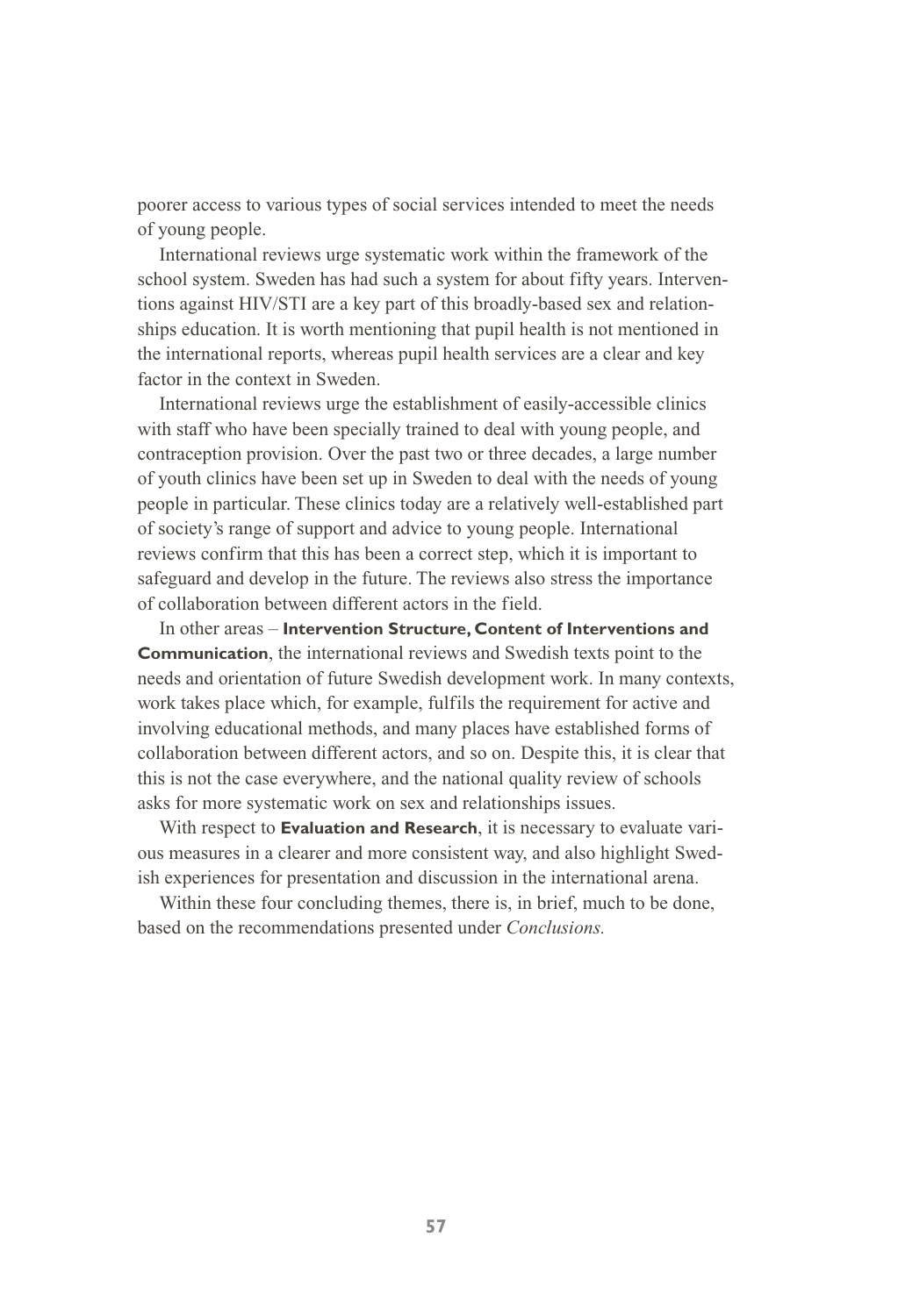- Kirby, D (1997) *No Easy Answers. Research Findings on Programs to Reduce Teen Pregnancy.* Washington DC: The national Campaign to Prevent Teen Pregnancy
- LAFA 1:2005 *Sex och samlevnadsundervisning i skolan. En kartläggning av sex- och samlevnadsundervisningen på sju högstadieskolor i Stockholms län*. Stockholm: Landstinget förebygger aids (Lafa)
- LAFA 2:2002. *Kondumutdelare. Praktiker och uppfattningar hos Lafas kondomutdelare I Stockholms län*. Stockholm: Landstinget förebygger aids (Lafa).
- Larsson, M., Eurenius, K., Westerling,R., Tydén, T. Evaluation of a sexual education intervention among Swedish high school students. *Scandinavian Journal of Public Health*, 34(02):124-131, 2006
- Lindblad, I (1996) Swedish Information about HIV and AIDS. A Text Analysis and Reception Study. In *Nordicom Information* 2/1996. Umeå: Department of Media and Communication, University of Umeå
- *Lära, leva tillsammans*, Ministry Publications Series S 1982:8 Stockholm: Ministry of Health and Social Affairs
- Lennerhed, L (1996) *Att förebygga oönskade graviditeter och sexuellt överförda sjukdomar. En lägesrapport*. Rapport 1996:115. Stockholm: National Institute for Public Health.
- Lewin, B. (1991) *Att omplantera sexualiteten. Om latinamerikanska ungdomars sexuella socialisation i Sverige*. Uppsala:Uppsala University, Department of Sociology.
- MacDowell, W & Mitchell, K (2006) Sexual health communication. I Ingham, R & Aggleton, P (ed) *Promoting young people's sexual health. International perspectives.* New York: Routledge
- Marston, C; King, E (2006) Factors that shape young people's sexual behaviour: a systematic review. *The Lancet* vol 368 Nov 4, 2006
- Monasch, R & Mahy, M (2006) Young people: the centre of the HIV epidemic. In *Preventing HIV/AIDS in young people. A systematic review of the developing countries*. WHO Technical Report Series 938. WHO
- Mullen, PD, Ramírez, G, Strouse, D, Hedges, LV, Sogolow, E (2002) Metaanalysis of the effects of Behavioral HIV Prevention Interventions on the Sexual Risk Behavior of Sexually Experienced Adolescents in Controlled Studies in the United States. *JAIDS Journal of acquired Immune Deficiency Syndromes* 30;S94-S105
- Novak, D, Karlsson & R B (2005) Gender differed factors affecting male condom use. A population-based study of 18-year-old Swedish adolescents. In *International Journal of Adolescent Medicina Health* 2005;  $17(4):379 - 390.$